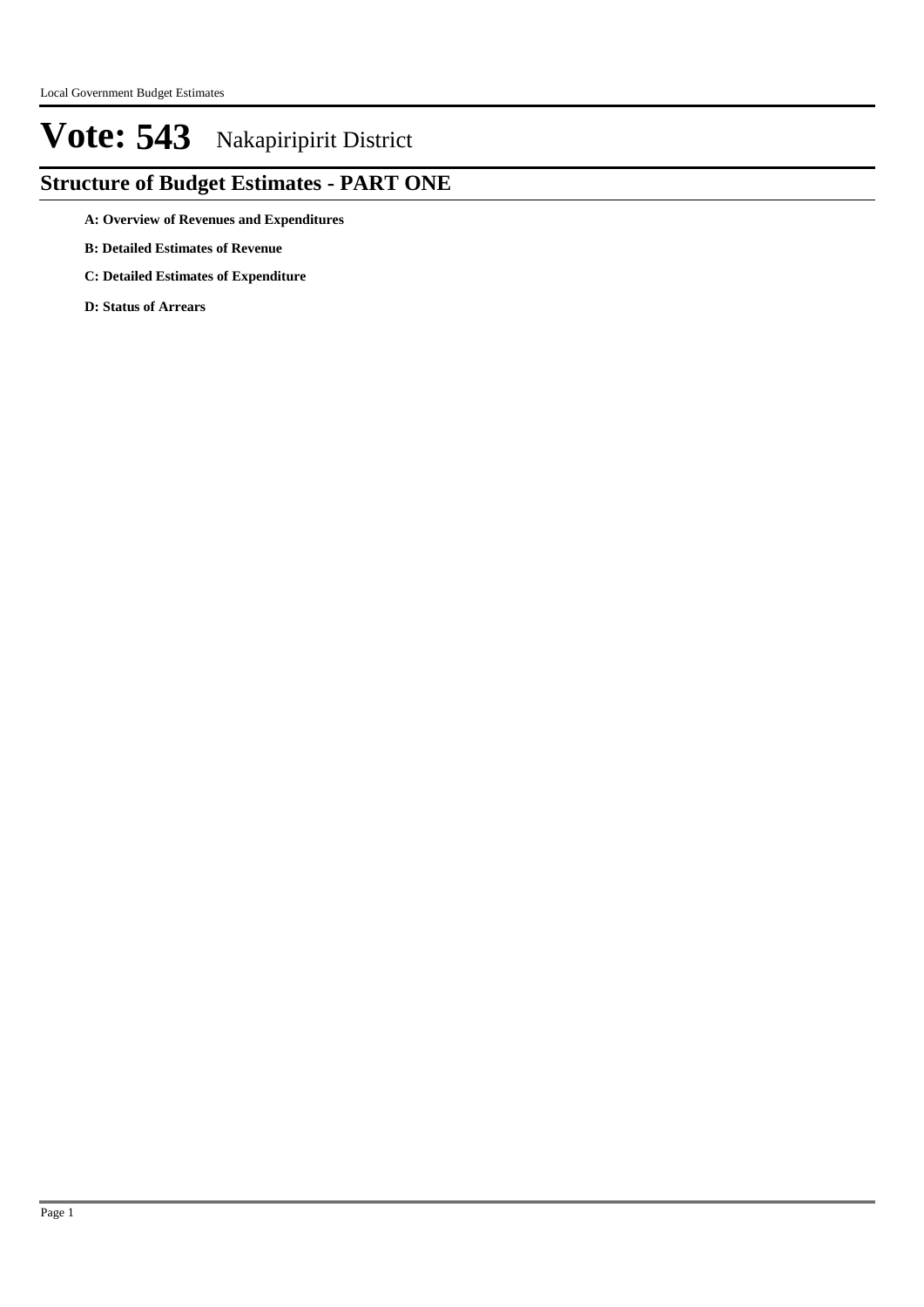### **A: Overview of Revenues and Expenditures**

#### **Revenue Performance and Plans**

|                                        | 2015/16                                          | 2016/17      |                        |
|----------------------------------------|--------------------------------------------------|--------------|------------------------|
|                                        | <b>Approved Budget</b><br><b>Receipts by End</b> |              | <b>Approved Budget</b> |
| UShs $000's$                           |                                                  | <b>March</b> |                        |
| 1. Locally Raised Revenues             | 249,044                                          | 99,597       | 176,944                |
| 2a. Discretionary Government Transfers | 2,122,389                                        | 1,536,263    | 2,664,759              |
| 2b. Conditional Government Transfers   | 10,064,132                                       | 7,614,509    | 8,455,778              |
| 2c. Other Government Transfers         | 2,613,483                                        | 637,690      | 1,882,079              |
| 4. Donor Funding                       | 1,742,471                                        | 313,042      | 2,909,060              |
| <b>Total Revenues</b>                  | 16,791,519                                       | 10,201,101   | 16,088,620             |

#### **Expenditure Performance and Plans**

|                            | 2015/16                |                                                        | 2016/17                |  |
|----------------------------|------------------------|--------------------------------------------------------|------------------------|--|
| UShs $000's$               | <b>Approved Budget</b> | <b>Actual</b><br><b>Expenditure by</b><br>end of March | <b>Approved Budget</b> |  |
| 1a Administration          | 3,952,965              | 1,825,938                                              | 2,946,258              |  |
| 2 Finance                  | 225,047                | 224,219                                                | 209,416                |  |
| 3 Statutory Bodies         | 538,417                | 419,586                                                | 301,833                |  |
| 4 Production and Marketing | 416,376                | 234,926                                                | 445,035                |  |
| 5 Health                   | 2,349,708              | 1,255,359                                              | 3,260,729              |  |
| 6 Education                | 5,536,955              | 3,435,881                                              | 5,389,752              |  |
| 7a Roads and Engineering   | 1,866,301              | 959,036                                                | 1,038,844              |  |
| 7b Water                   | 1,009,437              | 312,078                                                | 1,171,736              |  |
| 8 Natural Resources        | 233,669                | 36,194                                                 | 226,175                |  |
| 9 Community Based Services | 397,171                | 211,012                                                | 875,629                |  |
| 10 Planning                | 225,864                | 74,483                                                 | 188,350                |  |
| 11 Internal Audit          | 39,608                 | 20,377                                                 | 34,863                 |  |
| <b>Grand Total</b>         | 16,791,519             | 9,009,090                                              | 16,088,619             |  |
| Wage Rec't:                | 8,257,174              | 5,299,636                                              | 7,057,768              |  |
| Non Wage Rec't:            | 1,625,118              | 1,304,382                                              | 2,428,240              |  |
| Domestic Dev't             | 5,166,756              | 2,174,084                                              | 3,693,551              |  |
| Donor Dev't                | 1,742,471              | 230,988                                                | 2,909,060              |  |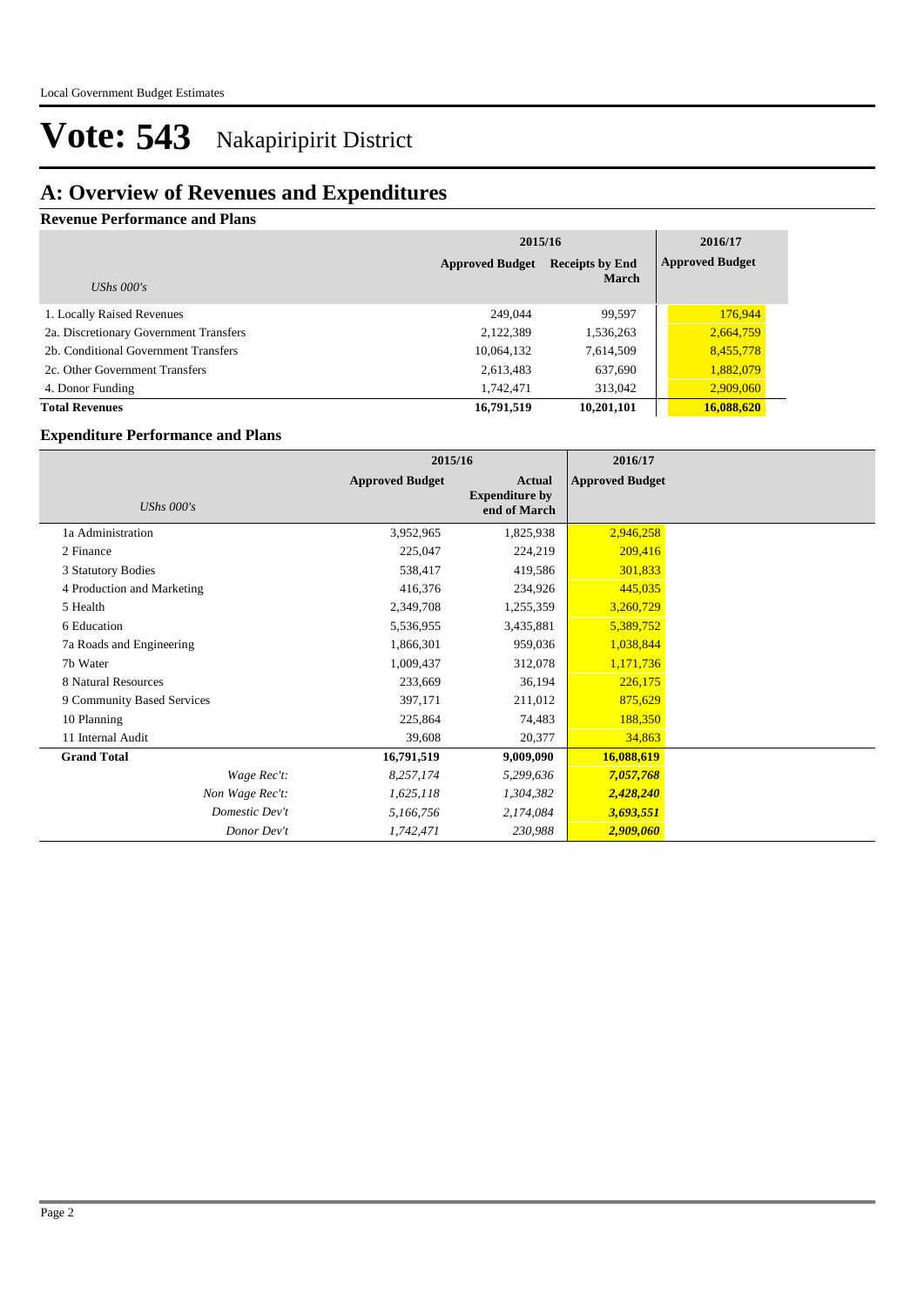### **B: Detailed Estimates of Revenue**

|                                                       | 2015/16                | 2016/17                            |                        |  |
|-------------------------------------------------------|------------------------|------------------------------------|------------------------|--|
| UShs $000's$                                          | <b>Approved Budget</b> | <b>Receipts by End</b><br>of March | <b>Approved Budget</b> |  |
| <b>1. Locally Raised Revenues</b>                     | 249,044                | 99,597                             | 176,944                |  |
| <b>Locally Raised Revenues</b>                        | 249,044                | 99,597                             | 176,944                |  |
| 2a. Discretionary Government Transfers                | 2,122,389              | 1,536,263                          | 2,664,759              |  |
| District Unconditional Grant (Wage)                   | 1,323,614              | 816,610                            | 1,341,738              |  |
| District Unconditional Grant (Non-Wage)               | 277,014                | 199,289                            | 520,094                |  |
| District Discretionary Development Equalization Grant | 521,760                | 520,364                            | 802,927                |  |
| 2b. Conditional Government Transfers                  | 10,064,132             | 7,614,509                          | 8,455,778              |  |
| <b>Transitional Development Grant</b>                 | 22,000                 | 16,500                             | 265,695                |  |
| Support Services Conditional Grant (Non-Wage)         | 1,317,399              | 971,271                            |                        |  |
| Sector Conditional Grant (Wage)                       | 5,694,162              | 3,801,863                          | 5,673,796              |  |
| Sector Conditional Grant (Non-Wage)                   | 728,103                | 565,160                            | 1,431,281              |  |
| Pension for Local Governments                         | 140,169                | 133,320                            | 58,148                 |  |
| <b>Gratuity for Local Governments</b>                 |                        | $\Omega$                           | 97,369                 |  |
| General Public Service Pension Arrears (Budgeting)    |                        | $\Omega$                           | 99,850                 |  |
| Development Grant                                     | 2,162,300              | 2,126,394                          | 829,638                |  |
| 2c. Other Government Transfers                        | 2,613,483              | 637,690                            | 1,882,079              |  |
| Other Transfers from Central Government               | 2,613,483              | 637.690                            | 1,882,079              |  |
| 4. Donor Funding                                      | 1,742,471              | 313,042                            | 2,909,060              |  |
| Donor Funding                                         | 1,742,471              | 313,042                            | 2,909,060              |  |
| <b>Total Revenues</b>                                 | 16,791,519             | 10,201,101                         | 16,088,620             |  |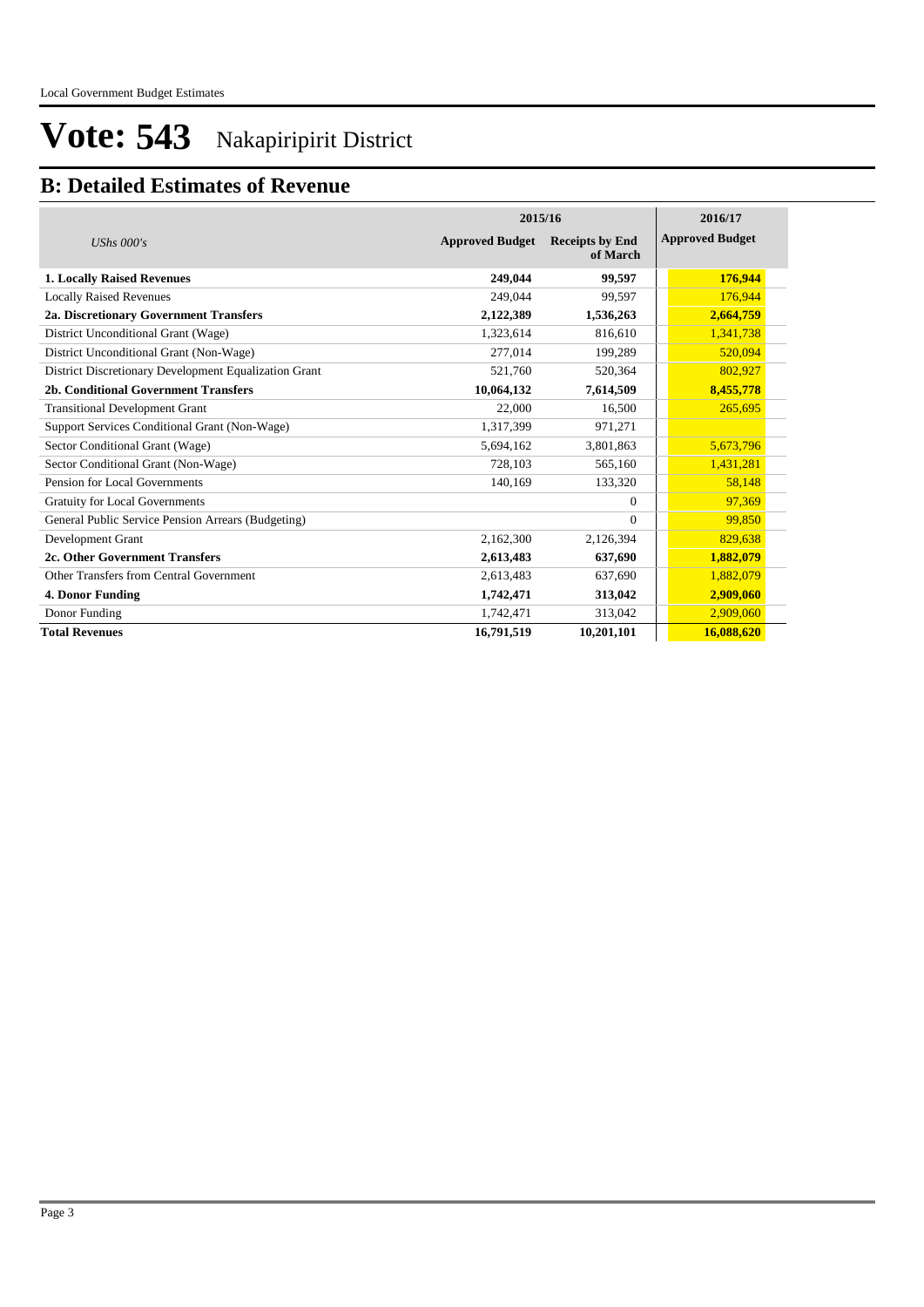## **C: Detailed Estimates of Expenditure**

### *Workplan 1a: Administration*

#### **(i) Overview of Workplan Revenue and Expenditures**

| <b>UShs Thousand</b>                                 | 2015/16                   |                                | 2016/17                          |
|------------------------------------------------------|---------------------------|--------------------------------|----------------------------------|
|                                                      | Approved<br><b>Budget</b> | <b>Outturn by</b><br>end March | <b>Approved</b><br><b>Budget</b> |
| A: Breakdown of Workplan Revenues:                   |                           |                                |                                  |
| <b>Recurrent Revenues</b>                            | 1,893,386                 | 1,270,579                      | 1,248,933                        |
| District Unconditional Grant (Non-Wage)              | 81,831                    | 29,169                         | 257,987                          |
| District Unconditional Grant (Wage)                  | 579,425                   | 327,553                        | 653,653                          |
| General Public Service Pension Arrears (Budgeting)   |                           | $\Omega$                       | 99.850                           |
| <b>Gratuity for Local Governments</b>                |                           | $\Omega$                       | 97,369                           |
| <b>Locally Raised Revenues</b>                       | 87,063                    | 45,628                         | 81,925                           |
| Pension for Local Governments                        |                           | $\Omega$                       | 58,148                           |
| Support Services Conditional Grant (Non-Wage)        | 1,145,068                 | 868,228                        |                                  |
| <b>Development Revenues</b>                          | 2,059,527                 | 740,427                        | 1,697,325                        |
| District Discretionary Development Equalization Gran | 230,235                   | 443,848                        | 288,033                          |
| Donor Funding                                        | 420,000                   | 45,742                         |                                  |
| Other Transfers from Central Government              | 1,409,292                 | 250,836                        | 1,409,292                        |
| <b>Total Revenues</b>                                | 3,952,913                 | 2,011,006                      | 2,946,258                        |
| <b>B: Breakdown of Workplan Expenditures:</b>        |                           |                                |                                  |
| Recurrent Expenditure                                | 1,893,438                 | 1,163,096                      | 1,248,933                        |
| Wage                                                 | 1,693,132                 | 970.013                        | 695,886                          |
| Non Wage                                             | 200,306                   | 193,083                        | 553,047                          |
| Development Expenditure                              | 2,059,527                 | 662,842                        | 1,697,326                        |
| Domestic Development                                 | 1,639,527                 | 662755.347                     | 1,697,326                        |
| Donor Development                                    | 420,000                   | 86                             | $\overline{0}$                   |
| <b>Total Expenditure</b>                             | 3,952,965                 | 1,825,938                      | 2,946,258                        |

#### **(ii) Details of Workplan Revenues and Expenditures**

#### *Expenditure Details for Workplan 1a: Administration*

#### **LG Function 1381 District and Urban Administration**

| Thousand Uganda Shillings                                 | 2015/16 Approved Budget |             |              | 2016/17 Approved Estimates |                  |              |
|-----------------------------------------------------------|-------------------------|-------------|--------------|----------------------------|------------------|--------------|
| <b>Higher LG Services</b>                                 | <b>Total</b>            | <b>Wage</b> | N' Wage      | <b>GoU Dev</b>             | <b>Donor Dev</b> | <b>Total</b> |
| Output:138101 Operation of the Administration Department  |                         |             |              |                            |                  |              |
| 211101 General Staff Salaries                             | 579,425                 | 695,886     |              |                            |                  | 695,886      |
| 211102 Contract Staff Salaries (Incl. Casuals, Temporary) | $\mathbf{0}$            |             | 5,000        |                            |                  | 5,000        |
| 212105 Pension for Local Governments                      | 0                       |             | 58,148       |                            |                  | 58,148       |
| 212107 Gratuity for Local Governments                     | $\mathbf{0}$            |             | 97,369       |                            |                  | 97,369       |
| 213001 Medical expenses (To employees)                    | 3,500                   |             | 14,000       |                            |                  | 14,000       |
| 213002 Incapacity, death benefits and funeral expenses    | 3,500                   |             | 2,000        |                            |                  | 2,000        |
| 221001 Advertising and Public Relations                   | $\mathbf{0}$            |             | 2,000        |                            |                  | 2,000        |
| 221002 Workshops and Seminars                             | 423,716                 |             | $\mathbf{0}$ | 1,409,292                  |                  | 1,409,292    |
| 221007 Books, Periodicals & Newspapers                    | 2,000                   |             | 4,000        |                            |                  | 4,000        |
| 221008 Computer supplies and Information Technology (IT)  | 2,000                   |             | 4,500        |                            |                  | 4,500        |
| 221009 Welfare and Entertainment                          | 1,000                   |             | 4,000        |                            |                  | 4,000        |
| 221010 Special Meals and Drinks                           | 600                     |             | 4,000        |                            |                  | 4,000        |
| 221011 Printing, Stationery, Photocopying and Binding     | 2,000                   |             | 5,000        |                            |                  | 5,000        |
| 221012 Small Office Equipment                             | $\mathbf{0}$            |             | 500          |                            |                  | 500          |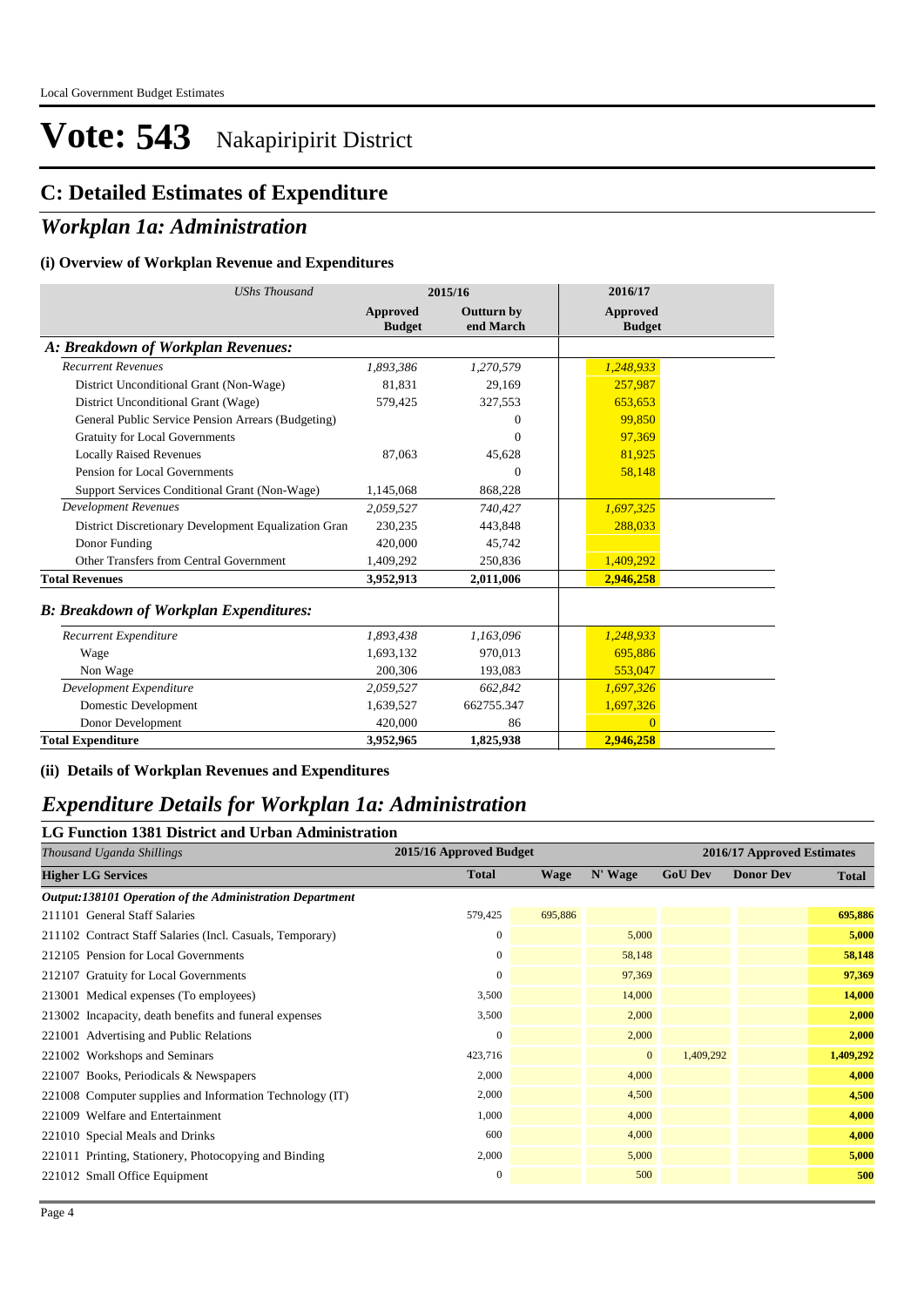## *Workplan 1a: Administration*

| Thousand Uganda Shillings                                        | 2015/16 Approved Budget |             |         |                | 2016/17 Approved Estimates |              |  |
|------------------------------------------------------------------|-------------------------|-------------|---------|----------------|----------------------------|--------------|--|
| <b>Higher LG Services</b>                                        | <b>Total</b>            | <b>Wage</b> | N' Wage | <b>GoU Dev</b> | <b>Donor Dev</b>           | <b>Total</b> |  |
| 221014 Bank Charges and other Bank related costs                 | 2,400                   |             | 2,400   |                |                            | 2,400        |  |
| 221017 Subscriptions                                             | 2,000                   |             | 2,000   |                |                            | 2,000        |  |
| 222002 Postage and Courier                                       | $\mathbf{0}$            |             | 501     |                |                            | 501          |  |
| 223005 Electricity                                               | $\boldsymbol{0}$        |             | 2,000   |                |                            | 2,000        |  |
| 224004 Cleaning and Sanitation                                   | $\mathbf{0}$            |             | 1,000   |                |                            | 1,000        |  |
| 227001 Travel inland                                             | 19,000                  |             | 19,999  |                |                            | 19,999       |  |
| 227002 Travel abroad                                             | 4,000                   |             | 4,600   |                |                            | 4,600        |  |
| 227004 Fuel, Lubricants and Oils                                 | 5,541                   |             | 44,765  |                |                            | 44,765       |  |
| 228002 Maintenance - Vehicles                                    | 9,000                   |             | 28,500  |                |                            | 28,500       |  |
| 228003 Maintenance - Machinery, Equipment & Furniture            | $\mathbf{0}$            |             | 10,000  |                |                            | 10,000       |  |
| 228004 Maintenance – Other                                       | 1,380,973               |             | 2,357   |                |                            | 2,357        |  |
| 273102 Incapacity, death benefits and funeral expenses           | $\mathbf{0}$            |             | 3,500   |                |                            | 3,500        |  |
| 282102 Fines and Penalties/ Court wards                          | 4,000                   |             |         |                |                            | $\bf{0}$     |  |
| 321608 General Public Service Pension arrears (Budgeting)        | $\boldsymbol{0}$        |             | 99,850  |                |                            | 99,850       |  |
| Total Cost of Output 138101:                                     | 2,444,655               | 695,886     | 421,989 | 1,409,292      |                            | 2,527,167    |  |
| Output:138102 Human Resource Management Services                 |                         |             |         |                |                            |              |  |
| 211101 General Staff Salaries                                    | 1,113,708               |             |         |                |                            | $\bf{0}$     |  |
| 221002 Workshops and Seminars                                    | 2,190                   |             |         |                |                            | $\bf{0}$     |  |
| 221008 Computer supplies and Information Technology (IT)         | $\boldsymbol{0}$        |             | 500     |                |                            | 500          |  |
| 221011 Printing, Stationery, Photocopying and Binding            | 6,000                   |             | 5,271   |                |                            | 5,271        |  |
| 221012 Small Office Equipment                                    | 330                     |             |         |                |                            | $\bf{0}$     |  |
| 227001 Travel inland                                             | 9,480                   |             | 4,500   |                |                            | 4,500        |  |
| 227004 Fuel, Lubricants and Oils                                 | 4,771                   |             | 5,000   |                |                            | 5,000        |  |
| Total Cost of Output 138102:                                     | 1,136,479               |             | 15,271  |                |                            | 15,271       |  |
| Output:138103 Capacity Building for HLG                          |                         |             |         |                |                            |              |  |
| 221003 Staff Training                                            | 48,006                  |             |         | 51,833         |                            | 51,833       |  |
| 221011 Printing, Stationery, Photocopying and Binding            | 959                     |             |         |                |                            | $\bf{0}$     |  |
| 221014 Bank Charges and other Bank related costs                 | 1,000                   |             |         |                |                            | $\bf{0}$     |  |
| Total Cost of Output 138103:                                     | 49,965                  |             |         | 51,833         |                            | 51,833       |  |
| Output:138104 Supervision of Sub County programme implementation |                         |             |         |                |                            |              |  |
| 221007 Books, Periodicals & Newspapers                           | 1,500                   |             |         |                |                            | $\bf{0}$     |  |
| 221008 Computer supplies and Information Technology (IT)         | 1,200                   |             | 5,000   |                |                            | 5,000        |  |
| 221009 Welfare and Entertainment                                 | 500                     |             |         |                |                            | $\bf{0}$     |  |
| 221011 Printing, Stationery, Photocopying and Binding            | 3,000                   |             | 2,500   |                |                            | 2,500        |  |
| 221012 Small Office Equipment                                    | 300                     |             |         |                |                            | $\bf{0}$     |  |
| 227001 Travel inland                                             | 13,500                  |             | 18,000  |                |                            | 18,000       |  |
| 227004 Fuel, Lubricants and Oils                                 | 4,000                   |             | 9,500   |                |                            | 9,500        |  |
| 228002 Maintenance - Vehicles                                    | 5,000                   |             |         |                |                            | $\bf{0}$     |  |
| Total Cost of Output 138104:                                     | 29,000                  |             | 35,000  |                |                            | 35,000       |  |
| Output:138105 Public Information Dissemination                   |                         |             |         |                |                            |              |  |
| 221001 Advertising and Public Relations                          | 4,600                   |             | 2,000   |                |                            | 2,000        |  |
| 221008 Computer supplies and Information Technology (IT)         | 1,800                   |             | 2,000   |                |                            | 2,000        |  |
| 221011 Printing, Stationery, Photocopying and Binding            | 1,200                   |             | 4,000   |                |                            | 4,000        |  |
| 221012 Small Office Equipment                                    | 1,000                   |             |         |                |                            | $\bf{0}$     |  |
| 222001 Telecommunications                                        | 1,200                   |             |         |                |                            | $\bf{0}$     |  |
| 222003 Information and communications technology (ICT)           | $\boldsymbol{0}$        |             | 4,600   |                |                            | 4,600        |  |
| 227001 Travel inland                                             | 4,000                   |             | 7,400   |                |                            | 7,400        |  |
| 228003 Maintenance - Machinery, Equipment & Furniture            | 800                     |             |         |                |                            | $\bf{0}$     |  |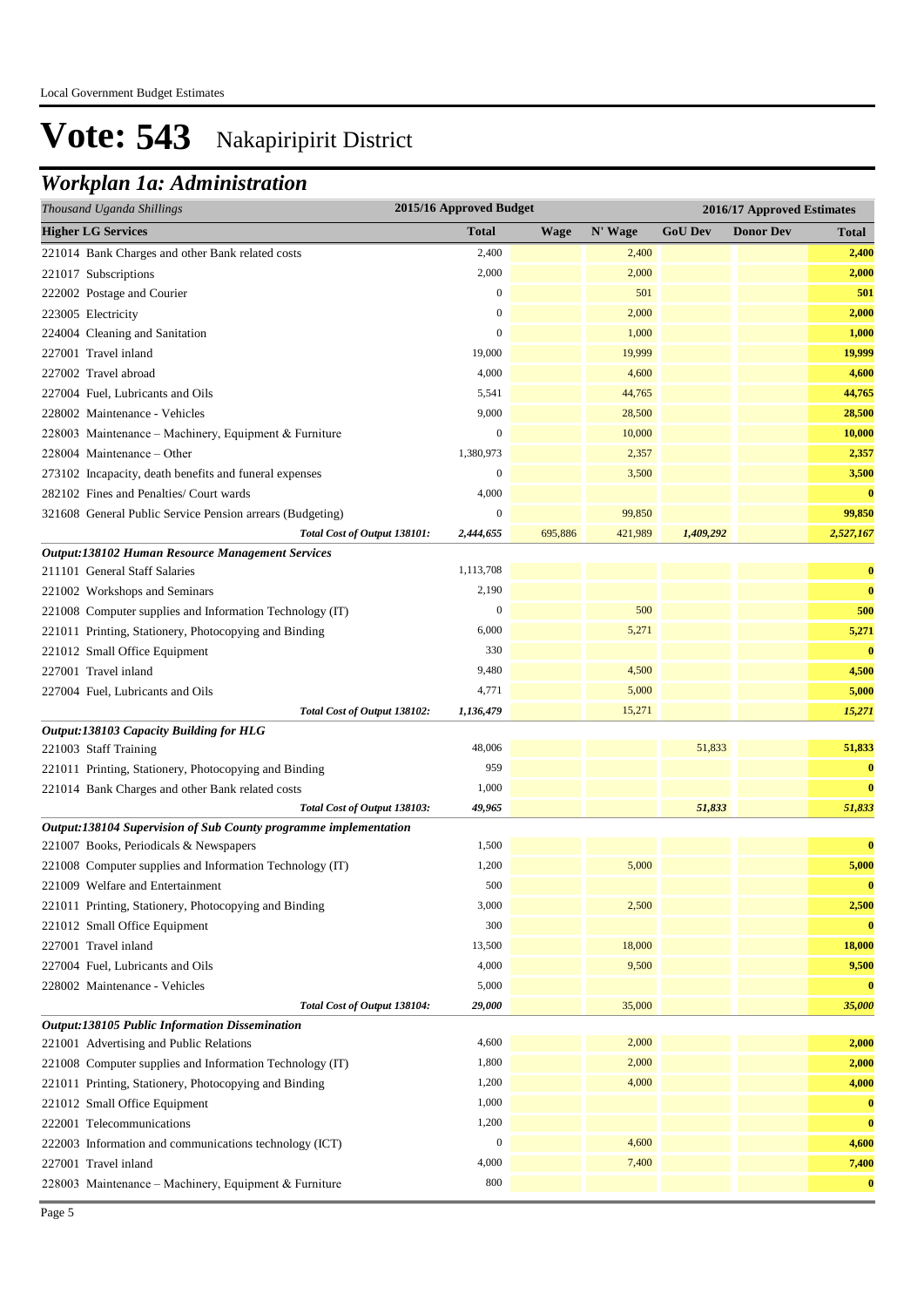## *Workplan 1a: Administration*

| Thousand Uganda Shillings                                                                                                                                | 2015/16 Approved Budget |              |              | 2016/17 Approved Estimates |                  |                       |  |
|----------------------------------------------------------------------------------------------------------------------------------------------------------|-------------------------|--------------|--------------|----------------------------|------------------|-----------------------|--|
| <b>Higher LG Services</b>                                                                                                                                | <b>Total</b>            | <b>Wage</b>  | N' Wage      | <b>GoU Dev</b>             | <b>Donor Dev</b> | Total                 |  |
| Total Cost of Output 138105:                                                                                                                             | 14,600                  |              | 20,000       |                            |                  | 20,000                |  |
| Output:138106 Office Support services                                                                                                                    |                         |              |              |                            |                  |                       |  |
| 224004 Cleaning and Sanitation                                                                                                                           | 1,571                   |              | 1,540        |                            |                  | 1,540                 |  |
| Total Cost of Output 138106:                                                                                                                             | 1,571                   |              | 1,540        |                            |                  | 1,540                 |  |
| Output:138107 Registration of Births, Deaths and Marriages                                                                                               |                         |              |              |                            |                  |                       |  |
| 221002 Workshops and Seminars                                                                                                                            | $\overline{0}$          |              | 3,960        |                            |                  | 3,960                 |  |
| 221011 Printing, Stationery, Photocopying and Binding                                                                                                    | 1,560                   |              |              |                            |                  | $\bf{0}$              |  |
| 227001 Travel inland                                                                                                                                     | 2,400                   |              | 5,000        |                            |                  | 5,000                 |  |
| Total Cost of Output 138107:                                                                                                                             | 3,960                   |              | 8,960        |                            |                  | 8,960                 |  |
| <b>Output:138108 Assets and Facilities Management</b>                                                                                                    |                         |              |              |                            |                  |                       |  |
| 227001 Travel inland                                                                                                                                     | $\boldsymbol{0}$        |              | 12,500       |                            |                  | 12,500                |  |
| 228003 Maintenance - Machinery, Equipment & Furniture                                                                                                    | $\boldsymbol{0}$        |              | 2,286        |                            |                  | 2,286                 |  |
| 228004 Maintenance - Other                                                                                                                               | 4,786                   |              |              |                            |                  | $\bf{0}$              |  |
| Total Cost of Output 138108:                                                                                                                             | 4,786                   |              | 14,786       |                            |                  | 14,786                |  |
| Output:138108p PRDP-Monitoring                                                                                                                           |                         |              |              |                            |                  |                       |  |
| 227001 Travel inland                                                                                                                                     | 31,360                  |              |              |                            |                  | $\bf{0}$              |  |
| Total Cost of Output 138108p:                                                                                                                            | 31,360                  |              |              |                            |                  | $\boldsymbol{\theta}$ |  |
| <b>Output:128109 Local Policing</b>                                                                                                                      |                         |              |              |                            |                  |                       |  |
| 227001 Travel inland                                                                                                                                     | 3,000                   |              | 3,000        |                            |                  | 3,000                 |  |
| Total Cost of Output 128109:                                                                                                                             | 3,000                   |              | 3,000        |                            |                  | 3,000                 |  |
| <b>Output:138111 Records Management Services</b>                                                                                                         |                         |              |              |                            |                  |                       |  |
| 221008 Computer supplies and Information Technology (IT)                                                                                                 | 500                     |              | 3,000        |                            |                  | 3,000                 |  |
| 221009 Welfare and Entertainment                                                                                                                         | 500                     |              | 1,000        |                            |                  | 1,000                 |  |
| 221011 Printing, Stationery, Photocopying and Binding                                                                                                    | 3,000                   |              | 3,500        |                            |                  | 3,500                 |  |
| 222002 Postage and Courier                                                                                                                               | 500                     |              | 2,500        |                            |                  | 2,500                 |  |
| 227001 Travel inland                                                                                                                                     | 3,000                   |              | 5,000        |                            |                  | 5,000                 |  |
| Total Cost of Output 138111:                                                                                                                             | 7,500                   |              | 15,000       |                            |                  | 15,000                |  |
| Output:138112 Information collection and management                                                                                                      |                         |              |              |                            |                  |                       |  |
| 221007 Books, Periodicals & Newspapers                                                                                                                   | 2,190                   |              | 2,000        |                            |                  | 2,000                 |  |
| 221008 Computer supplies and Information Technology (IT)                                                                                                 | 1,000                   |              |              |                            |                  | $\bf{0}$              |  |
|                                                                                                                                                          |                         |              |              |                            |                  |                       |  |
| 221011 Printing, Stationery, Photocopying and Binding                                                                                                    | 1,810                   |              | 500          |                            |                  | 500                   |  |
| 222003 Information and communications technology (ICT)                                                                                                   | 500                     |              | 1,500        |                            |                  | 1,500                 |  |
| 224004 Cleaning and Sanitation                                                                                                                           | $\boldsymbol{0}$        |              | 1,000        |                            |                  | 1,000                 |  |
| 227001 Travel inland                                                                                                                                     | 2,000                   |              |              |                            |                  | $\bf{0}$              |  |
| 228003 Maintenance - Machinery, Equipment & Furniture                                                                                                    | $\boldsymbol{0}$        |              | 2,500        |                            |                  | 2,500                 |  |
| Total Cost of Output 138112:                                                                                                                             | 7,500                   |              | 7,500        |                            |                  | 7,500                 |  |
| <b>Output:138113 Procurement Services</b>                                                                                                                |                         |              |              |                            |                  |                       |  |
| 221011 Printing, Stationery, Photocopying and Binding                                                                                                    | 2,000                   |              |              |                            |                  | $\bf{0}$              |  |
| 227001 Travel inland                                                                                                                                     | 8,000                   |              | 10,000       |                            |                  | 10,000                |  |
| Total Cost of Output 138113:                                                                                                                             | 10,000                  |              | 10,000       |                            |                  | 10,000                |  |
| <b>Total Cost of Higher LG Services</b>                                                                                                                  | 3,744,376               | 695,886      | 553,047      | 1,461,125                  |                  | 2,710,058             |  |
| <b>Capital Purchases</b>                                                                                                                                 | <b>Total</b>            | <b>Wage</b>  | N' Wage      | <b>GoU Dev</b>             | <b>Donor Dev</b> | Total                 |  |
| Output:138172 Administrative Capital                                                                                                                     |                         |              |              |                            |                  |                       |  |
| 312104 Other Structures                                                                                                                                  | $\boldsymbol{0}$        | $\mathbf{0}$ | $\mathbf{0}$ | 217,200                    | $\boldsymbol{0}$ | 217,200               |  |
| <b>Total LCIII: Nakapiripirit Town Council</b>                                                                                                           | LCIV: Chekwii           |              |              |                            |                  | 217,200               |  |
| LCII: Katanga/Nangoromit<br>LCI: Not Specified<br><b>Construction of new administration block at District h</b> Source: District Discretionary Developme |                         |              |              |                            |                  | 217,200               |  |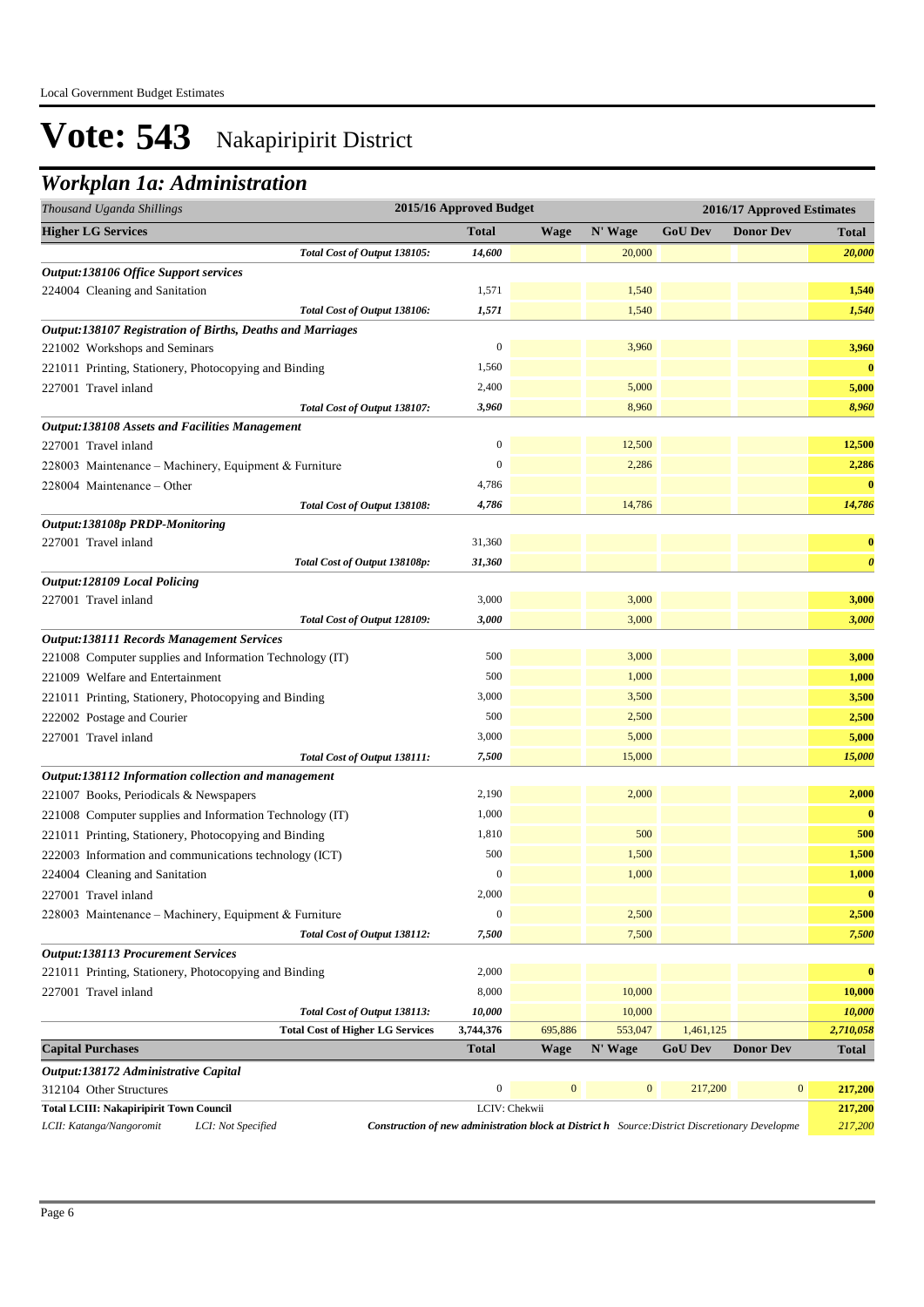## *Workplan 1a: Administration*

| Thousand Uganda Shillings                                       |                    | 2015/16 Approved Budget<br>2016/17 Approved Estimates           |                                                                                             |                |                |                                          |                       |              |
|-----------------------------------------------------------------|--------------------|-----------------------------------------------------------------|---------------------------------------------------------------------------------------------|----------------|----------------|------------------------------------------|-----------------------|--------------|
| <b>Capital Purchases</b>                                        |                    |                                                                 | <b>Total</b>                                                                                | Wage           | N' Wage        | <b>GoU</b> Dev                           | <b>Donor Dev</b>      | <b>Total</b> |
| 312211 Office Equipment                                         |                    |                                                                 | $\mathbf{0}$                                                                                | $\Omega$       | $\overline{0}$ | 19,000                                   | $\overline{0}$        | 19,000       |
| <b>Total LCIII: Nakapiripirit Town Council</b><br>LCIV: Chekwii |                    |                                                                 |                                                                                             | 19,000         |                |                                          |                       |              |
| LCII: Katanga/Nangoromit                                        | LCI: Not Specified |                                                                 | <b>Purchase of 4 laptops for Administration</b><br>Source: District Discretionary Developme |                |                |                                          | 8,000                 |              |
| LCII: Katanga/Nangoromit                                        | LCI: Not Specified | <i>purchase of office furniture( office chairs, tables) for</i> |                                                                                             |                |                | Source: District Discretionary Developme |                       | 6,500        |
| LCII: Katanga/Nangoromit                                        | LCI: Not Specified | purcase of dispensor for Administration                         |                                                                                             |                |                | Source: District Discretionary Developme |                       | 1,500        |
| LCII: Katanga/Nangoromit                                        | LCI: Not Specified | purchase of three shelves                                       |                                                                                             |                |                | Source: District Discretionary Developme |                       | 3,000        |
|                                                                 |                    | Total Cost of Output 138172:                                    | 0                                                                                           | $\overline{0}$ | $\mathbf{0}$   | 236,200                                  | $\boldsymbol{\theta}$ | 236,200      |
|                                                                 |                    | <b>Total Cost of Capital Purchases</b>                          | $\mathbf{0}$                                                                                | $\overline{0}$ | $\overline{0}$ | 236,200                                  | $\bf{0}$              | 236,200      |
|                                                                 |                    | <b>Total Cost of function District and Urban Administration</b> | 3,744,376                                                                                   | 695,886        | 553,047        | 1,697,325                                | $\mathbf{0}$          | 2,946,258    |
| <b>Total Cost of Administration</b>                             |                    |                                                                 | 3,744,376                                                                                   | 695,886        | 553,047        | 1,697,325                                | $\bf{0}$              | 2,946,258    |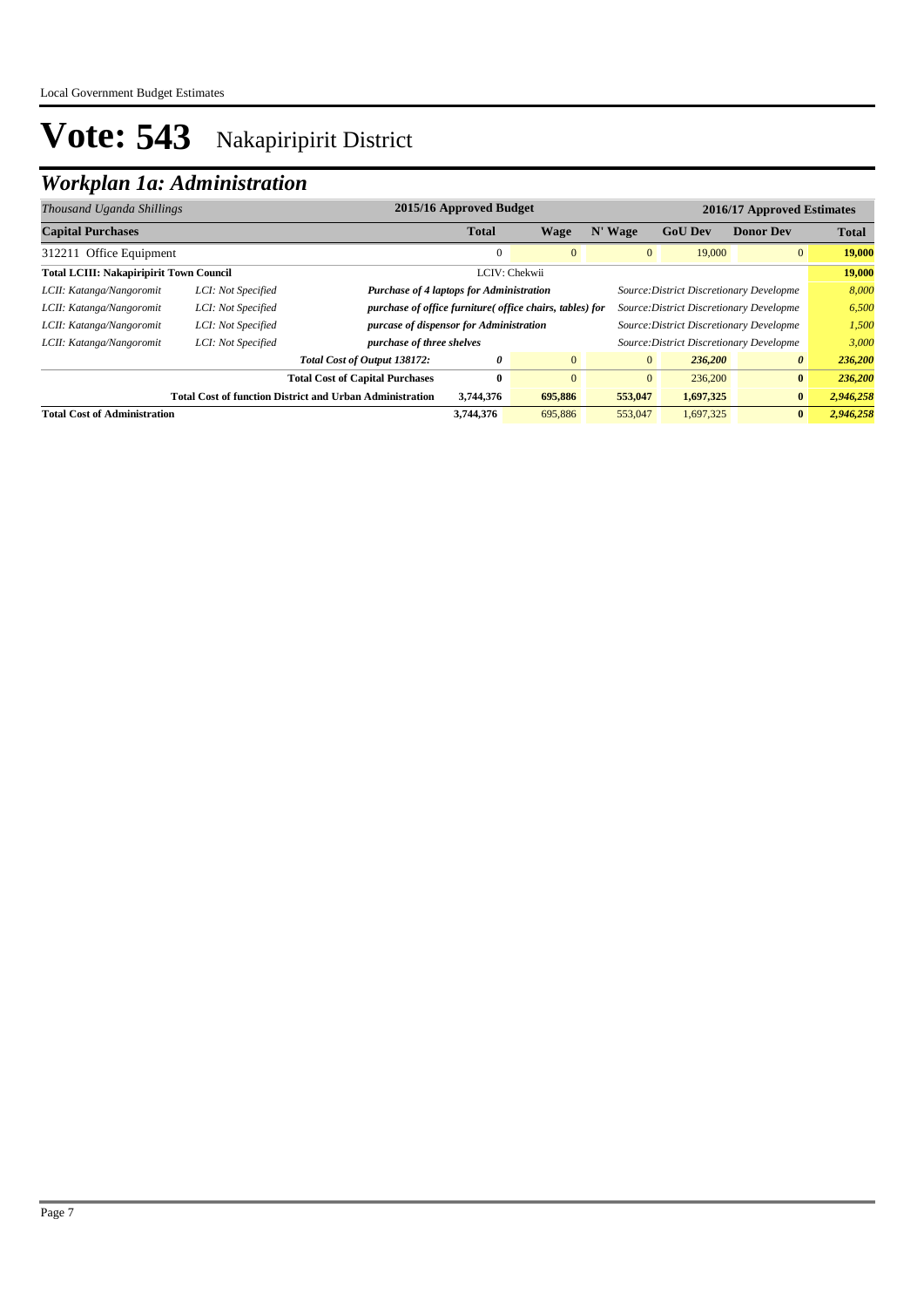## *Workplan 2: Finance*

#### **(i) Overview of Workplan Revenue and Expenditures**

| <b>UShs Thousand</b>                                 |                           | 2015/16                        | 2016/17                          |  |
|------------------------------------------------------|---------------------------|--------------------------------|----------------------------------|--|
|                                                      | Approved<br><b>Budget</b> | <b>Outturn by</b><br>end March | <b>Approved</b><br><b>Budget</b> |  |
| A: Breakdown of Workplan Revenues:                   |                           |                                |                                  |  |
| <b>Recurrent Revenues</b>                            | 218,403                   | 217,427                        | 204,916                          |  |
| District Unconditional Grant (Non-Wage)              | 36,986                    | 97,698                         | 39,178                           |  |
| District Unconditional Grant (Wage)                  | 145,147                   | 112,074                        | 145,147                          |  |
| <b>Locally Raised Revenues</b>                       | 29,591                    | 7,654                          | 20,591                           |  |
| Support Services Conditional Grant (Non-Wage)        | 6,679                     | $\mathbf{0}$                   |                                  |  |
| <b>Development Revenues</b>                          | 6.644                     | 0                              | 4,500                            |  |
| District Discretionary Development Equalization Gran |                           | $\overline{0}$                 | 4,500                            |  |
| Donor Funding                                        | 6.644                     | $\mathbf{0}$                   |                                  |  |
| <b>Total Revenues</b>                                | 225,047                   | 217,427                        | 209,416                          |  |
| <b>B: Breakdown of Workplan Expenditures:</b>        |                           |                                |                                  |  |
| Recurrent Expenditure                                | 218,403                   | 224,219                        | 204,916                          |  |
| Wage                                                 | 145,147                   | 119,262                        | 145,147                          |  |
| Non Wage                                             | 73,256                    | 104,957                        | 59,769                           |  |
| Development Expenditure                              | 6,644                     | 0                              | 4,500                            |  |
| Domestic Development                                 |                           | $\Omega$                       | 4,500                            |  |
| Donor Development                                    | 6,644                     | 0                              | $\mathbf{0}$                     |  |
| <b>Total Expenditure</b>                             | 225,047                   | 224,219                        | 209,416                          |  |

#### **(ii) Details of Workplan Revenues and Expenditures**

### *Expenditure Details for Workplan 2: Finance*

#### **LG Function 1481 Financial Management and Accountability(LG)**

| Thousand Uganda Shillings                                       | 2015/16 Approved Budget |             |         | 2016/17 Approved Estimates |                  |              |  |
|-----------------------------------------------------------------|-------------------------|-------------|---------|----------------------------|------------------|--------------|--|
| <b>Higher LG Services</b>                                       | <b>Total</b>            | <b>Wage</b> | N' Wage | <b>GoU Dev</b>             | <b>Donor Dev</b> | <b>Total</b> |  |
| Output:148101 LG Financial Management services                  |                         |             |         |                            |                  |              |  |
| 211101 General Staff Salaries                                   | 145,147                 | 145,147     |         |                            |                  | 145,147      |  |
| 213002 Incapacity, death benefits and funeral expenses          | 2,000                   |             | 1,500   |                            |                  | 1,500        |  |
| 221002 Workshops and Seminars                                   | 9,592                   |             | 4,397   |                            |                  | 4,397        |  |
| 221008 Computer supplies and Information Technology (IT)        | 4,000                   |             |         |                            |                  | $\bf{0}$     |  |
| 221009 Welfare and Entertainment                                | 3,000                   |             | 1,500   |                            |                  | 1,500        |  |
| 221010 Special Meals and Drinks                                 | 2,000                   |             |         |                            |                  | $\bf{0}$     |  |
| 221011 Printing, Stationery, Photocopying and Binding           | 5,000                   |             | 5,000   |                            |                  | 5,000        |  |
| 221012 Small Office Equipment                                   | 500                     |             | 500     |                            |                  | 500          |  |
| 221014 Bank Charges and other Bank related costs                | 1,200                   |             | 1,500   |                            |                  | 1,500        |  |
| 222003 Information and communications technology (ICT)          | 1,595                   |             | 1,000   |                            |                  | 1,000        |  |
| 223005 Electricity                                              | 3,000                   |             | 2,000   |                            |                  | 2,000        |  |
| 224004 Cleaning and Sanitation                                  | 2,000                   |             | 1,500   |                            |                  | 1,500        |  |
| 227001 Travel inland                                            | 18,000                  |             | 11,672  | 4,500                      |                  | 16,172       |  |
| 227002 Travel abroad                                            | 1,000                   |             |         |                            |                  | $\mathbf{0}$ |  |
| 227004 Fuel, Lubricants and Oils                                | 4,154                   |             | 6,500   |                            |                  | 6,500        |  |
| 228002 Maintenance - Vehicles                                   | 5,000                   |             |         |                            |                  | $\bf{0}$     |  |
| Total Cost of Output 148101:                                    | 207,188                 | 145,147     | 37,070  | 4,500                      |                  | 186,717      |  |
| <b>Output:148102 Revenue Management and Collection Services</b> |                         |             |         |                            |                  |              |  |
| 221002 Workshops and Seminars                                   | 3,000                   |             |         |                            |                  | $\bf{0}$     |  |
| 227001 Travel inland                                            | 2,570                   |             | 6,570   |                            |                  | 6,570        |  |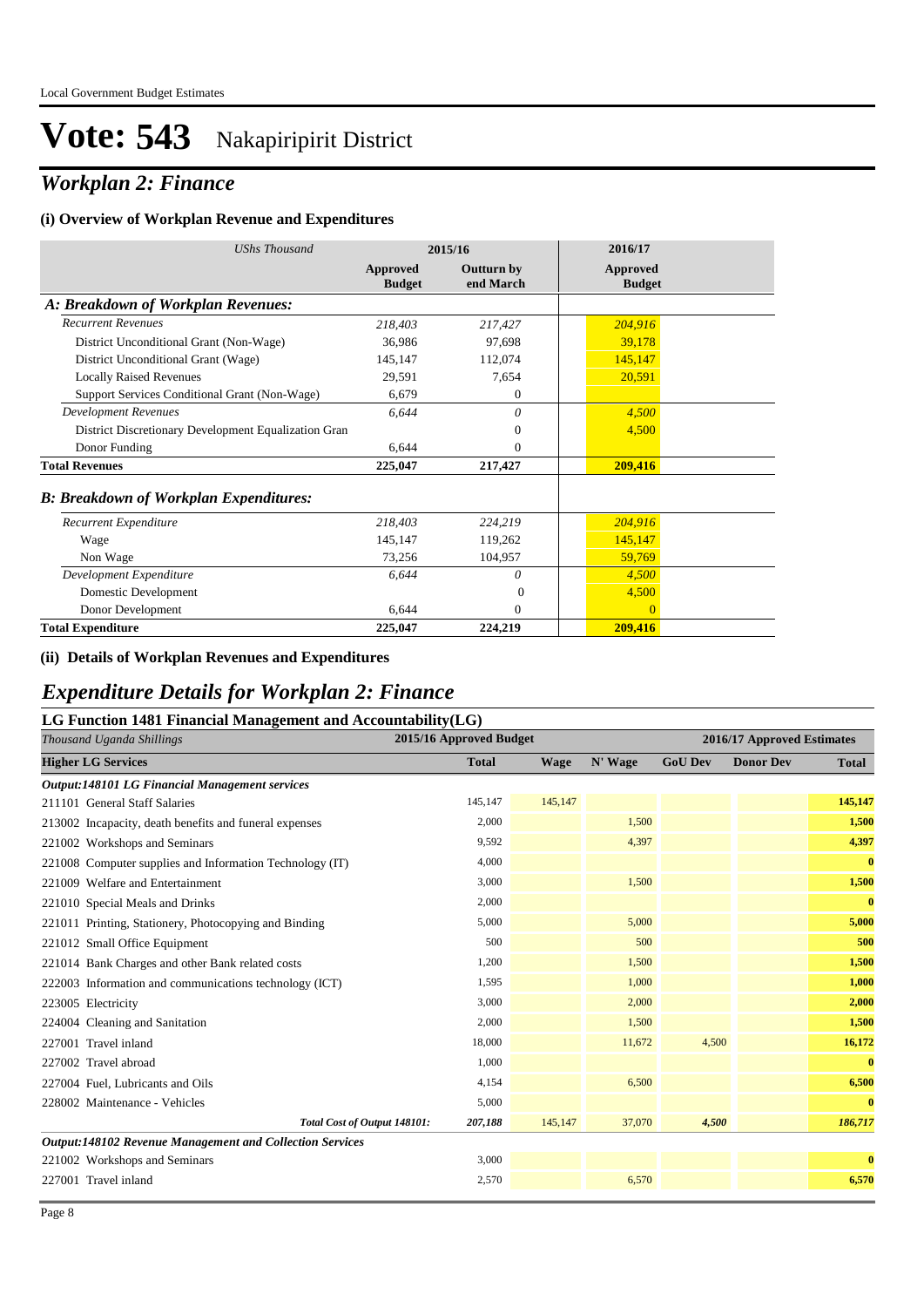## *Workplan 2: Finance*

| Thousand Uganda Shillings                                          | 2015/16 Approved Budget |         |         | 2016/17 Approved Estimates |                  |              |  |
|--------------------------------------------------------------------|-------------------------|---------|---------|----------------------------|------------------|--------------|--|
| <b>Higher LG Services</b>                                          | <b>Total</b>            | Wage    | N' Wage | <b>GoU Dev</b>             | <b>Donor Dev</b> | <b>Total</b> |  |
| Total Cost of Output 148102:                                       | 5.570                   |         | 6,570   |                            |                  | 6,570        |  |
| <b>Output:148103 Budgeting and Planning Services</b>               |                         |         |         |                            |                  |              |  |
| 221002 Workshops and Seminars                                      | 3,000                   |         | 6,500   |                            |                  | 6,500        |  |
| 221011 Printing, Stationery, Photocopying and Binding              | 2,173                   |         |         |                            |                  | $\bf{0}$     |  |
| Total Cost of Output 148103:                                       | 5,173                   |         | 6,500   |                            |                  | 6,500        |  |
| Output:148104 LG Expenditure management Services                   |                         |         |         |                            |                  |              |  |
| 221009 Welfare and Entertainment                                   | 558                     |         |         |                            |                  | $\bf{0}$     |  |
| 221011 Printing, Stationery, Photocopying and Binding              | 1,000                   |         | 2,500   |                            |                  | 2,500        |  |
| 227001 Travel inland                                               | 2,000                   |         | 2,571   |                            |                  | 2,571        |  |
| Total Cost of Output 148104:                                       | 3,558                   |         | 5,071   |                            |                  | 5,071        |  |
| <b>Output:148105 LG Accounting Services</b>                        |                         |         |         |                            |                  |              |  |
| 221002 Workshops and Seminars                                      | $\mathbf{0}$            |         | 2,000   |                            |                  | 2,000        |  |
| 221011 Printing, Stationery, Photocopying and Binding              | 1,000                   |         | 1,000   |                            |                  | 1,000        |  |
| 221012 Small Office Equipment                                      | 558                     |         | 558     |                            |                  | 558          |  |
| 227001 Travel inland                                               | 2,000                   |         | 1,000   |                            |                  | 1,000        |  |
| Total Cost of Output 148105:                                       | 3,558                   |         | 4,558   |                            |                  | 4,558        |  |
| <b>Total Cost of Higher LG Services</b>                            | 225,047                 | 145,147 | 59,769  | 4,500                      |                  | 209,416      |  |
| Total Cost of function Financial Management and Accountability(LG) | 225,047                 | 145,147 | 59,769  | 4,500                      |                  | 209,416      |  |
| <b>Total Cost of Finance</b>                                       | 225,047                 | 145,147 | 59,769  | 4,500                      |                  | 209,416      |  |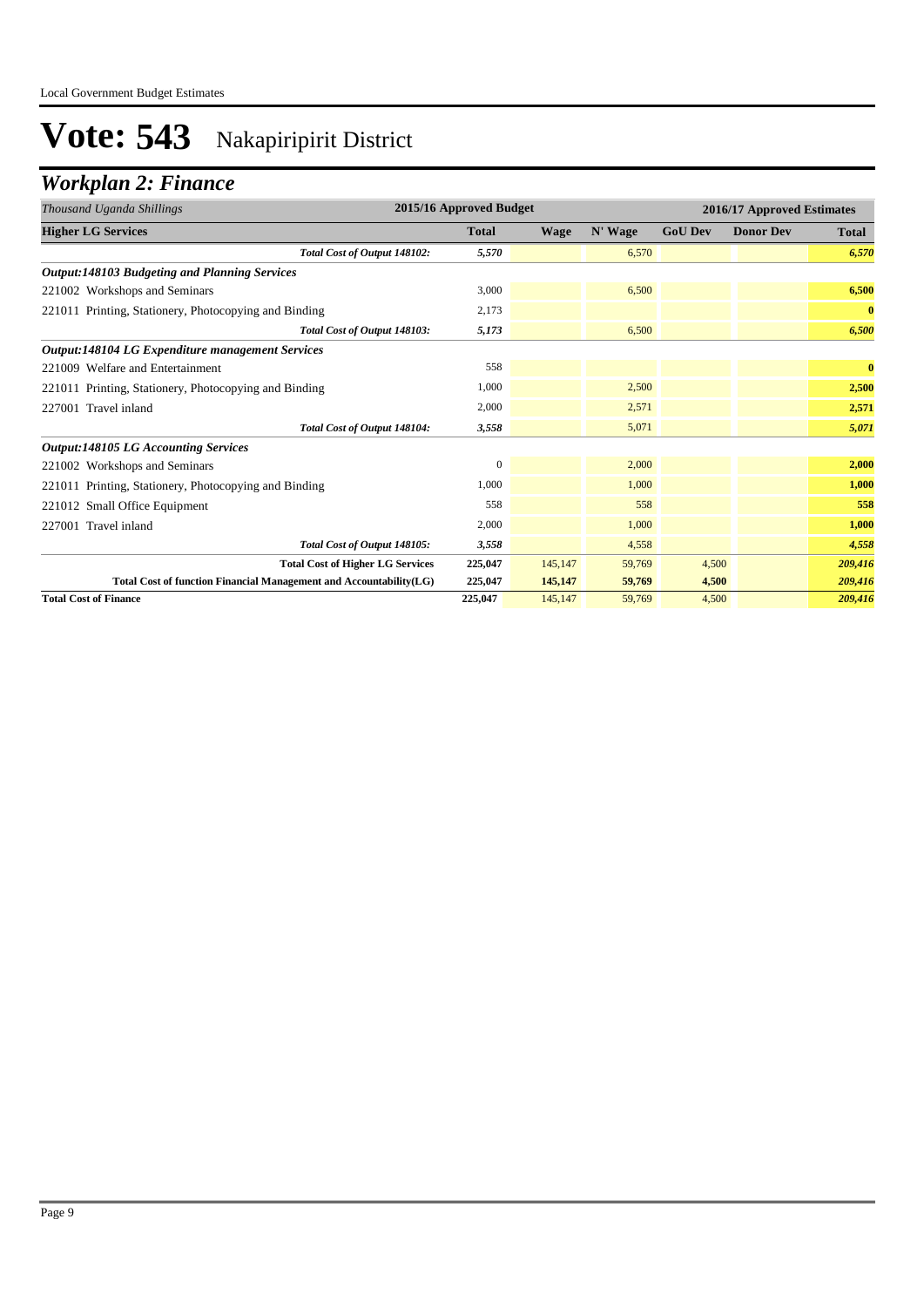## *Workplan 3: Statutory Bodies*

#### **(i) Overview of Workplan Revenue and Expenditures**

| <b>UShs Thousand</b>                          |                           | 2015/16                 | 2016/17                          |  |
|-----------------------------------------------|---------------------------|-------------------------|----------------------------------|--|
|                                               | Approved<br><b>Budget</b> | Outturn by<br>end March | <b>Approved</b><br><b>Budget</b> |  |
| A: Breakdown of Workplan Revenues:            |                           |                         |                                  |  |
| <b>Recurrent Revenues</b>                     | 380,861                   | 283,458                 | 301,833                          |  |
| District Unconditional Grant (Non-Wage)       | 50,043                    | 40.699                  | 127,003                          |  |
| District Unconditional Grant (Wage)           | 146,429                   | 109,081                 | 146,430                          |  |
| <b>Locally Raised Revenues</b>                | 36,729                    | 46,315                  | 28,400                           |  |
| Support Services Conditional Grant (Non-Wage) | 147,659                   | 87,363                  |                                  |  |
| <b>Development Revenues</b>                   | 17,388                    | 0                       |                                  |  |
| Donor Funding                                 | 17,388                    | $\mathbf{0}$            |                                  |  |
| <b>Total Revenues</b>                         | 398,249                   | 283,458                 | 301,833                          |  |
| <b>B: Breakdown of Workplan Expenditures:</b> |                           |                         |                                  |  |
| Recurrent Expenditure                         | 521,029                   | 419,586                 | 301,833                          |  |
| Wage                                          | 286,597                   | 112,825                 | 146,430                          |  |
| Non Wage                                      | 234,432                   | 306,761                 | 155,403                          |  |
| Development Expenditure                       | 17,388                    | 0                       | $\theta$                         |  |
| Domestic Development                          |                           | $\overline{0}$          | $\overline{0}$                   |  |
| Donor Development                             | 17,388                    | 0                       | $\Omega$                         |  |
| <b>Total Expenditure</b>                      | 538,417                   | 419,586                 | 301,833                          |  |

#### **(ii) Details of Workplan Revenues and Expenditures**

### *Expenditure Details for Workplan 3: Statutory Bodies*

| Thousand Uganda Shillings                                | 2015/16 Approved Budget |         |         | 2016/17 Approved Estimates |                  |              |  |
|----------------------------------------------------------|-------------------------|---------|---------|----------------------------|------------------|--------------|--|
| <b>Higher LG Services</b>                                | <b>Total</b>            | Wage    | N' Wage | <b>GoU Dev</b>             | <b>Donor Dev</b> | <b>Total</b> |  |
| <b>Output:138201 LG Council Adminstration services</b>   |                         |         |         |                            |                  |              |  |
| 211101 General Staff Salaries                            | 286,597                 | 146,430 |         |                            |                  | 146,430      |  |
| 211103 Allowances                                        | 61,037                  |         |         |                            |                  | $\bf{0}$     |  |
| 213001 Medical expenses (To employees)                   | 3,000                   |         |         |                            |                  | $\bf{0}$     |  |
| 213002 Incapacity, death benefits and funeral expenses   | 2,000                   |         | 1,500   |                            |                  | 1,500        |  |
| 221002 Workshops and Seminars                            | 29,388                  |         | 12,000  |                            |                  | 12,000       |  |
| 221007 Books, Periodicals & Newspapers                   | 1,040                   |         |         |                            |                  | $\bf{0}$     |  |
| 221008 Computer supplies and Information Technology (IT) | 1,000                   |         |         |                            |                  | $\bf{0}$     |  |
| 221009 Welfare and Entertainment                         | 1,200                   |         |         |                            |                  | $\bf{0}$     |  |
| 221011 Printing, Stationery, Photocopying and Binding    | 2,000                   |         | 1.500   |                            |                  | 1,500        |  |
| 221012 Small Office Equipment                            | 503                     |         | 200     |                            |                  | 200          |  |
| 221014 Bank Charges and other Bank related costs         | 1,200                   |         |         |                            |                  | $\bf{0}$     |  |
| 221017 Subscriptions                                     | 1,000                   |         |         |                            |                  | $\bf{0}$     |  |
| 222001 Telecommunications                                | 600                     |         |         |                            |                  | $\bf{0}$     |  |
| 222003 Information and communications technology (ICT)   | 1,000                   |         |         |                            |                  | $\bf{0}$     |  |
| 224004 Cleaning and Sanitation                           | 1,200                   |         |         |                            |                  | $\bf{0}$     |  |
| 227001 Travel inland                                     | 5,760                   |         | 10,290  |                            |                  | 10,290       |  |
| 227002 Travel abroad                                     | 4,000                   |         |         |                            |                  | $\bf{0}$     |  |
| 227004 Fuel, Lubricants and Oils                         | 6,619                   |         |         |                            |                  | $\bf{0}$     |  |
| 228002 Maintenance - Vehicles                            | 6,000                   |         | 10,000  |                            |                  | 10,000       |  |
| Total Cost of Output 138201:                             | 415,144                 | 146,430 | 35,490  |                            |                  | 181,920      |  |

*Output:138202 LG procurement management services*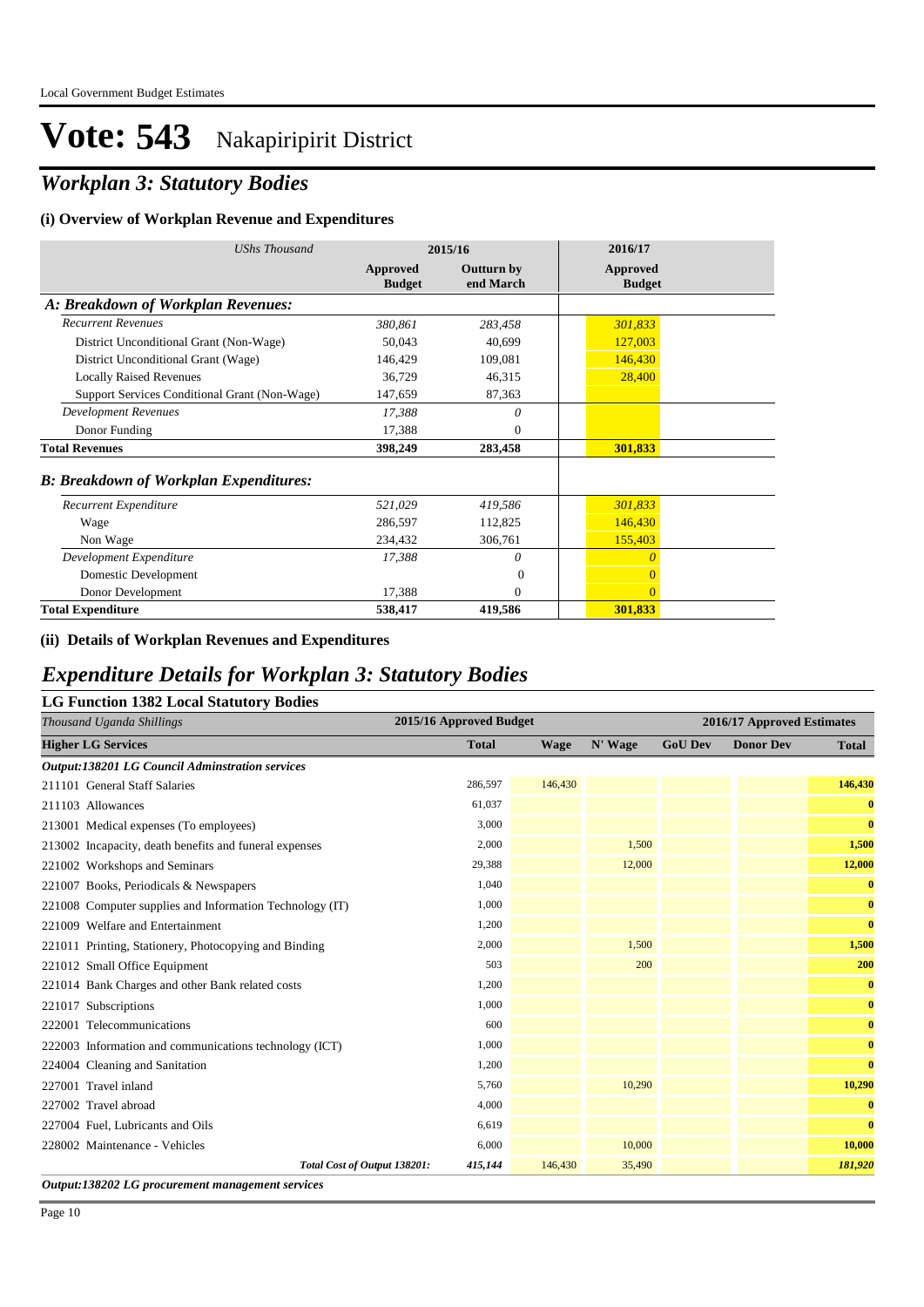## *Workplan 3: Statutory Bodies*

| Thousand Uganda Shillings                                                                     | 2015/16 Approved Budget |                    |                    | 2016/17 Approved Estimates |                  |                       |  |
|-----------------------------------------------------------------------------------------------|-------------------------|--------------------|--------------------|----------------------------|------------------|-----------------------|--|
| <b>Higher LG Services</b>                                                                     | <b>Total</b>            | <b>Wage</b>        | N' Wage            | <b>GoU Dev</b>             | <b>Donor Dev</b> | <b>Total</b>          |  |
| 221001 Advertising and Public Relations                                                       | 4,983                   |                    |                    |                            |                  | $\bf{0}$              |  |
| 221002 Workshops and Seminars                                                                 | 4,000                   |                    |                    |                            |                  | $\bf{0}$              |  |
| 221007 Books, Periodicals & Newspapers                                                        | 1,000                   |                    |                    |                            |                  | $\bf{0}$              |  |
| 221008 Computer supplies and Information Technology (IT)                                      | 1,000                   |                    |                    |                            |                  | $\bf{0}$              |  |
| 221009 Welfare and Entertainment                                                              | 1,000                   |                    |                    |                            |                  | $\bf{0}$              |  |
| 221011 Printing, Stationery, Photocopying and Binding                                         | 1,247                   |                    |                    |                            |                  | $\bf{0}$              |  |
| 227001 Travel inland                                                                          | 2,000                   |                    | 15,230             |                            |                  | 15,230                |  |
| Total Cost of Output 138202:                                                                  | 15,230                  |                    | 15,230             |                            |                  | 15,230                |  |
| Output:138203 LG staff recruitment services                                                   |                         |                    |                    |                            |                  |                       |  |
| 221001 Advertising and Public Relations                                                       | 8,000                   |                    |                    |                            |                  | $\bf{0}$              |  |
| 221002 Workshops and Seminars                                                                 | 1,500                   |                    | 1,500              |                            |                  | 1,500                 |  |
| 221004 Recruitment Expenses                                                                   | 10,000                  |                    | 23,390             |                            |                  | 23,390                |  |
| 221008 Computer supplies and Information Technology (IT)                                      | 1,000                   |                    | 1,000              |                            |                  | 1,000                 |  |
| 221009 Welfare and Entertainment                                                              | 1,500                   |                    | 1,500              |                            |                  | 1,500                 |  |
| 221011 Printing, Stationery, Photocopying and Binding                                         | 3,000                   |                    | 3,000              |                            |                  | 3,000                 |  |
| 227001 Travel inland                                                                          | 6,390                   |                    | 1,000              |                            |                  | 1,000                 |  |
| Total Cost of Output 138203:                                                                  | 31,390                  |                    | 31,390             |                            |                  | 31,390                |  |
| Output:138204 LG Land management services                                                     |                         |                    |                    |                            |                  |                       |  |
| 221002 Workshops and Seminars                                                                 | 8,037                   |                    | 8,037              |                            |                  | 8,037                 |  |
| Total Cost of Output 138204:                                                                  | 8,037                   |                    | 8,037              |                            |                  | 8,037                 |  |
| Output:138205 LG Financial Accountability                                                     |                         |                    |                    |                            |                  |                       |  |
| 221002 Workshops and Seminars                                                                 | 15,256                  |                    | 15,256             |                            |                  | 15,256                |  |
| Total Cost of Output 138205:                                                                  | 15,256                  |                    | 15,256             |                            |                  | 15,256                |  |
| Output:138206 LG Political and executive oversight                                            |                         |                    |                    |                            |                  |                       |  |
| 221002 Workshops and Seminars                                                                 | $\boldsymbol{0}$        |                    | 28,000             |                            |                  | 28,000                |  |
| 227001 Travel inland                                                                          | 4,000                   |                    | 4,000              |                            |                  | 4,000                 |  |
| Total Cost of Output 138206:                                                                  | 4,000                   |                    | 32,000             |                            |                  | 32,000                |  |
| Output:138206p PRDP-Capacity Building for Land Administration                                 |                         |                    |                    |                            |                  |                       |  |
| 221002 Workshops and Seminars                                                                 | 29,360                  |                    |                    |                            |                  | $\bf{0}$              |  |
| 221012 Small Office Equipment                                                                 | 2,000                   |                    |                    |                            |                  | $\bf{0}$              |  |
| Total Cost of Output 138206p:                                                                 | 31,360                  |                    |                    |                            |                  | $\boldsymbol{\theta}$ |  |
| <b>Output:138207 Standing Committees Services</b>                                             |                         |                    |                    |                            |                  |                       |  |
| 221002 Workshops and Seminars                                                                 | 18,000                  |                    | 18,000             |                            |                  | 18,000                |  |
| Total Cost of Output 138207:                                                                  | 18,000                  |                    | 18,000             |                            |                  | 18,000                |  |
| <b>Total Cost of Higher LG Services</b>                                                       | 538,417<br>538,417      | 146,430<br>146,430 | 155,403<br>155,403 |                            |                  | 301,833<br>301,833    |  |
| <b>Total Cost of function Local Statutory Bodies</b><br><b>Total Cost of Statutory Bodies</b> | 538,417                 | 146,430            | 155,403            |                            |                  | 301,833               |  |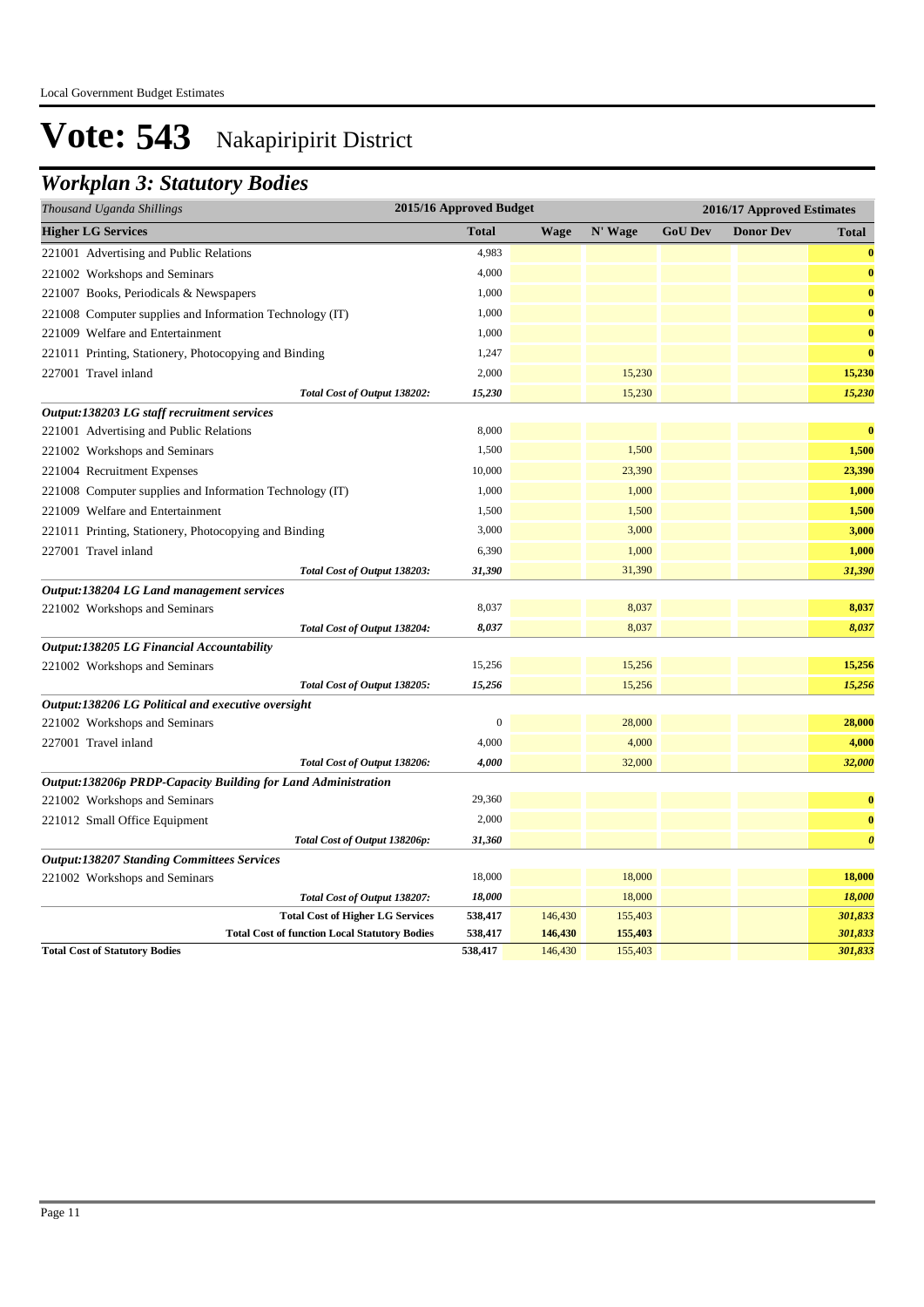## *Workplan 4: Production and Marketing*

#### **(i) Overview of Workplan Revenue and Expenditures**

| <b>UShs Thousand</b>                                 |                           | 2015/16                        | 2016/17                          |
|------------------------------------------------------|---------------------------|--------------------------------|----------------------------------|
|                                                      | Approved<br><b>Budget</b> | <b>Outturn by</b><br>end March | <b>Approved</b><br><b>Budget</b> |
| A: Breakdown of Workplan Revenues:                   |                           |                                |                                  |
| <b>Recurrent Revenues</b>                            | 294,619                   | 211,328                        | 291,032                          |
| District Unconditional Grant (Non-Wage)              | 2.000                     | $\Omega$                       |                                  |
| District Unconditional Grant (Wage)                  | 46,773                    | $\Omega$                       |                                  |
| Sector Conditional Grant (Non-Wage)                  | 58,950                    | 98,070                         | 55,601                           |
| Sector Conditional Grant (Wage)                      | 186,895                   | 113,259                        | 235,431                          |
| <b>Development Revenues</b>                          | 121,809                   | 35,904                         | 154,004                          |
| Development Grant                                    | 71,809                    | 35,904                         | 54,004                           |
| District Discretionary Development Equalization Gran |                           | $\theta$                       | 50,000                           |
| Donor Funding                                        | 50,000                    | $\Omega$                       | 50,000                           |
| <b>Total Revenues</b>                                | 416,428                   | 247,232                        | 445,035                          |
| <b>B: Breakdown of Workplan Expenditures:</b>        |                           |                                |                                  |
| Recurrent Expenditure                                | 294,567                   | 202,258                        | 291.032                          |
| Wage                                                 | 228,522                   | 113,258                        | 235,431                          |
| Non Wage                                             | 66,044                    | 88,999                         | 55,601                           |
| Development Expenditure                              | 121,809                   | 32,668                         | 154,004                          |
| Domestic Development                                 | 71.809                    | 32668.434                      | 104,004                          |
| Donor Development                                    | 50,000                    | $\theta$                       | 50,000                           |
| <b>Total Expenditure</b>                             | 416,376                   | 234,926                        | 445,035                          |

#### **(ii) Details of Workplan Revenues and Expenditures**

### *Expenditure Details for Workplan 4: Production and Marketing*

| Thousand Uganda Shillings                                    | 2015/16 Approved Budget |             |              |                | 2016/17 Approved Estimates |              |
|--------------------------------------------------------------|-------------------------|-------------|--------------|----------------|----------------------------|--------------|
| <b>Higher LG Services</b>                                    | <b>Total</b>            | <b>Wage</b> | N' Wage      | <b>GoU Dev</b> | <b>Donor Dev</b>           | <b>Total</b> |
| <b>Output:018201 District Production Management Services</b> |                         |             |              |                |                            |              |
| 211101 General Staff Salaries                                | 228,522                 | 235,431     |              |                |                            | 235,431      |
| 213002 Incapacity, death benefits and funeral expenses       | $\mathbf{0}$            |             | 1,000        |                |                            | 1,000        |
| 221002 Workshops and Seminars                                | 55,927                  |             | 2,378        |                | 50,000                     | 52,378       |
| 221008 Computer supplies and Information Technology (IT)     | $\mathbf{0}$            |             | 1,691        |                |                            | 1,691        |
| 221009 Welfare and Entertainment                             | 1,000                   |             | 1,000        |                |                            | 1,000        |
| 221011 Printing, Stationery, Photocopying and Binding        | 5,094                   |             | 1,011        |                |                            | 1,011        |
| 221014 Bank Charges and other Bank related costs             | 1,200                   |             | 1,000        |                |                            | 1,000        |
| 223004 Guard and Security services                           | $\Omega$                |             | 2,160        |                |                            | 2,160        |
| 223005 Electricity                                           | 0                       |             | 600          |                |                            | 600          |
| 223006 Water                                                 | $\mathbf{0}$            |             | 600          |                |                            | 600          |
| 223007 Other Utilities- (fuel, gas, firewood, charcoal)      | $\Omega$                |             | 400          |                |                            | 400          |
| 224001 Medical and Agricultural supplies                     | 3,000                   |             |              |                |                            | $\bf{0}$     |
| 224004 Cleaning and Sanitation                               | 2,000                   |             | $\mathbf{0}$ |                |                            | $\bf{0}$     |
| 227001 Travel inland                                         | 5,800                   |             | 5,800        |                |                            | 5,800        |
| 227004 Fuel, Lubricants and Oils                             | 5,106                   |             | 5,094        |                |                            | 5,094        |
| 228002 Maintenance - Vehicles                                | $\Omega$                |             | 1,600        |                |                            | 1,600        |
| Total Cost of Output 018201:                                 | 307,649                 | 235,431     | 24,334       |                | 50,000                     | 309,765      |
| Output:018202 Crop disease control and marketing             |                         |             |              |                |                            |              |
| 211103 Allowances                                            | $\boldsymbol{0}$        |             | 3,840        |                |                            | 3,840        |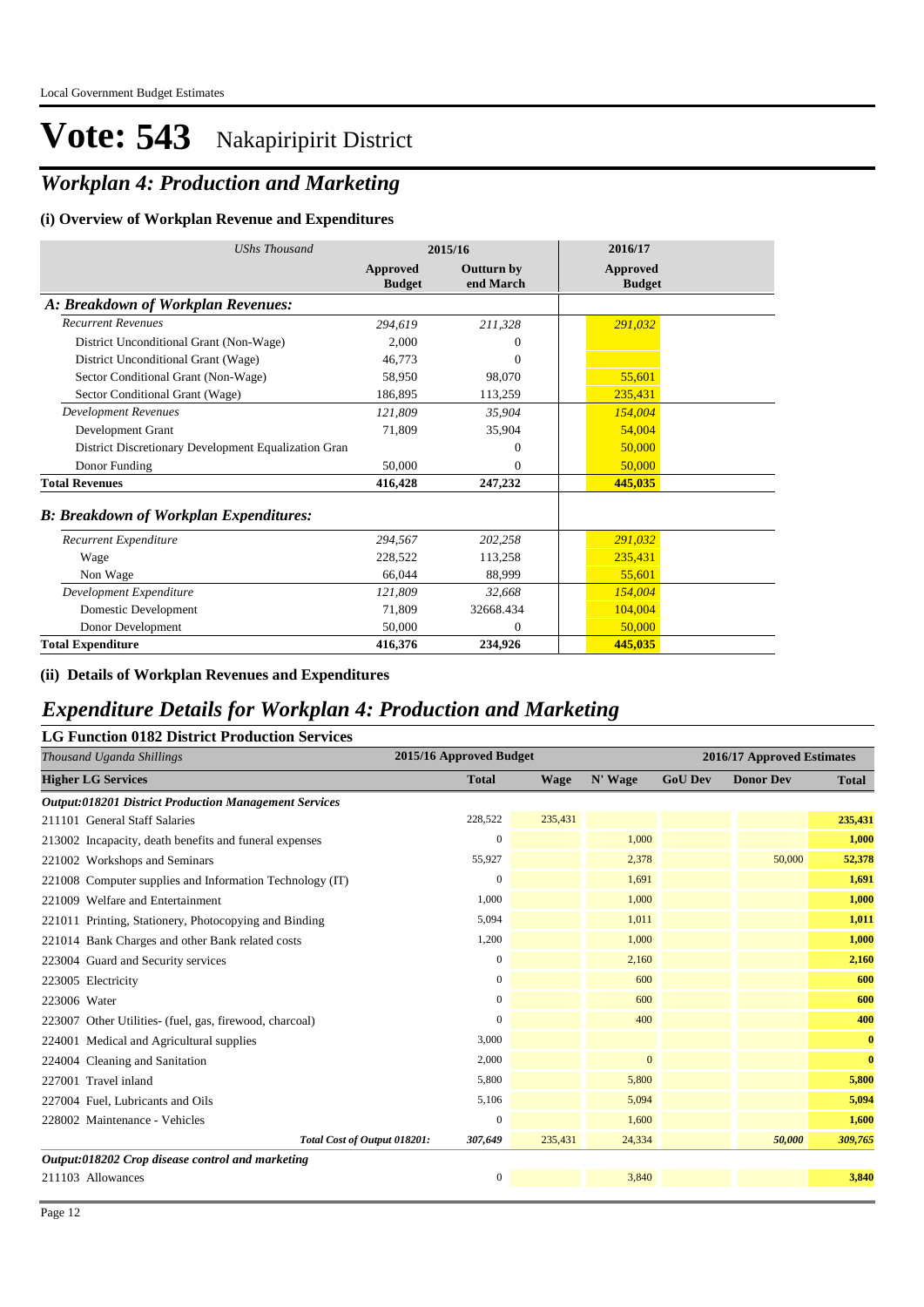## *Workplan 4: Production and Marketing*

| Thousand Uganda Shillings                                                      | 2015/16 Approved Budget                                                                                   |               |                  |                | 2016/17 Approved Estimates |                       |
|--------------------------------------------------------------------------------|-----------------------------------------------------------------------------------------------------------|---------------|------------------|----------------|----------------------------|-----------------------|
| <b>Higher LG Services</b>                                                      | <b>Total</b>                                                                                              | <b>Wage</b>   | N' Wage          | <b>GoU Dev</b> | <b>Donor Dev</b>           | <b>Total</b>          |
| 213002 Incapacity, death benefits and funeral expenses                         | 1,000                                                                                                     |               |                  |                |                            | $\bf{0}$              |
| 221002 Workshops and Seminars                                                  | 12,242                                                                                                    |               | 3,242            | 8,000          |                            | 11,242                |
| 221008 Computer supplies and Information Technology (IT)                       | 1,000                                                                                                     |               |                  |                |                            | $\bf{0}$              |
| 221009 Welfare and Entertainment                                               | 1,000                                                                                                     |               |                  |                |                            | $\bf{0}$              |
| 221011 Printing, Stationery, Photocopying and Binding                          | 2,000                                                                                                     |               | 2,000            |                |                            | 2,000                 |
| 222003 Information and communications technology (ICT)                         | 300                                                                                                       |               | 300              |                |                            | 300                   |
| 224004 Cleaning and Sanitation                                                 | 700                                                                                                       |               |                  |                |                            | $\bf{0}$              |
| 224006 Agricultural Supplies                                                   | $\boldsymbol{0}$                                                                                          |               | 1,700            |                |                            | 1,700                 |
| 227001 Travel inland                                                           | 3,840                                                                                                     |               | 1,381            | 3,119          |                            | 4,500                 |
| 228002 Maintenance - Vehicles                                                  | 1,500                                                                                                     |               |                  |                |                            | $\bf{0}$              |
| Total Cost of Output 018202:                                                   | 23,582                                                                                                    |               | 12,463           | 11,119         |                            | 23,582                |
| Output:018204 Livestock Health and Marketing                                   |                                                                                                           |               |                  |                |                            |                       |
| 213002 Incapacity, death benefits and funeral expenses                         | 1,500                                                                                                     |               |                  |                |                            | $\bf{0}$              |
| 221002 Workshops and Seminars                                                  | 6,000                                                                                                     |               |                  | 22,885         |                            | 22,885                |
| 221011 Printing, Stationery, Photocopying and Binding                          | 2,000                                                                                                     |               |                  |                |                            | $\bf{0}$              |
| 224001 Medical and Agricultural supplies                                       | 8,221                                                                                                     |               |                  |                |                            | $\bf{0}$              |
| 227001 Travel inland                                                           | 9,200                                                                                                     |               |                  |                |                            | $\bf{0}$              |
| 227004 Fuel, Lubricants and Oils                                               | 2,000                                                                                                     |               |                  |                |                            | $\bf{0}$              |
| 228002 Maintenance - Vehicles                                                  | 7,290                                                                                                     |               |                  |                |                            | $\bf{0}$              |
| Total Cost of Output 018204:                                                   | 36,211                                                                                                    |               |                  | 22,885         |                            | 22,885                |
| Output:018207 Tsetse vector control and commercial insects farm promotion      |                                                                                                           |               |                  |                |                            |                       |
| 224001 Medical and Agricultural supplies                                       | 3,338                                                                                                     |               | 3,502            |                |                            | 3,502                 |
| 227001 Travel inland                                                           | 3,644                                                                                                     |               | 4,182            |                |                            | 4,182                 |
| Total Cost of Output 018207:                                                   | 6,982                                                                                                     |               | 7,684            |                |                            | 7,684                 |
| <b>Total Cost of Higher LG Services</b>                                        | 374,424                                                                                                   | 235,431       | 44,482           | 34,004         | 50,000                     | 363,916               |
| <b>Capital Purchases</b>                                                       | <b>Total</b>                                                                                              | <b>Wage</b>   | N' Wage          | <b>GoU Dev</b> | <b>Donor Dev</b>           | <b>Total</b>          |
| Output:018272 Administrative Capital                                           |                                                                                                           |               |                  |                |                            |                       |
| 312104 Other Structures                                                        | $\boldsymbol{0}$                                                                                          | $\mathbf{0}$  | $\boldsymbol{0}$ | 70,000         | $\bf{0}$                   | 70,000                |
| <b>Total LCIII: Nakapiripirit Town Council</b>                                 |                                                                                                           | LCIV: Chekwii |                  |                |                            | 70,000                |
| LCII: Katanga/Nangoromit<br>LCI: Not Specified<br>Total Cost of Output 018272: | <b>Construction of store for production and marketing d</b> Source: District Discretionary Developme<br>0 | $\mathbf{0}$  | $\boldsymbol{0}$ | 70,000         | 0                          | 70,000<br>70,000      |
| Output:018284p PRDP-Plant clinic/mini laboratory construction                  |                                                                                                           |               |                  |                |                            |                       |
| 281504 Monitoring, Supervision & Appraisal of capital works                    | 6,517                                                                                                     |               |                  |                |                            | $\bf{0}$              |
| Total Cost of Output 018284p:                                                  | 6,517                                                                                                     |               |                  |                |                            | $\boldsymbol{\theta}$ |
| Output:018286p PRDP-Cattle dip construction and rehabilitation                 |                                                                                                           |               |                  |                |                            |                       |
| 312104 Other Structures                                                        | 25,000                                                                                                    |               |                  |                |                            | $\bf{0}$              |
| Total Cost of Output 018286p:                                                  | 25,000                                                                                                    |               |                  |                |                            | $\boldsymbol{\theta}$ |
| <b>Total Cost of Capital Purchases</b>                                         | 31,517                                                                                                    | $\mathbf{0}$  | $\boldsymbol{0}$ | 70,000         | $\bf{0}$                   | 70,000                |
| <b>Total Cost of function District Production Services</b>                     | 405,941                                                                                                   | 235,431       | 44,482           | 104,004        | 50,000                     | 433,916               |
| <b>LG Function 0183 District Commercial Services</b>                           |                                                                                                           |               |                  |                |                            |                       |
| Thousand Uganda Shillings                                                      | 2015/16 Approved Budget                                                                                   |               |                  |                | 2016/17 Approved Estimates |                       |
| <b>Higher LG Services</b>                                                      | <b>Total</b>                                                                                              | <b>Wage</b>   | N' Wage          | <b>GoU Dev</b> | <b>Donor Dev</b>           | <b>Total</b>          |
| Output:018301 Trade Development and Promotion Services                         |                                                                                                           |               |                  |                |                            |                       |
| 221002 Workshops and Seminars                                                  | 1,520                                                                                                     |               | 1,000            |                |                            | 1,000                 |
| 221011 Printing, Stationery, Photocopying and Binding                          | 500                                                                                                       |               |                  |                |                            | $\bf{0}$              |
| 227001 Travel inland                                                           | 2,015                                                                                                     |               | 2,915            |                |                            | 2,915                 |
| 227004 Fuel, Lubricants and Oils                                               | 400                                                                                                       |               | 520              |                |                            | 520                   |
| Total Cost of Output 018301:                                                   | 4,435                                                                                                     |               | 4,435            |                |                            | 4,435                 |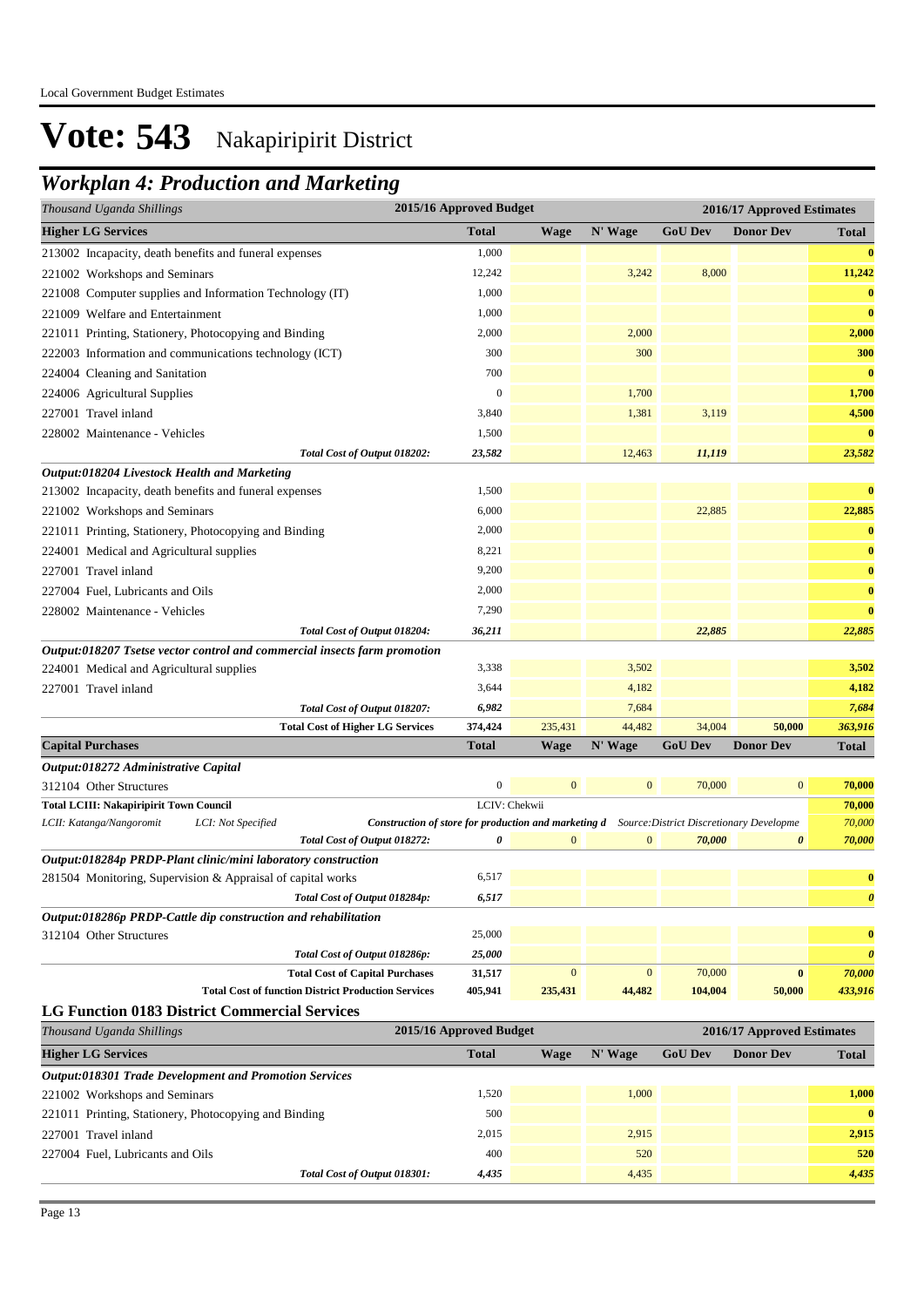## *Workplan 4: Production and Marketing*

| Thousand Uganda Shillings                                     | 2015/16 Approved Budget |             |         |                | 2016/17 Approved Estimates |              |
|---------------------------------------------------------------|-------------------------|-------------|---------|----------------|----------------------------|--------------|
| <b>Higher LG Services</b>                                     | <b>Total</b>            | <b>Wage</b> | N' Wage | <b>GoU Dev</b> | <b>Donor Dev</b>           | <b>Total</b> |
| <b>Output:018302 Enterprise Development Services</b>          |                         |             |         |                |                            |              |
| 221002 Workshops and Seminars                                 | 1,000                   |             |         |                |                            | $\bf{0}$     |
| 227001 Travel inland                                          | $\Omega$                |             | 1,684   |                |                            | 1,684        |
| Total Cost of Output 018302:                                  | 1,000                   |             | 1,684   |                |                            | 1,684        |
| Output:018303 Market Linkage Services                         |                         |             |         |                |                            |              |
| 221002 Workshops and Seminars                                 | 1,000                   |             | 1,000   |                |                            | 1,000        |
| Total Cost of Output 018303:                                  | 1,000                   |             | 1,000   |                |                            | 1,000        |
| Output:018304 Cooperatives Mobilisation and Outreach Services |                         |             |         |                |                            |              |
| 221002 Workshops and Seminars                                 | 1,000                   |             |         |                |                            | $\bf{0}$     |
| 227001 Travel inland                                          | $\mathbf{0}$            |             | 1,000   |                |                            | 1,000        |
| Total Cost of Output 018304:                                  | 1,000                   |             | 1,000   |                |                            | 1,000        |
| <b>Output:018305 Tourism Promotional Services</b>             |                         |             |         |                |                            |              |
| 221002 Workshops and Seminars                                 | 1,000                   |             |         |                |                            | $\bf{0}$     |
| 227001 Travel inland                                          | $\Omega$                |             | 1,000   |                |                            | 1,000        |
| Total Cost of Output 018305:                                  | 1,000                   |             | 1,000   |                |                            | 1,000        |
| Output:018306 Industrial Development Services                 |                         |             |         |                |                            |              |
| 221002 Workshops and Seminars                                 | 1,000                   |             |         |                |                            | $\bf{0}$     |
| 227001 Travel inland                                          | 0                       |             | 1,000   |                |                            | 1,000        |
| Total Cost of Output 018306:                                  | 1,000                   |             | 1,000   |                |                            | 1,000        |
| Output:018307 Tourism Development                             |                         |             |         |                |                            |              |
| 221002 Workshops and Seminars                                 | 1,000                   |             |         |                |                            | $\mathbf{0}$ |
| 227001 Travel inland                                          | $\overline{0}$          |             | 1,000   |                |                            | 1,000        |
| Total Cost of Output 018307:                                  | 1,000                   |             | 1,000   |                |                            | 1,000        |
| <b>Total Cost of Higher LG Services</b>                       | 10,435                  |             | 11,119  |                |                            | 11,119       |
| <b>Total Cost of function District Commercial Services</b>    | 10,435                  |             | 11,119  |                |                            | 11,119       |
| <b>Total Cost of Production and Marketing</b>                 | 416,376                 | 235,431     | 55,601  | 104,004        | 50,000                     | 445,035      |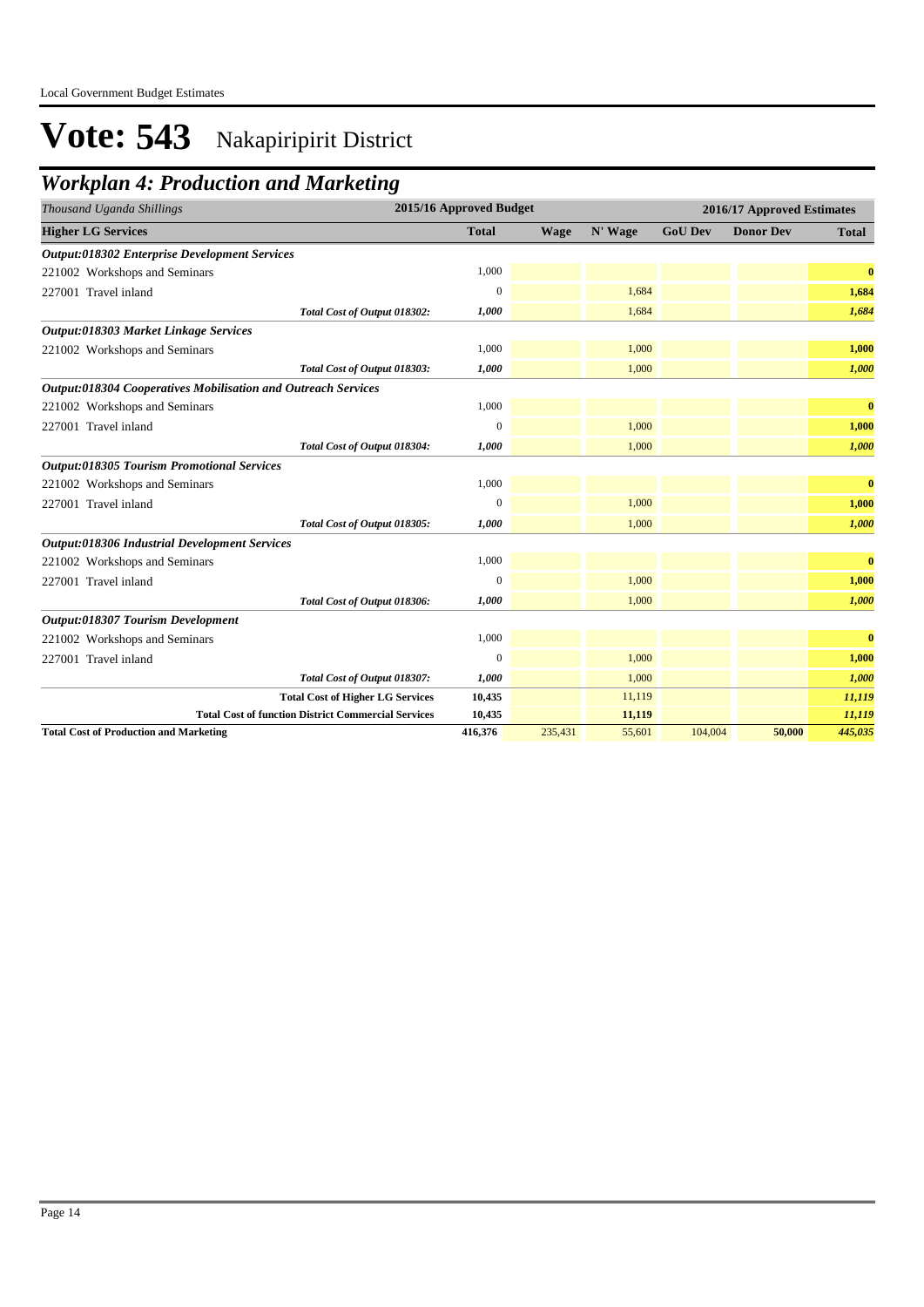## *Workplan 5: Health*

#### **(i) Overview of Workplan Revenue and Expenditures**

| <b>UShs Thousand</b>                                 | 2015/16                   |                                | 2016/17                          |
|------------------------------------------------------|---------------------------|--------------------------------|----------------------------------|
|                                                      | Approved<br><b>Budget</b> | <b>Outturn by</b><br>end March | <b>Approved</b><br><b>Budget</b> |
| A: Breakdown of Workplan Revenues:                   |                           |                                |                                  |
| <b>Recurrent Revenues</b>                            | 1,394,711                 | 974,166                        | 1,619,150                        |
| District Unconditional Grant (Non-Wage)              | 5.000                     | $\Omega$                       | 5.000                            |
| Other Transfers from Central Government              | 86,787                    | 40,447                         | 86,787                           |
| Sector Conditional Grant (Non-Wage)                  | 161,430                   | 121,073                        | 192,873                          |
| Sector Conditional Grant (Wage)                      | 1,141,493                 | 812,646                        | 1,334,490                        |
| <b>Development Revenues</b>                          | 954.997                   | 467.722                        | 1,641,580                        |
| Development Grant                                    | 264,997                   | 264,997                        |                                  |
| District Discretionary Development Equalization Gran | 40,000                    | $\Omega$                       |                                  |
| Donor Funding                                        | 650,000                   | 196,618                        | 1,602,233                        |
| Other Transfers from Central Government              |                           | 6,107                          |                                  |
| <b>Transitional Development Grant</b>                | $\Omega$                  | $\Omega$                       | 39,347                           |
| <b>Total Revenues</b>                                | 2,349,708                 | 1,441,887                      | 3,260,730                        |
| <b>B: Breakdown of Workplan Expenditures:</b>        |                           |                                |                                  |
| Recurrent Expenditure                                | 1,394,711                 | 970.053                        | 1,619,150                        |
| Wage                                                 | 1,141,493                 | 812.646                        | 1,334,490                        |
| Non Wage                                             | 253,217                   | 157,407                        | 284,660                          |
| Development Expenditure                              | 954.997                   | 285,306                        | 1,641,579                        |
| Domestic Development                                 | 304,997                   | 107671.075                     | 39,347                           |
| Donor Development                                    | 650,000                   | 177,635                        | 1,602,233                        |
| <b>Total Expenditure</b>                             | 2,349,708                 | 1,255,359                      | 3,260,729                        |

#### **(ii) Details of Workplan Revenues and Expenditures**

### *Expenditure Details for Workplan 5: Health*

#### **LG Function 0881 Primary Healthcare**

| Thousand Uganda Shillings                         |                    |                               | 2015/16 Approved Budget |                |         |                | 2016/17 Approved Estimates              |              |
|---------------------------------------------------|--------------------|-------------------------------|-------------------------|----------------|---------|----------------|-----------------------------------------|--------------|
| <b>Lower Local Services</b>                       |                    |                               | <b>Total</b>            | Wage           | N' Wage | <b>GoU Dev</b> | <b>Donor Dev</b>                        | <b>Total</b> |
| Output:088153 NGO Basic Healthcare Services (LLS) |                    |                               |                         |                |         |                |                                         |              |
| 291002 Transfers to NGOs                          |                    |                               | $\mathbf{0}$            | $\overline{0}$ | 78,374  |                | $\overline{0}$<br>$\overline{0}$        | 78,374       |
| <b>Total LCIII: Loregae</b>                       |                    |                               | LCIV: Chekwii           |                |         |                |                                         | 18,600       |
| LCII: Loatham                                     | LCI: Not Specified | Nabulenger HCII               |                         |                |         |                | Source: Sector Conditional Grant (Non-W | 18,600       |
| <b>Total LCIII: Nakapiripirit Town Council</b>    |                    |                               | LCIV: Chekwii           |                |         |                |                                         | 19,600       |
| LCII: Katanga/Nangoromit                          | LCI: Not Specified | <b>Karinga HCII</b>           |                         |                |         |                | Source: Sector Conditional Grant (Non-W | 19,600       |
| <b>Total LCIII: Namalu</b>                        |                    |                               | LCIV: Chekwii           |                |         |                |                                         | 20,574       |
| LCII: Kaiku                                       | LCI: Not Specified | <b>Amaler HCIII</b>           |                         |                |         |                | Source: Sector Conditional Grant (Non-W | 20,574       |
| <b>Total LCIII: Nabilatuk</b>                     |                    |                               | LCIV: Pian              |                |         |                |                                         | 19,600       |
| LCII: Acegeretolim                                | LCI: Not Specified | <b>Nabilatuk Mission HCII</b> |                         |                |         |                | Source: Sector Conditional Grant (Non-W | 19,600       |
|                                                   |                    | Total Cost of Output 088153:  | 0                       | $\overline{0}$ | 78,374  |                | $\boldsymbol{\theta}$<br>0              | 78,374       |

*Output:088154 Basic Healthcare Services (HCIV-HCII-LLS)*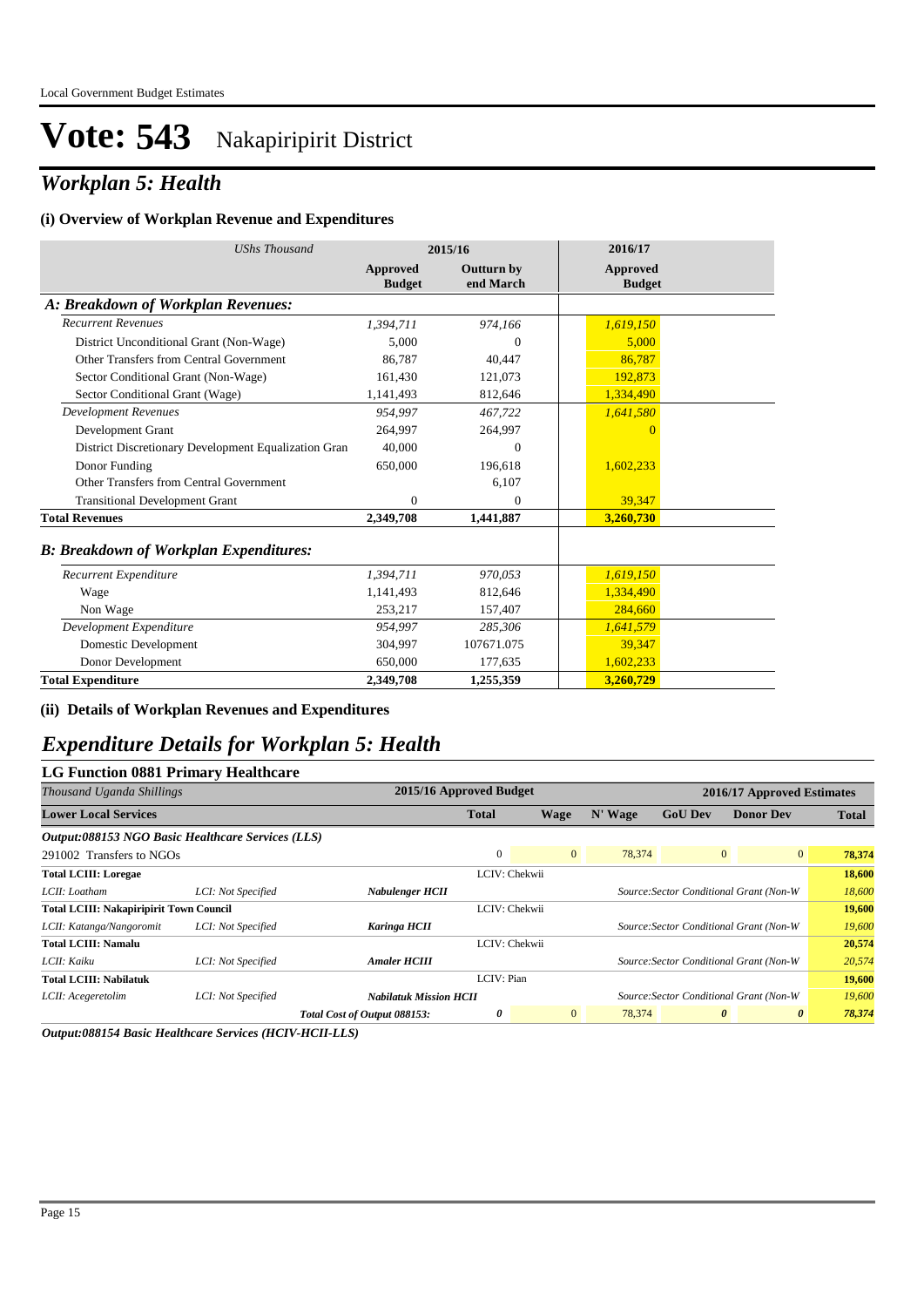## *Workplan 5: Health*

| Thousand Uganda Shillings                                    |                    |                                                       | 2015/16 Approved Budget |                |                  | 2016/17 Approved Estimates |                                         |                       |  |
|--------------------------------------------------------------|--------------------|-------------------------------------------------------|-------------------------|----------------|------------------|----------------------------|-----------------------------------------|-----------------------|--|
| <b>Lower Local Services</b>                                  |                    |                                                       | <b>Total</b>            | <b>Wage</b>    | N' Wage          | <b>GoU Dev</b>             | <b>Donor Dev</b>                        | <b>Total</b>          |  |
| 263104 Transfers to other govt. units (Current)              |                    |                                                       | $\boldsymbol{0}$        | $\mathbf{0}$   | 92,675           | $\mathbf{0}$               | $\mathbf{0}$                            | 92,675                |  |
| <b>Total LCIII: Kakomongole</b>                              |                    |                                                       |                         | LCIV: Chekwii  |                  |                            |                                         | 19,307                |  |
| LCII: Tokora                                                 | LCI: Not Specified | <b>Tokora HCIV</b>                                    |                         |                |                  |                            | Source: Sector Conditional Grant (Non-W | 19,307                |  |
| <b>Total LCIII: Moruita</b>                                  |                    |                                                       |                         | LCIV: Chekwii  |                  |                            |                                         | 8,200                 |  |
| LCII: Katabok                                                | LCI: Not Specified | Lemusui HCIII                                         |                         |                |                  |                            | Source: Sector Conditional Grant (Non-W | 8,200                 |  |
| <b>Total LCIII: Nakapiripirit Town Council</b>               |                    |                                                       |                         | LCIV: Chekwii  |                  |                            |                                         | 9,200                 |  |
| LCII: Katanga/Nangoromit                                     | LCI: Not Specified | Nakapiripirit HCIII                                   |                         |                |                  |                            | Source: Sector Conditional Grant (Non-W | 9,200                 |  |
| <b>Total LCIII: Namalu</b>                                   |                    |                                                       |                         | LCIV: Chekwii  |                  |                            |                                         | 9,200                 |  |
| LCII: Lokatapan                                              | LCI: Not Specified | Namalu HCIII                                          |                         |                |                  |                            | Source: Sector Conditional Grant (Non-W | 9,200                 |  |
| <b>Total LCIII: Lolachat</b>                                 |                    |                                                       | LCIV: Pian              |                |                  |                            |                                         | 14,300                |  |
| LCII: Lotaruk                                                | LCI: Not Specified | <b>Lolachat HCIII</b>                                 |                         |                |                  |                            | Source: Sector Conditional Grant (Non-W | 9,200                 |  |
| LCII: Natirae                                                | LCI: Not Specified | Natirae HCII                                          |                         |                |                  |                            | Source: Sector Conditional Grant (Non-W | 5,100                 |  |
| <b>Total LCIII: Lorengedwat</b>                              |                    |                                                       | LCIV: Pian              |                |                  |                            |                                         | 9,200                 |  |
| LCII: Narisae                                                | LCI: Not Specified | <b>Lorengedwat HCIII</b>                              |                         |                |                  |                            | Source: Sector Conditional Grant (Non-W | 9,200                 |  |
| <b>Total LCIII: Nabilatuk</b>                                |                    |                                                       | LCIV: Pian              |                |                  |                            |                                         | 23,269                |  |
| LCII: Kosike                                                 | LCI: Not Specified | Nayonangakalio HCII                                   |                         |                |                  |                            | Source: Sector Conditional Grant (Non-W | 5,100                 |  |
| LCII: Moruangibuin                                           | LCI: Not Specified | Nabilatuk HCIV                                        |                         |                |                  |                            | Source: Sector Conditional Grant (Non-W | 18,169                |  |
|                                                              |                    | Total Cost of Output 088154:                          | 0                       | $\mathbf{0}$   | 92,675           | $\boldsymbol{\theta}$      | $\boldsymbol{\theta}$                   | 92,675                |  |
|                                                              |                    | <b>Total Cost of Lower Local Services</b>             | $\bf{0}$                | $\overline{0}$ | 171,049          | $\overline{0}$             | $\bf{0}$                                | 171,049               |  |
| <b>Higher LG Services</b>                                    |                    |                                                       | <b>Total</b>            | Wage           | N' Wage          | <b>GoU Dev</b>             | <b>Donor Dev</b>                        | <b>Total</b>          |  |
| Output:088101 Public Health Promotion                        |                    |                                                       |                         |                |                  |                            |                                         |                       |  |
| 211101 General Staff Salaries                                |                    |                                                       | 1,141,493               |                |                  |                            |                                         | $\bf{0}$              |  |
| 211103 Allowances                                            |                    |                                                       | 20,259                  |                |                  |                            |                                         | $\bf{0}$              |  |
| 221002 Workshops and Seminars                                |                    |                                                       | 671,300                 |                | 20,259           |                            |                                         | 20,259                |  |
| 227001 Travel inland                                         |                    |                                                       | 102,284                 |                |                  |                            |                                         | $\mathbf{0}$          |  |
|                                                              |                    | Total Cost of Output 088101:                          | 1,935,337               |                | 20,259           |                            |                                         | 20,259                |  |
| Output:088106 Promotion of Sanitation and Hygiene            |                    |                                                       |                         |                |                  |                            |                                         |                       |  |
|                                                              |                    |                                                       | $\boldsymbol{0}$        |                | 10,000           |                            |                                         | 10,000                |  |
| 221002 Workshops and Seminars                                |                    |                                                       |                         |                |                  |                            |                                         |                       |  |
| 227001 Travel inland                                         |                    |                                                       | $\boldsymbol{0}$        |                | 29,347           |                            |                                         | 29,347                |  |
|                                                              |                    | Total Cost of Output 088106:                          | 0                       |                | 39,347           |                            |                                         | 39,347                |  |
|                                                              |                    | <b>Total Cost of Higher LG Services</b>               | 1,935,337               |                | 59,606           |                            |                                         | 59,606                |  |
| <b>Capital Purchases</b>                                     |                    |                                                       | <b>Total</b>            | <b>Wage</b>    | N' Wage          | <b>GoU Dev</b>             | <b>Donor Dev</b>                        | <b>Total</b>          |  |
| Output:088175 Non Standard Service Delivery Capital          |                    |                                                       |                         |                |                  |                            |                                         |                       |  |
| 281504 Monitoring, Supervision & Appraisal of capital works  |                    |                                                       | $\boldsymbol{0}$        | $\mathbf{0}$   | $\mathbf{0}$     | 2,347                      | $\mathbf{0}$                            | 2,347                 |  |
| <b>Total LCIII: Nakapiripirit Town Council</b>               |                    |                                                       |                         | LCIV: Chekwii  |                  |                            |                                         | 2,347                 |  |
| LCII: Katanga/Nangoromit                                     | LCI: Not Specified | <b>Supervision and Monitoring</b>                     |                         |                |                  |                            | Source: Transitional Development Grant  | 2,347                 |  |
| 312104 Other Structures                                      |                    |                                                       | $\Omega$                | $\mathbf{0}$   | $\mathbf{0}$     | 37,000                     | $\mathbf{0}$                            | 37,000                |  |
| <b>Total LCIII: Kakomongole</b>                              |                    |                                                       |                         | LCIV: Chekwii  |                  |                            |                                         | 27,000                |  |
| LCII: Tokora                                                 | LCI: Not Specified | <b>Renovation of stores in Tokora HCIV</b>            |                         |                |                  |                            | Source: Transitional Development Grant  | 15,000                |  |
| LCII: Tokora                                                 | LCI: Not Specified | Construction of Two stance of pit latrine in Tokora H |                         |                |                  |                            | Source: Transitional Development Grant  | 7,000                 |  |
| LCII: Tokora                                                 | LCI: Not Specified | <b>Construction of Bathing shelter in Tokora HCIV</b> |                         |                |                  |                            | Source: Transitional Development Grant  | 5,000                 |  |
| <b>Total LCIII: Moruita</b>                                  |                    |                                                       |                         | LCIV: Chekwii  |                  |                            |                                         | 10,000                |  |
| LCII: Moruita                                                | LCI: Not Specified | <b>Fencing of Moruita HC</b>                          |                         |                |                  |                            | Source: Transitional Development Grant  | 10,000                |  |
|                                                              |                    | Total Cost of Output 088175:                          | 0                       | $\mathbf{0}$   | $\mathbf{0}$     | 39,347                     | $\boldsymbol{\theta}$                   | 39,347                |  |
| Output:088182 Maternity Ward Construction and Rehabilitation |                    |                                                       |                         |                |                  |                            |                                         |                       |  |
| 312104 Other Structures                                      |                    |                                                       | 19,500                  |                |                  |                            |                                         | $\bf{0}$              |  |
|                                                              |                    | Total Cost of Output 088182:                          | 19,500                  |                |                  |                            |                                         | $\boldsymbol{\theta}$ |  |
|                                                              |                    | <b>Total Cost of Capital Purchases</b>                | 19,500                  | $\mathbf{0}$   | $\boldsymbol{0}$ | 39,347                     | $\bf{0}$                                | 39,347                |  |
|                                                              |                    | <b>Total Cost of function Primary Healthcare</b>      | 1,954,837               | $\bf{0}$       | 230,655          | 39,347                     | $\bf{0}$                                | 270,002               |  |
| LG Function 0883 Health Management and Supervision           |                    |                                                       |                         |                |                  |                            |                                         |                       |  |
| Thousand Uganda Shillings                                    |                    |                                                       | 2015/16 Approved Budget |                |                  |                            | 2016/17 Approved Estimates              |                       |  |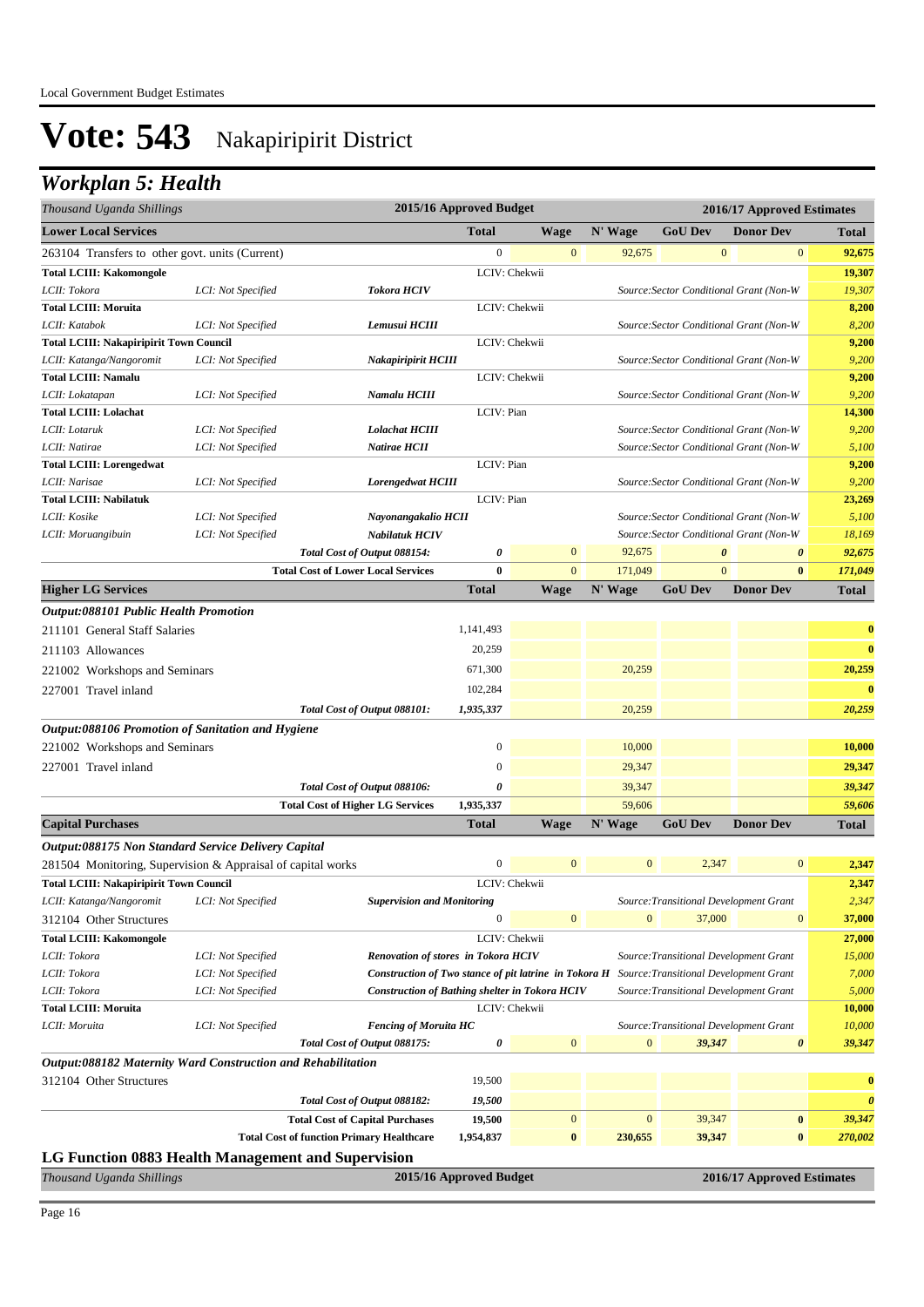## *Workplan 5: Health*

| Thousand Uganda Shillings                                       | 2015/16 Approved Budget |           |         | 2016/17 Approved Estimates |                  |              |  |
|-----------------------------------------------------------------|-------------------------|-----------|---------|----------------------------|------------------|--------------|--|
| <b>Higher LG Services</b>                                       | <b>Total</b>            | Wage      | N' Wage | <b>GoU Dev</b>             | <b>Donor Dev</b> | <b>Total</b> |  |
| <b>Output:088301 Healthcare Management Services</b>             |                         |           |         |                            |                  |              |  |
| 211101 General Staff Salaries                                   | $\Omega$                | 1,334,490 |         |                            |                  | 1,334,490    |  |
| 211103 Allowances                                               | 0                       |           | 5,000   |                            |                  | 5,000        |  |
| 213002 Incapacity, death benefits and funeral expenses          | 0                       |           | 1,000   |                            |                  | 1,000        |  |
| 221002 Workshops and Seminars                                   | $\Omega$                |           | 5,000   |                            | 1,267,080        | 1,272,080    |  |
| 221008 Computer supplies and Information Technology (IT)        | 0                       |           | 2,000   |                            |                  | 2,000        |  |
| 221009 Welfare and Entertainment                                | $\Omega$                |           | 1,500   |                            |                  | 1,500        |  |
| 221011 Printing, Stationery, Photocopying and Binding           | 0                       |           | 2,000   |                            |                  | 2,000        |  |
| 221014 Bank Charges and other Bank related costs                | $\Omega$                |           | 1,000   |                            |                  | 1,000        |  |
| 224004 Cleaning and Sanitation                                  | 0                       |           | 1,000   |                            |                  | 1,000        |  |
| 227001 Travel inland                                            | 0                       |           | 5,000   |                            | 335,153          | 340,153      |  |
| 227004 Fuel, Lubricants and Oils                                | 0                       |           | 5,000   |                            |                  | 5,000        |  |
| 228002 Maintenance - Vehicles                                   | $\Omega$                |           | 5,357   |                            |                  | 5,357        |  |
| Total Cost of Output 088301:                                    | 0                       | 1,334,490 | 33,857  |                            | 1,602,233        | 2,970,580    |  |
| Output:088302 Healthcare Services Monitoring and Inspection     |                         |           |         |                            |                  |              |  |
| 227001 Travel inland                                            | 0                       |           | 20,147  |                            |                  | 20,147       |  |
| Total Cost of Output 088302:                                    | 0                       |           | 20,147  |                            |                  | 20,147       |  |
| <b>Total Cost of Higher LG Services</b>                         | $\mathbf{0}$            | 1,334,490 | 54,004  |                            | 1,602,233        | 2,990,727    |  |
| <b>Total Cost of function Health Management and Supervision</b> | $\bf{0}$                | 1,334,490 | 54,004  |                            | 1,602,233        | 2,990,727    |  |
| <b>Total Cost of Health</b>                                     | 1,954,837               | 1,334,490 | 284,660 | 39.347                     | 1,602,233        | 3,260,729    |  |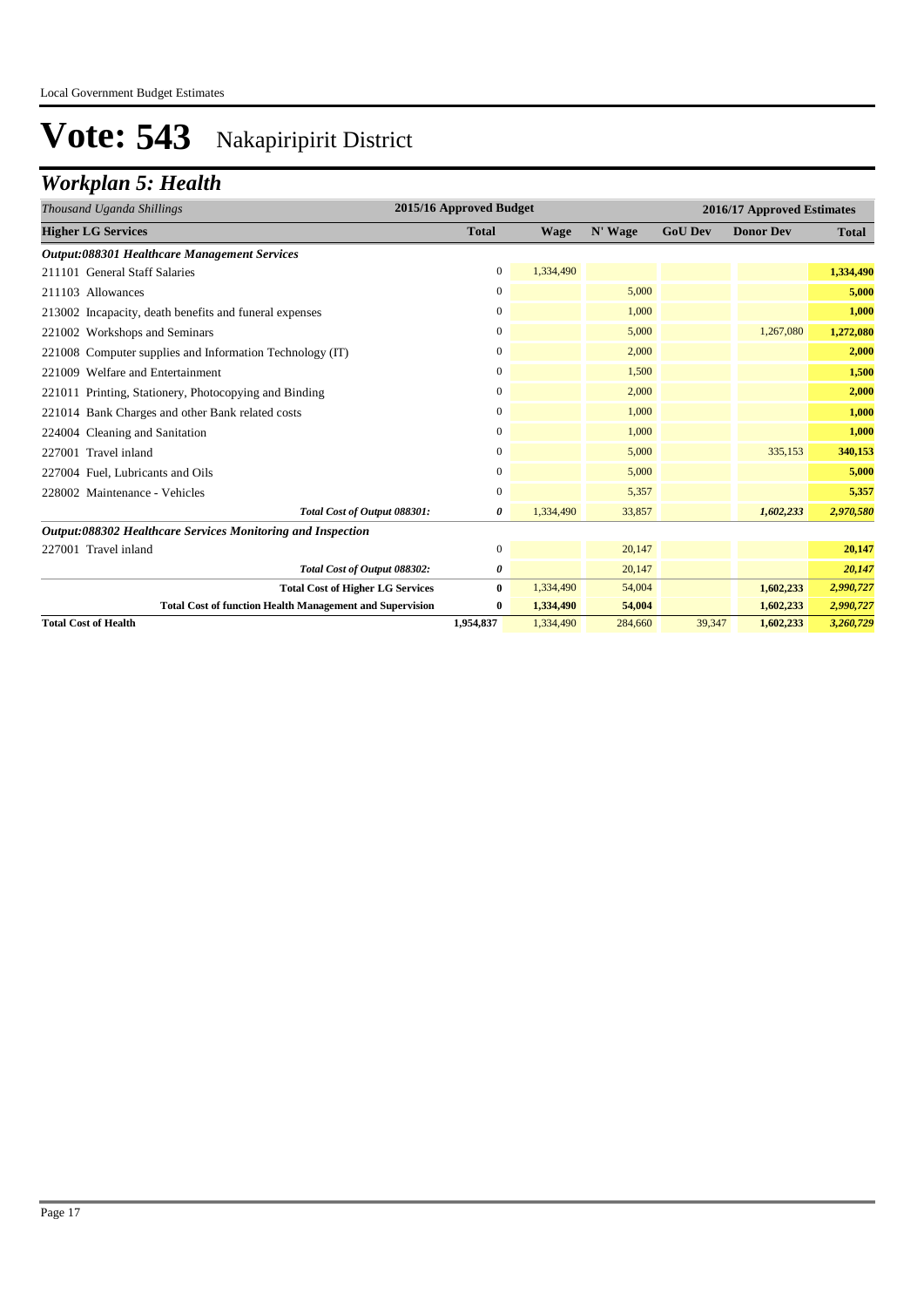## *Workplan 6: Education*

#### **(i) Overview of Workplan Revenue and Expenditures**

| <b>UShs Thousand</b>                                 | 2015/16                   |                                | 2016/17                   |
|------------------------------------------------------|---------------------------|--------------------------------|---------------------------|
|                                                      | Approved<br><b>Budget</b> | <b>Outturn by</b><br>end March | Approved<br><b>Budget</b> |
| A: Breakdown of Workplan Revenues:                   |                           |                                |                           |
| <b>Recurrent Revenues</b>                            | 4.902.638                 | 3,217,908                      | 4.632.406                 |
| District Unconditional Grant (Non-Wage)              | 31,039                    | 16,229                         | 28,506                    |
| District Unconditional Grant (Wage)                  | 54,218                    | 35,247                         | 54,218                    |
| <b>Locally Raised Revenues</b>                       | 17,945                    | $\Omega$                       | 12,145                    |
| Sector Conditional Grant (Non-Wage)                  | 433.662                   | 290,473                        | 433.662                   |
| Sector Conditional Grant (Wage)                      | 4,365,774                 | 2,875,958                      | 4,103,875                 |
| <b>Development Revenues</b>                          | 634,318                   | 389,012                        | 757,346                   |
| Development Grant                                    | 365.529                   | 365,529                        | 213,751                   |
| District Discretionary Development Equalization Gran | 90,000                    | $\Omega$                       |                           |
| Donor Funding                                        | 178,789                   | 23,483                         | 343,595                   |
| <b>Transitional Development Grant</b>                |                           | $\Omega$                       | 200,000                   |
| <b>Total Revenues</b>                                | 5,536,955                 | 3,606,919                      | 5,389,752                 |
| <b>B: Breakdown of Workplan Expenditures:</b>        |                           |                                |                           |
| Recurrent Expenditure                                | 4,902,638                 | 3,217,045                      | 4,632,406                 |
| Wage                                                 | 4,419,992                 | 2,911,205                      | 4,158,093                 |
| Non Wage                                             | 482,646                   | 305,840                        | 474,313                   |
| Development Expenditure                              | 634.318                   | 218.835                        | 757,346                   |
| Domestic Development                                 | 455,529                   | 195352.246                     | 413,751                   |
| Donor Development                                    | 178,789                   | 23,483                         | 343,595                   |
| <b>Total Expenditure</b>                             | 5,536,955                 | 3,435,881                      | 5,389,752                 |

#### **(ii) Details of Workplan Revenues and Expenditures**

#### *Expenditure Details for Workplan 6: Education*

#### **LG Function 0781 Pre-Primary and Primary Education**

| Thousand Uganda Shillings              |                                                         | 2015/16 Approved Budget |                                              |              | 2016/17 Approved Estimates |                                         |                       |  |
|----------------------------------------|---------------------------------------------------------|-------------------------|----------------------------------------------|--------------|----------------------------|-----------------------------------------|-----------------------|--|
| <b>Lower Local Services</b>            |                                                         | <b>Total</b>            | Wage                                         | N' Wage      | <b>GoU Dev</b>             | <b>Donor Dev</b>                        | <b>Total</b>          |  |
|                                        | <b>Output:078151 Primary Schools Services UPE (LLS)</b> |                         |                                              |              |                            |                                         |                       |  |
| 263366 Sector Conditional Grant (Wage) |                                                         |                         | 3.757.756                                    | $\mathbf{0}$ | $\Omega$                   |                                         | $\Omega$<br>3.757.756 |  |
| <b>Total LCIII: Not Specified</b>      |                                                         |                         | LCIV: Not Specified                          |              |                            |                                         | 3,757,756             |  |
| LCII: Not Specified                    | LCI: Not Specified                                      |                         | Payment of primary teachers monthly salaries |              |                            | Source: Sector Conditional Grant (Wage) | 3,757,756             |  |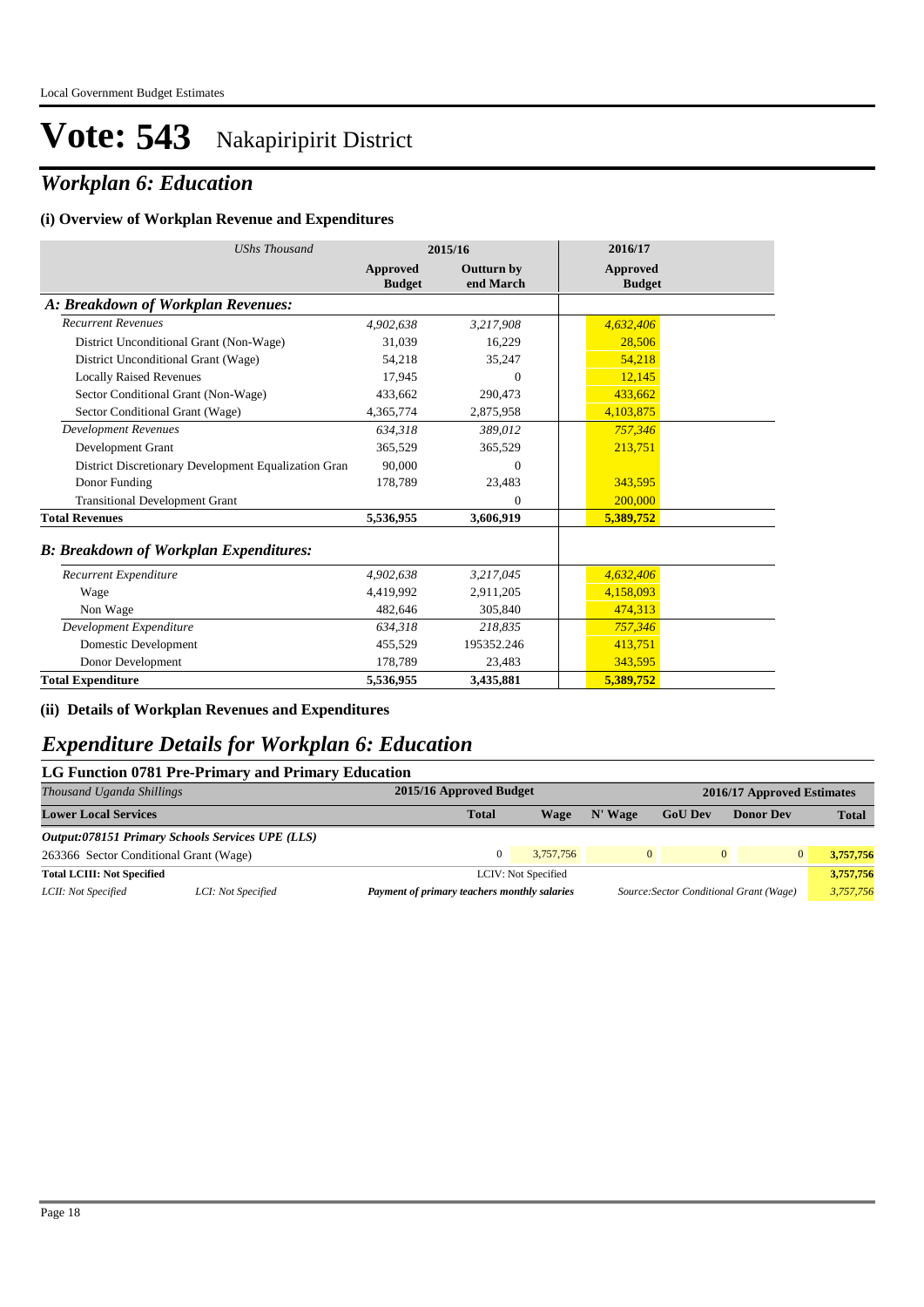| Thousand Uganda Shillings                      | 2015/16 Approved Budget |                                           |                  | 2016/17 Approved Estimates |         |                |                       |                                         |                         |
|------------------------------------------------|-------------------------|-------------------------------------------|------------------|----------------------------|---------|----------------|-----------------------|-----------------------------------------|-------------------------|
| <b>Lower Local Services</b>                    |                         |                                           | <b>Total</b>     | <b>Wage</b>                | N' Wage | <b>GoU Dev</b> |                       | <b>Donor Dev</b>                        | Total                   |
| 263367 Sector Conditional Grant (Non-Wage)     |                         |                                           | $\boldsymbol{0}$ | $\mathbf{0}$               | 152,211 |                | $\mathbf{0}$          |                                         | $\mathbf{0}$<br>152,211 |
| <b>Total LCIII: Kakomongole</b>                |                         |                                           |                  | LCIV: Chekwii              |         |                |                       |                                         | 17,745                  |
| LCII: Akuyam                                   | LCI: Not Specified      | <b>Kakomongole P/S</b>                    |                  |                            |         |                |                       | Source: Sector Conditional Grant (Non-W | 3,783                   |
| LCII: Akuyam                                   | LCI: Not Specified      | <b>Kobeyon P/S</b>                        |                  |                            |         |                |                       | Source: Sector Conditional Grant (Non-W | 1,681                   |
| LCII: Nabolith                                 | LCI: Not Specified      | Lokadwaran P/S                            |                  |                            |         |                |                       | Source: Sector Conditional Grant (Non-W | 2,101                   |
| LCII: Okwapon                                  | LCI: Not Specified      | Okwapon P/S                               |                  |                            |         |                |                       | Source: Sector Conditional Grant (Non-W | 2,512                   |
| LCII: Tokora                                   | LCI: Not Specified      | <b>Tokora P/S</b>                         |                  |                            |         |                |                       | Source: Sector Conditional Grant (Non-W | 4,306                   |
| LCII: Tokora                                   | LCI: Not Specified      | Nadip P/S                                 |                  |                            |         |                |                       | Source: Sector Conditional Grant (Non-W | 3,362                   |
| <b>Total LCIII: Loregae</b>                    |                         |                                           |                  | LCIV: Chekwii              |         |                |                       |                                         | 17,293                  |
| LCII: Loregae                                  | LCI: Not Specified      | Loregae P/S                               |                  |                            |         |                |                       | Source: Sector Conditional Grant (Non-W | 3,694                   |
| LCII: Loreng                                   | LCI: Not Specified      | <b>Aoyareng P/S</b>                       |                  |                            |         |                |                       | Source: Sector Conditional Grant (Non-W | 1,681                   |
| LCII: Loreng                                   | LCI: Not Specified      | <b>Loreng P/S</b>                         |                  |                            |         |                |                       | Source: Sector Conditional Grant (Non-W | 2,858                   |
| LCII: Nakaale                                  | LCI: Not Specified      | Nakaale P/S                               |                  |                            |         |                |                       | Source: Sector Conditional Grant (Non-W | 2,968                   |
| LCII: Nakaale                                  | LCI: Not Specified      | Alamachar P/S                             |                  |                            |         |                |                       | Source: Sector Conditional Grant (Non-W | 1,464                   |
| LCII: Naturum                                  | LCI: Not Specified      | Napiananya P/S                            |                  |                            |         |                |                       | Source: Sector Conditional Grant (Non-W | 4,628                   |
| <b>Total LCIII: Moruita</b>                    |                         |                                           |                  | LCIV: Chekwii              |         |                |                       |                                         | 9,726                   |
| LCII: Katabok                                  | LCI: Not Specified      | Lemusui P/S                               |                  |                            |         |                |                       | Source: Sector Conditional Grant (Non-W | 4,338                   |
| LCII: Katabok                                  | LCI: Not Specified      | Doo P/S                                   |                  |                            |         |                |                       | Source: Sector Conditional Grant (Non-W | 3,371                   |
| LCII: Moruita                                  | LCI: Not Specified      | Moruita P/S                               |                  |                            |         |                |                       | Source: Sector Conditional Grant (Non-W | 2,017                   |
| <b>Total LCIII: Nakapiripirit Town Council</b> |                         |                                           |                  | LCIV: Chekwii              |         |                |                       |                                         | 7,685                   |
| LCII: Katanga/Nangoromit                       | LCI: Not Specified      | Nakapiripirit P/S                         |                  |                            |         |                |                       | Source: Sector Conditional Grant (Non-W | 3,211                   |
| LCII: Lobuneit/Lokona                          | LCI: Not Specified      | Namorotot P/S                             |                  |                            |         |                |                       | Source: Sector Conditional Grant (Non-W | 4,474                   |
| <b>Total LCIII: Namalu</b>                     |                         |                                           |                  | LCIV: Chekwii              |         |                |                       |                                         | 39,152                  |
| LCII: Kaiku                                    | LCI: Not Specified      | <b>Amaler P/S</b>                         |                  |                            |         |                |                       | Source: Sector Conditional Grant (Non-W | 3,026                   |
| LCII: Kaiku                                    | LCI: Not Specified      | Kaiku P/S                                 |                  |                            |         |                |                       | Source: Sector Conditional Grant (Non-W | 4,593                   |
| LCII: Kokuwam                                  | LCI: Not Specified      | Namatata P/S                              |                  |                            |         |                |                       | Source: Sector Conditional Grant (Non-W | 3,194                   |
| LCII: Kokuwam                                  | LCI: Not Specified      | Namalu Mixed P/S                          |                  |                            |         |                |                       | Source: Sector Conditional Grant (Non-W | 8,258                   |
| LCII: Lokatapan                                | LCI: Not Specified      | <b>Lobulepeded P/S</b>                    |                  |                            |         |                |                       | Source: Sector Conditional Grant (Non-W | 3,633                   |
| LCII: Lokatapan                                | LCI: Not Specified      | Lomorunyangae P/S                         |                  |                            |         |                |                       | Source: Sector Conditional Grant (Non-W | 3,717                   |
| LCII: Lokatapan                                | LCI: Not Specified      | St. Marys Girls P/S                       |                  |                            |         |                |                       | Source: Sector Conditional Grant (Non-W | 9,957                   |
| LCII: Loperot                                  | LCI: Not Specified      | <b>Lomorimor P/S</b>                      |                  |                            |         |                |                       | Source: Sector Conditional Grant (Non-W | 2,774                   |
| <b>Total LCIII: Lolachat</b>                   |                         |                                           | LCIV: Pian       |                            |         |                |                       |                                         | 19,788                  |
| LCII: Lorukumo                                 | LCI: Not Specified      | Lorukumo P/S                              |                  |                            |         |                |                       | Source: Sector Conditional Grant (Non-W | 1,689                   |
| LCII: Lorukumo                                 | LCI: Not Specified      | Domoye P/S                                |                  |                            |         |                |                       | Source: Sector Conditional Grant (Non-W | 3,270                   |
| LCII: Lotaruk                                  | LCI: Not Specified      | Lolele P/S                                |                  |                            |         |                |                       | Source: Sector Conditional Grant (Non-W | 1,765                   |
| LCII: Lotaruk                                  | LCI: Not Specified      | Kagata P/S                                |                  |                            |         |                |                       | Source: Sector Conditional Grant (Non-W | 1,513                   |
| LCII: Lotaruk                                  | LCI: Not Specified      | <b>Lolachat P/S</b>                       |                  |                            |         |                |                       | Source: Sector Conditional Grant (Non-W | 4,477                   |
| LCII: Nakuri                                   | LCI: Not Specified      | Nakuri P/S                                |                  |                            |         |                |                       | Source: Sector Conditional Grant (Non-W | 2,790                   |
| LCII: Natirae                                  | LCI: Not Specified      | Natirae P/S                               |                  |                            |         |                |                       | Source: Sector Conditional Grant (Non-W | 1,638                   |
| LCII: Sakale                                   | LCI: Not Specified      | Sakale P/S                                |                  |                            |         |                |                       | Source: Sector Conditional Grant (Non-W | 2,648                   |
| <b>Total LCIII: Lorengedwat</b>                |                         |                                           | LCIV: Pian       |                            |         |                |                       |                                         | 12,721                  |
| LCII: Kamaturu                                 | LCI: Not Specified      | <b>Kamaturu P/S</b>                       |                  |                            |         |                |                       | Source: Sector Conditional Grant (Non-W | 5,726                   |
| LCII: Narisae                                  | LCI: Not Specified      | Lorengedwat P/S                           |                  |                            |         |                |                       | Source: Sector Conditional Grant (Non-W | 4,138                   |
| LCII: Nathinyonoit                             | LCI: Not Specified      | Naweet P/S                                |                  |                            |         |                |                       | Source: Sector Conditional Grant (Non-W | 2,858                   |
| <b>Total LCIII: Nabilatuk</b>                  |                         |                                           | LCIV: Pian       |                            |         |                |                       |                                         | 28,099                  |
| LCII: Acegeretolim                             | LCI: Not Specified      | <b>Acegeretolim P/S</b>                   |                  |                            |         |                |                       | Source: Sector Conditional Grant (Non-W | 6,164                   |
| LCII: Acegeretolim                             | LCI: Not Specified      | Cucu P/S                                  |                  |                            |         |                |                       | Source: Sector Conditional Grant (Non-W | 3,540                   |
| LCII: Kalokwameri                              | LCI: Not Specified      | Napongae P/S                              |                  |                            |         |                |                       | Source: Sector Conditional Grant (Non-W | 1,499                   |
| LCII: Kosike                                   | LCI: Not Specified      | Kosike P/S                                |                  |                            |         |                |                       | Source: Sector Conditional Grant (Non-W | 2,017                   |
| LCII: Lokaala                                  | LCI: Not Specified      | Lokaala P/S                               |                  |                            |         |                |                       | Source: Sector Conditional Grant (Non-W | 3,614                   |
| LCII: Moruangibuin                             | LCI: Not Specified      | Nabilatuk T/Ship                          |                  |                            |         |                |                       | Source: Sector Conditional Grant (Non-W | 8,659                   |
| LCII: Nakobekobe                               | LCI: Not Specified      | Natapararengan P/S                        |                  |                            |         |                |                       | Source: Sector Conditional Grant (Non-W | 2,606                   |
|                                                |                         | Total Cost of Output 078151:              | 0                | 3,757,756                  | 152,211 |                | $\boldsymbol{\theta}$ | $\boldsymbol{\theta}$                   | 3,909,967               |
|                                                |                         | <b>Total Cost of Lower Local Services</b> | $\bf{0}$         | 3,757,756                  | 152,211 |                | $\mathbf{0}$          |                                         | $\bf{0}$<br>3,909,967   |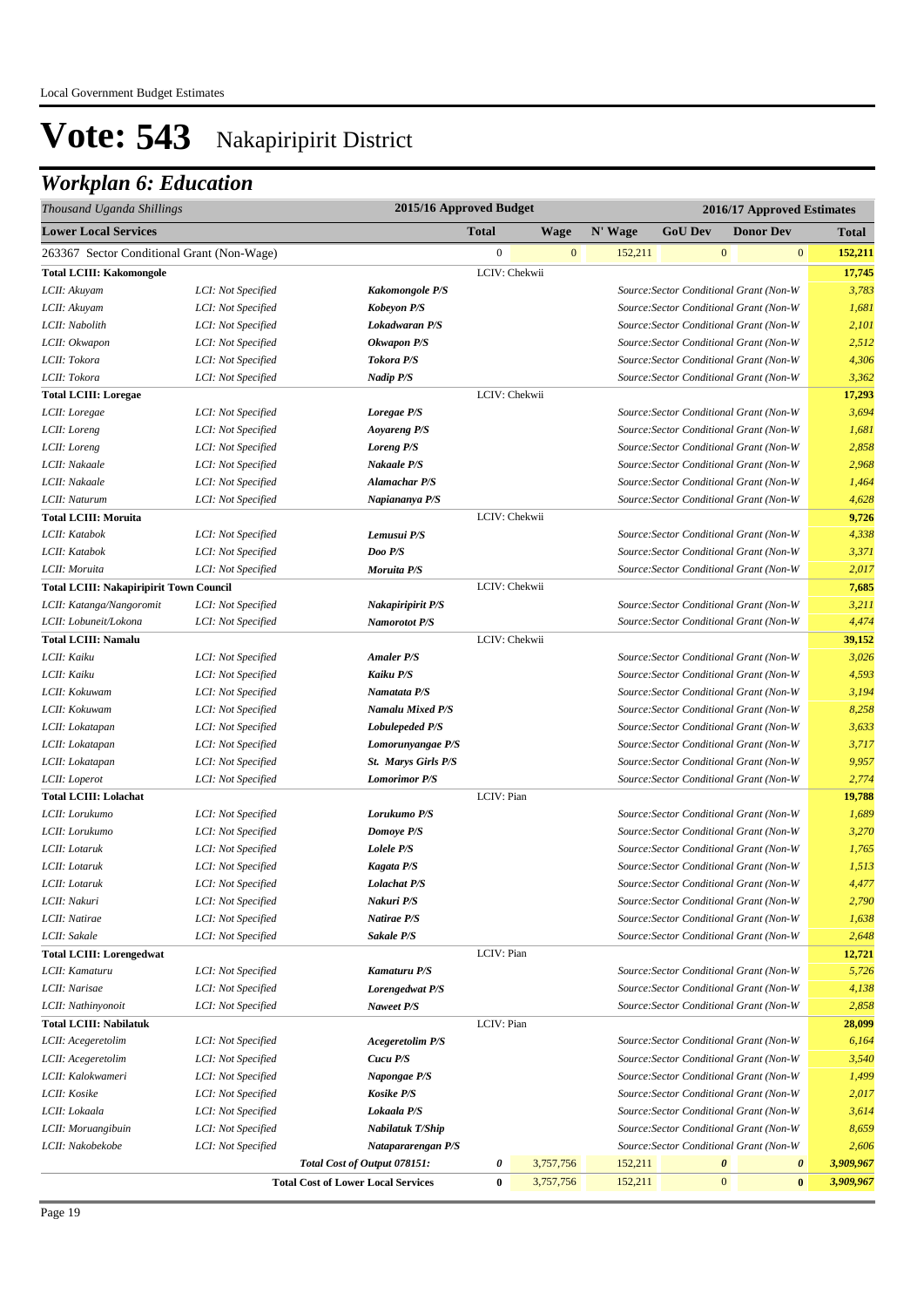| Thousand Uganda Shillings                                            | 2015/16 Approved Budget |                                                                               | 2016/17 Approved Estimates |                  |                  |                                         |                            |                       |
|----------------------------------------------------------------------|-------------------------|-------------------------------------------------------------------------------|----------------------------|------------------|------------------|-----------------------------------------|----------------------------|-----------------------|
| <b>Higher LG Services</b>                                            |                         |                                                                               | <b>Total</b>               | <b>Wage</b>      | N' Wage          | <b>GoU</b> Dev                          | <b>Donor Dev</b>           | Total                 |
| <b>Output:078101 Primary Teaching Services</b>                       |                         |                                                                               |                            |                  |                  |                                         |                            |                       |
| 211101 General Staff Salaries                                        |                         |                                                                               | 3,802,823                  |                  |                  |                                         |                            | $\bf{0}$              |
|                                                                      |                         | Total Cost of Output 078101:                                                  | 3,802,823                  |                  |                  |                                         |                            | $\boldsymbol{\theta}$ |
|                                                                      |                         | <b>Total Cost of Higher LG Services</b>                                       | 3,802,823                  |                  |                  |                                         |                            | $\boldsymbol{\theta}$ |
| <b>Capital Purchases</b>                                             |                         |                                                                               | <b>Total</b>               | <b>Wage</b>      | N' Wage          | <b>GoU Dev</b>                          | <b>Donor Dev</b>           | <b>Total</b>          |
| Output:078180 Classroom construction and rehabilitation              |                         |                                                                               |                            |                  |                  |                                         |                            |                       |
| 312101 Non-Residential Buildings                                     |                         |                                                                               | $\overline{0}$             | $\mathbf{0}$     | $\mathbf{0}$     | 136,751                                 | $\overline{0}$             | 136,751               |
| <b>Total LCIII: Loregae</b>                                          |                         |                                                                               |                            | LCIV: Chekwii    |                  |                                         |                            | 68,375                |
| LCII: Naturum                                                        | LCI: Not Specified      | Construction of Classroom block in Napiananya P/S                             |                            |                  |                  | Source: Development Grant               |                            | 68,375                |
| <b>Total LCIII: Nakapiripirit Town Council</b>                       |                         |                                                                               |                            | LCIV: Chekwii    |                  |                                         |                            | 68,375                |
| LCII: Lobuneit/Lokona                                                | LCI: Not Specified      | <b>Construction of Classroom block in Namorotot P/S</b>                       |                            |                  |                  | Source: Development Grant               |                            | 68,375                |
|                                                                      |                         | Total Cost of Output 078180:                                                  | 0                          | $\boldsymbol{0}$ | $\mathbf{0}$     | 136,751                                 | 0                          | 136,751               |
| Output:078181 Latrine construction and rehabilitation                |                         |                                                                               |                            |                  |                  |                                         |                            |                       |
| 312104 Other Structures                                              |                         |                                                                               | $\boldsymbol{0}$           | $\mathbf{0}$     | $\mathbf{0}$     | 45,000                                  | $\bf{0}$                   | 45,000                |
| <b>Total LCIII: Namalu</b>                                           |                         |                                                                               | LCIV: Chekwii              |                  |                  |                                         |                            | 15,000                |
| LCII: Loperot                                                        | LCI: Not Specified      | Construction of pit latrine in Lomorimor P/S                                  |                            |                  |                  | Source: Development Grant               |                            | 15,000                |
| <b>Total LCIII: Lolachat</b>                                         |                         |                                                                               | LCIV: Pian                 |                  |                  |                                         |                            | 30,000                |
| LCII: Lorukumo                                                       | LCI: Not Specified      | Construction of pit latrine in Lorukumo P/S                                   |                            |                  |                  | Source: Development Grant               |                            | 15,000                |
| LCII: Lotaruk                                                        | LCI: Not Specified      | Construction of pit Latrine in Lolele P/S                                     |                            |                  |                  | Source: Development Grant               |                            | 15,000                |
|                                                                      |                         | Total Cost of Output 078181:                                                  | 0                          | $\overline{0}$   | $\mathbf{0}$     | 45,000                                  | $\boldsymbol{\theta}$      | 45,000                |
| Output:078182 Teacher house construction and rehabilitation          |                         |                                                                               |                            |                  |                  |                                         |                            |                       |
| 312102 Residential Buildings                                         |                         |                                                                               | $\boldsymbol{0}$           | $\overline{0}$   | $\overline{0}$   | 200,000                                 | $\overline{0}$             | 200,000               |
| <b>Total LCIII: Namalu</b>                                           |                         |                                                                               | LCIV: Chekwii              |                  |                  |                                         |                            | 100,000               |
| LCII: Loperot                                                        | LCI: Not Specified      | Construction of teachers house in Lomorimor P/S                               |                            |                  |                  | Source: Development Grant               |                            | 100,000               |
| <b>Total LCIII: Lolachat</b><br>LCII: Natirae                        |                         |                                                                               | LCIV: Pian                 |                  |                  |                                         |                            | 100,000               |
|                                                                      | LCI: Not Specified      | Construction of teachers house in Natirae P/S<br>Total Cost of Output 078182: | 0                          | $\overline{0}$   | $\boldsymbol{0}$ | Source: Development Grant<br>200,000    | $\boldsymbol{\theta}$      | 100,000<br>200,000    |
|                                                                      |                         | <b>Total Cost of Capital Purchases</b>                                        | 0                          | $\mathbf{0}$     | $\mathbf{0}$     | 381,751                                 | $\bf{0}$                   | 381,751               |
|                                                                      |                         | <b>Total Cost of function Pre-Primary and Primary Education</b>               | 3,802,823                  | 3,757,756        | 152,211          | 381,751                                 | $\bf{0}$                   | 4,291,717             |
| <b>LG Function 0782 Secondary Education</b>                          |                         |                                                                               |                            |                  |                  |                                         |                            |                       |
| Thousand Uganda Shillings                                            |                         |                                                                               | 2015/16 Approved Budget    |                  |                  |                                         | 2016/17 Approved Estimates |                       |
|                                                                      |                         |                                                                               |                            |                  |                  |                                         |                            |                       |
| <b>Lower Local Services</b>                                          |                         |                                                                               | <b>Total</b>               | Wage             | N' Wage          | <b>GoU Dev</b>                          | <b>Donor Dev</b>           | <b>Total</b>          |
| Output:078251 Secondary Capitation(USE)(LLS)                         |                         |                                                                               |                            |                  |                  |                                         |                            |                       |
| 263104 Transfers to other govt. units (Current)                      |                         |                                                                               | $\overline{0}$             | $\mathbf{0}$     | 130,338          | $\mathbf{0}$                            | $\bf{0}$                   | 130,338               |
| <b>Total LCIII: Loregae</b>                                          |                         |                                                                               | LCIV: Chekwii              |                  |                  |                                         |                            | 27,956                |
| LCII: Nakaale                                                        | LCI: Not Specified      | <b>NAMALU SEED.S.S</b>                                                        |                            |                  |                  | Source: Sector Conditional Grant (Non-W |                            | 27,956                |
| <b>Total LCIII: Nakapiripirit Town Council</b><br>LCII: Lobulio/Lomu | LCI: Not Specified      | NAKAPIRIPIRIT SEED.S.S                                                        |                            | LCIV: Chekwii    |                  | Source: Sector Conditional Grant (Non-W |                            | 29,547<br>29,547      |
| <b>Total LCIII: Lorengedwat</b>                                      |                         |                                                                               | LCIV: Pian                 |                  |                  |                                         |                            | 41,780                |
| LCII: Narisae                                                        | LCI: Not Specified      | ST KIZITO S.S.S. LORENGEDWAT                                                  |                            |                  |                  | Source: Sector Conditional Grant (Non-W |                            | 41,780                |
| <b>Total LCIII: Nabilatuk</b>                                        |                         |                                                                               | LCIV: Pian                 |                  |                  |                                         |                            | 31,055                |
| LCII: Acegeretolim                                                   | LCI: Not Specified      | <b>ARENGESIEP S.S.</b>                                                        |                            |                  |                  | Source: Sector Conditional Grant (Non-W |                            | 31,055                |
| 263366 Sector Conditional Grant (Wage)                               |                         |                                                                               | $\boldsymbol{0}$           | 269,106          | $\mathbf{0}$     | $\mathbf{0}$                            | $\bf{0}$                   | 269,106               |
| <b>Total LCIII: Nakapiripirit Town Council</b>                       |                         |                                                                               |                            | LCIV: Chekwii    |                  |                                         |                            | 269,106               |
| LCII: Katanga/Nangoromit                                             | LCI: Not Specified      | <b>Transfer for Secondary teachers' salaries</b>                              |                            |                  |                  | Source: Sector Conditional Grant (Wage) |                            | 269,106               |
|                                                                      |                         | Total Cost of Output 078251:                                                  | 0                          | 269,106          | 130,338          | $\pmb{\theta}$                          | 0                          | 399,444               |
|                                                                      |                         | <b>Total Cost of Lower Local Services</b>                                     | $\bf{0}$                   | 269,106          | 130,338          | $\mathbf{0}$                            | $\bf{0}$                   | 399,444               |
| <b>Higher LG Services</b>                                            |                         |                                                                               | <b>Total</b>               | Wage             | N' Wage          | <b>GoU Dev</b>                          | <b>Donor Dev</b>           | <b>Total</b>          |
| <b>Output:078201 Secondary Teaching Services</b>                     |                         |                                                                               |                            |                  |                  |                                         |                            |                       |
| 211101 General Staff Salaries                                        |                         |                                                                               | 391,185                    |                  |                  |                                         |                            | $\bf{0}$              |
|                                                                      |                         | Total Cost of Output 078201:                                                  | 391,185                    |                  |                  |                                         |                            | $\boldsymbol{\theta}$ |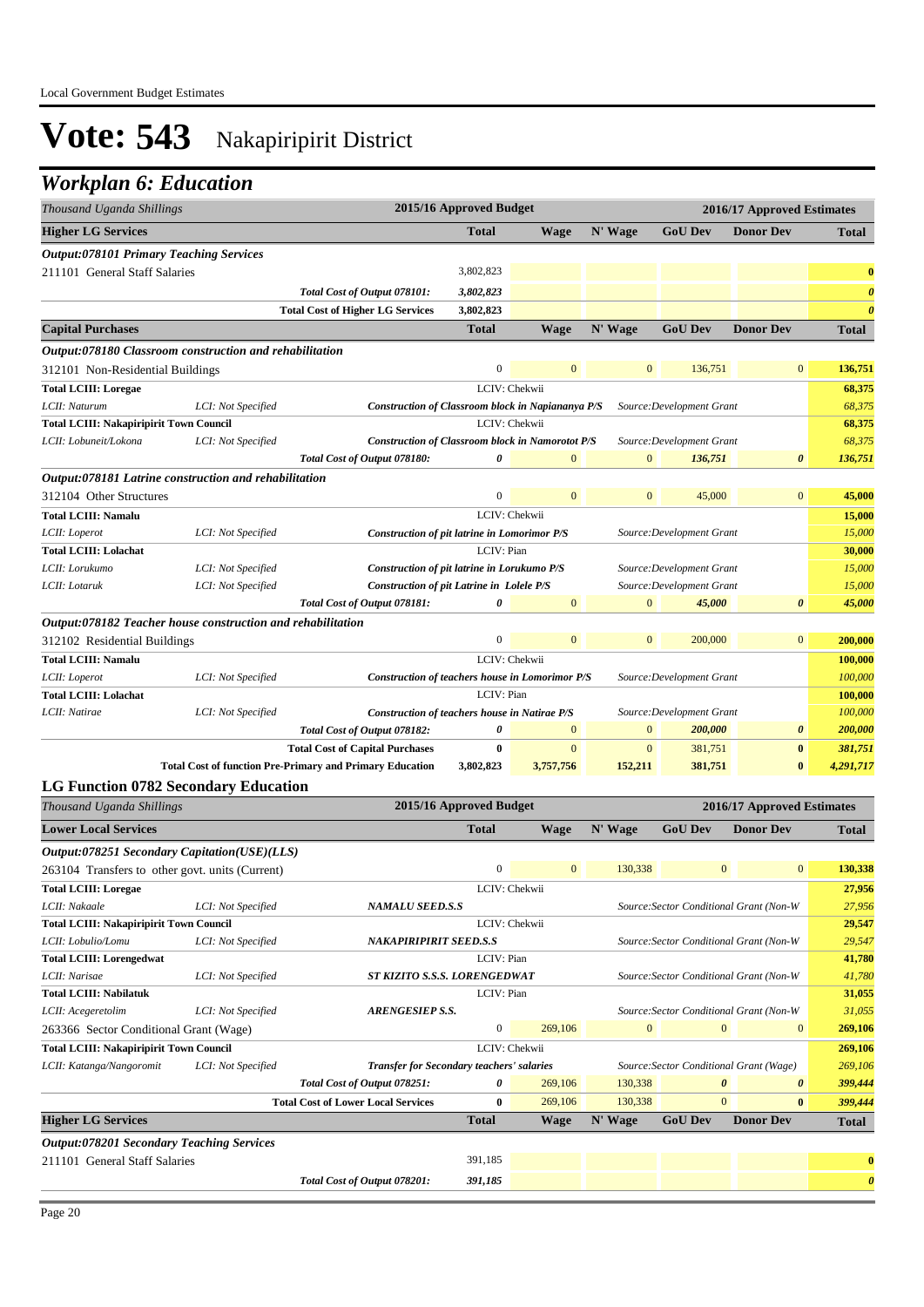| Thousand Uganda Shillings                                                                                                                              | 2015/16 Approved Budget |              |              |                                                                  | 2016/17 Approved Estimates |                       |
|--------------------------------------------------------------------------------------------------------------------------------------------------------|-------------------------|--------------|--------------|------------------------------------------------------------------|----------------------------|-----------------------|
| <b>Higher LG Services</b>                                                                                                                              | <b>Total</b>            | Wage         | N' Wage      | <b>GoU Dev</b>                                                   | <b>Donor Dev</b>           | Total                 |
| <b>Total Cost of Higher LG Services</b>                                                                                                                | 391,185                 |              |              |                                                                  |                            | 0                     |
| <b>Total Cost of function Secondary Education</b>                                                                                                      | 391,185                 | 269,106      | 130,338      | $\bf{0}$                                                         | $\bf{0}$                   | 399,444               |
| LG Function 0783 Skills Development                                                                                                                    |                         |              |              |                                                                  |                            |                       |
| Thousand Uganda Shillings                                                                                                                              | 2015/16 Approved Budget |              |              |                                                                  | 2016/17 Approved Estimates |                       |
| <b>Lower Local Services</b>                                                                                                                            | <b>Total</b>            | <b>Wage</b>  | N' Wage      | <b>GoU Dev</b>                                                   | <b>Donor Dev</b>           | Total                 |
| Output:078351 Tertiary Institutions Services (LLS)                                                                                                     |                         |              |              |                                                                  |                            |                       |
| 263104 Transfers to other govt. units (Current)                                                                                                        | $\boldsymbol{0}$        | $\mathbf{0}$ | 134,200      | $\mathbf{0}$                                                     | $\mathbf{0}$               | 134,200               |
| <b>Total LCIII: Nakapiripirit Town Council</b>                                                                                                         | LCIV: Chekwii           |              |              |                                                                  |                            | 134,200               |
| LCII: Katanga/Nangoromit<br>LCI: Not Specified<br><b>Conditional grant (Non wage) transfer to Nakapiripiri</b> Source: Sector Conditional Grant (Non-W |                         |              |              |                                                                  |                            | 134,200               |
| 263366 Sector Conditional Grant (Wage)                                                                                                                 | $\mathbf{0}$            | 77,013       | $\mathbf{0}$ | $\mathbf{0}$                                                     | $\bf{0}$                   | 77,013                |
| <b>Total LCIII: Nakapiripirit Town Council</b>                                                                                                         | LCIV: Chekwii           |              |              |                                                                  |                            | 77,013                |
| LCII: Katanga/Nangoromit<br>LCI: Not Specified<br>Transfer to Nakapiripirit Tertiary Institution for staff<br>Total Cost of Output 078351:             | 0                       | 77,013       | 134,200      | Source: Sector Conditional Grant (Wage)<br>$\boldsymbol{\theta}$ | 0                          | 77,013<br>211,213     |
| <b>Total Cost of Lower Local Services</b>                                                                                                              | $\bf{0}$                | 77,013       | 134,200      | $\mathbf{0}$                                                     | $\bf{0}$                   | 211,213               |
| <b>Higher LG Services</b>                                                                                                                              | <b>Total</b>            | <b>Wage</b>  | N' Wage      | <b>GoU Dev</b>                                                   | <b>Donor Dev</b>           | Total                 |
| <b>Output:078301 Tertiary Education Services</b>                                                                                                       |                         |              |              |                                                                  |                            |                       |
| 211101 General Staff Salaries                                                                                                                          | 171,765                 |              |              |                                                                  |                            | $\bf{0}$              |
| Total Cost of Output 078301:                                                                                                                           | 171,765                 |              |              |                                                                  |                            | $\boldsymbol{\theta}$ |
| <b>Total Cost of Higher LG Services</b>                                                                                                                | 171,765                 |              |              |                                                                  |                            | $\boldsymbol{\theta}$ |
| <b>Total Cost of function Skills Development</b>                                                                                                       | 171,765                 | 77,013       | 134,200      | $\bf{0}$                                                         | $\bf{0}$                   | 211,213               |
| LG Function 0784 Education & Sports Management and Inspection                                                                                          |                         |              |              |                                                                  |                            |                       |
| Thousand Uganda Shillings                                                                                                                              | 2015/16 Approved Budget |              |              |                                                                  | 2016/17 Approved Estimates |                       |
| <b>Higher LG Services</b>                                                                                                                              | <b>Total</b>            | Wage         | N' Wage      | <b>GoU Dev</b>                                                   | <b>Donor Dev</b>           | <b>Total</b>          |
| <b>Output:078401 Education Management Services</b>                                                                                                     |                         |              |              |                                                                  |                            |                       |
| 211101 General Staff Salaries                                                                                                                          | 54,218                  | 54,218       |              |                                                                  |                            | 54,218                |
| 213002 Incapacity, death benefits and funeral expenses                                                                                                 | 1,600                   |              | 1,500        |                                                                  |                            | 1,500                 |
| 221002 Workshops and Seminars                                                                                                                          | 178,789                 |              | 3,000        |                                                                  | 263,595                    | 266,595               |
| 221008 Computer supplies and Information Technology (IT)                                                                                               | $\boldsymbol{0}$        |              | 1,500        |                                                                  |                            | 1,500                 |
| 221009 Welfare and Entertainment                                                                                                                       | 1,000                   |              | 1,500        |                                                                  |                            | 1,500                 |
| 221011 Printing, Stationery, Photocopying and Binding                                                                                                  | 2,000                   |              | 2,000        |                                                                  |                            | 2,000                 |
| 221012 Small Office Equipment                                                                                                                          | $\boldsymbol{0}$        |              | 150          |                                                                  |                            | 150                   |
| 221014 Bank Charges and other Bank related costs                                                                                                       | 2,400                   |              | 1,200        |                                                                  |                            | 1,200                 |
| 227001 Travel inland                                                                                                                                   | 21,996                  |              |              | 20,000                                                           |                            | 20,000                |
| 227004 Fuel, Lubricants and Oils                                                                                                                       | 3,000                   |              | 5,096        |                                                                  |                            | 5,096                 |
| 228002 Maintenance - Vehicles                                                                                                                          | $\boldsymbol{0}$        |              | 26,618       |                                                                  |                            | 26,618                |
| Total Cost of Output 078401:                                                                                                                           | 265,003                 | 54,218       | 42,564       | 20,000                                                           | 263,595                    | 380,377               |
| Output:078402 Monitoring and Supervision of Primary & secondary Education                                                                              |                         |              |              |                                                                  |                            |                       |
| 227001 Travel inland                                                                                                                                   | 16,434                  |              |              | 12,000                                                           |                            | 12,000                |
| Total Cost of Output 078402:                                                                                                                           | 16,434                  |              |              | 12,000                                                           |                            | 12,000                |
| Output:078403 Sports Development services                                                                                                              |                         |              |              |                                                                  |                            |                       |
| 221002 Workshops and Seminars                                                                                                                          | 11,988                  |              |              |                                                                  | 80,000                     | 80,000                |
| 227001 Travel inland                                                                                                                                   | $\boldsymbol{0}$        |              | 10,000       |                                                                  |                            | 10,000                |
| Total Cost of Output 078403:                                                                                                                           | 11,988                  |              | 10,000       |                                                                  | 80,000                     | 90,000                |
| <b>Total Cost of Higher LG Services</b>                                                                                                                | 293,425                 | 54,218       | 52,564       | 32,000                                                           | 343,595                    | 482,377               |
| Total Cost of function Education & Sports Management and Inspection                                                                                    | 293,425                 | 54,218       | 52,564       | 32,000                                                           | 343,595                    | 482,377               |
| <b>LG Function 0785 Special Needs Education</b>                                                                                                        |                         |              |              |                                                                  |                            |                       |
| Thousand Uganda Shillings                                                                                                                              | 2015/16 Approved Budget |              |              |                                                                  | 2016/17 Approved Estimates |                       |
| <b>Higher LG Services</b>                                                                                                                              | <b>Total</b>            | <b>Wage</b>  | N' Wage      | <b>GoU Dev</b>                                                   | <b>Donor Dev</b>           | <b>Total</b>          |
|                                                                                                                                                        |                         |              |              |                                                                  |                            |                       |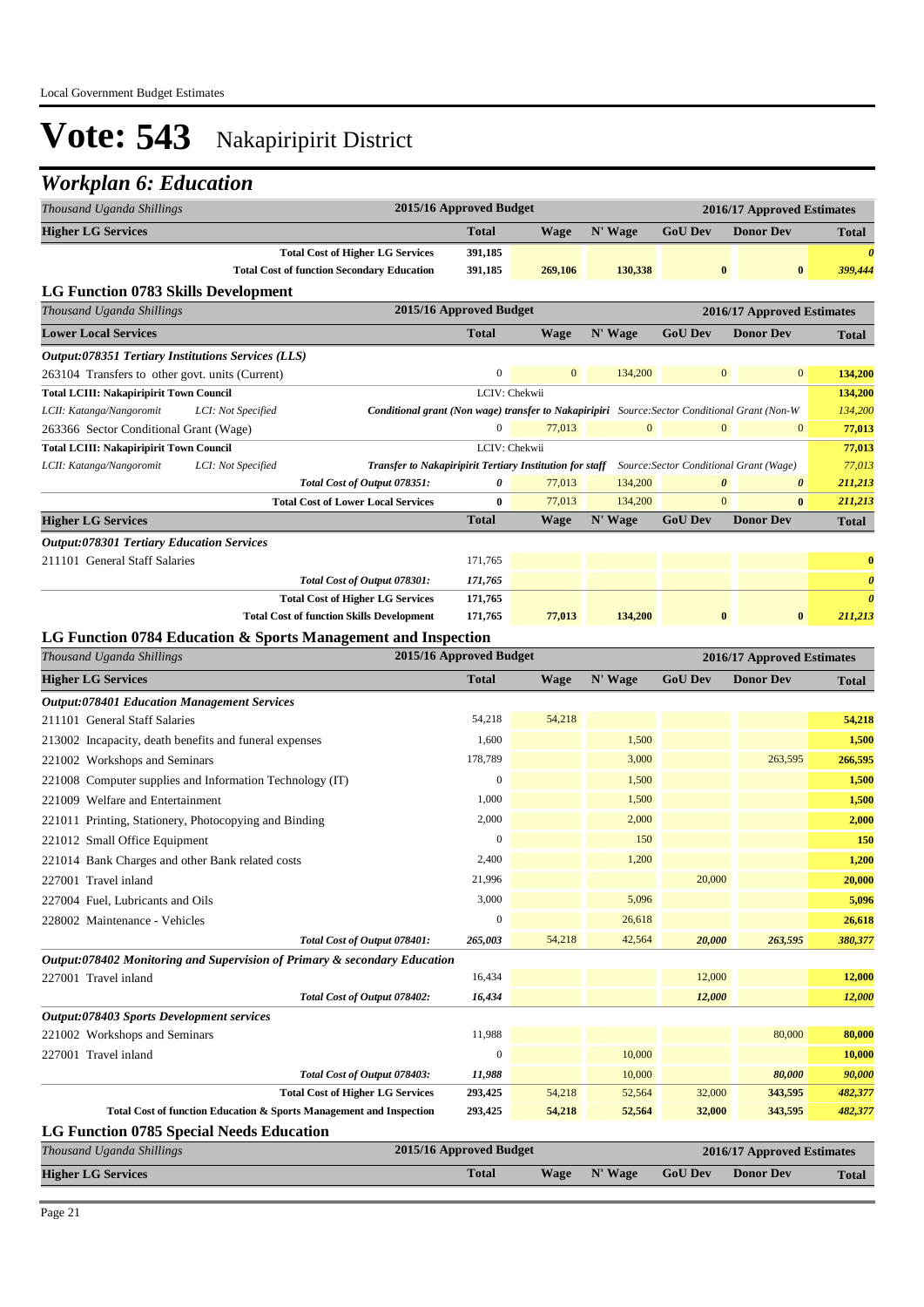| Thousand Uganda Shillings                             | 2015/16 Approved Budget |           |         | 2016/17 Approved Estimates |                  |              |
|-------------------------------------------------------|-------------------------|-----------|---------|----------------------------|------------------|--------------|
| <b>Higher LG Services</b>                             | <b>Total</b>            | Wage      | N' Wage | <b>GoU Dev</b>             | <b>Donor Dev</b> | <b>Total</b> |
| <b>Output:078501 Special Needs Education Services</b> |                         |           |         |                            |                  |              |
| 221002 Workshops and Seminars                         | 5,000                   |           |         |                            |                  | $\bf{0}$     |
| 227001 Travel inland                                  |                         |           | 5,000   |                            |                  | 5,000        |
| Total Cost of Output 078501:                          | 5,000                   |           | 5,000   |                            |                  | 5,000        |
| <b>Total Cost of Higher LG Services</b>               | 5,000                   |           | 5,000   |                            |                  | 5,000        |
| <b>Total Cost of function Special Needs Education</b> | 5,000                   |           | 5,000   |                            |                  | 5,000        |
| <b>Total Cost of Education</b>                        | 4.664.198               | 4.158,093 | 474,313 | 413,751                    | 343,595          | 5,389,752    |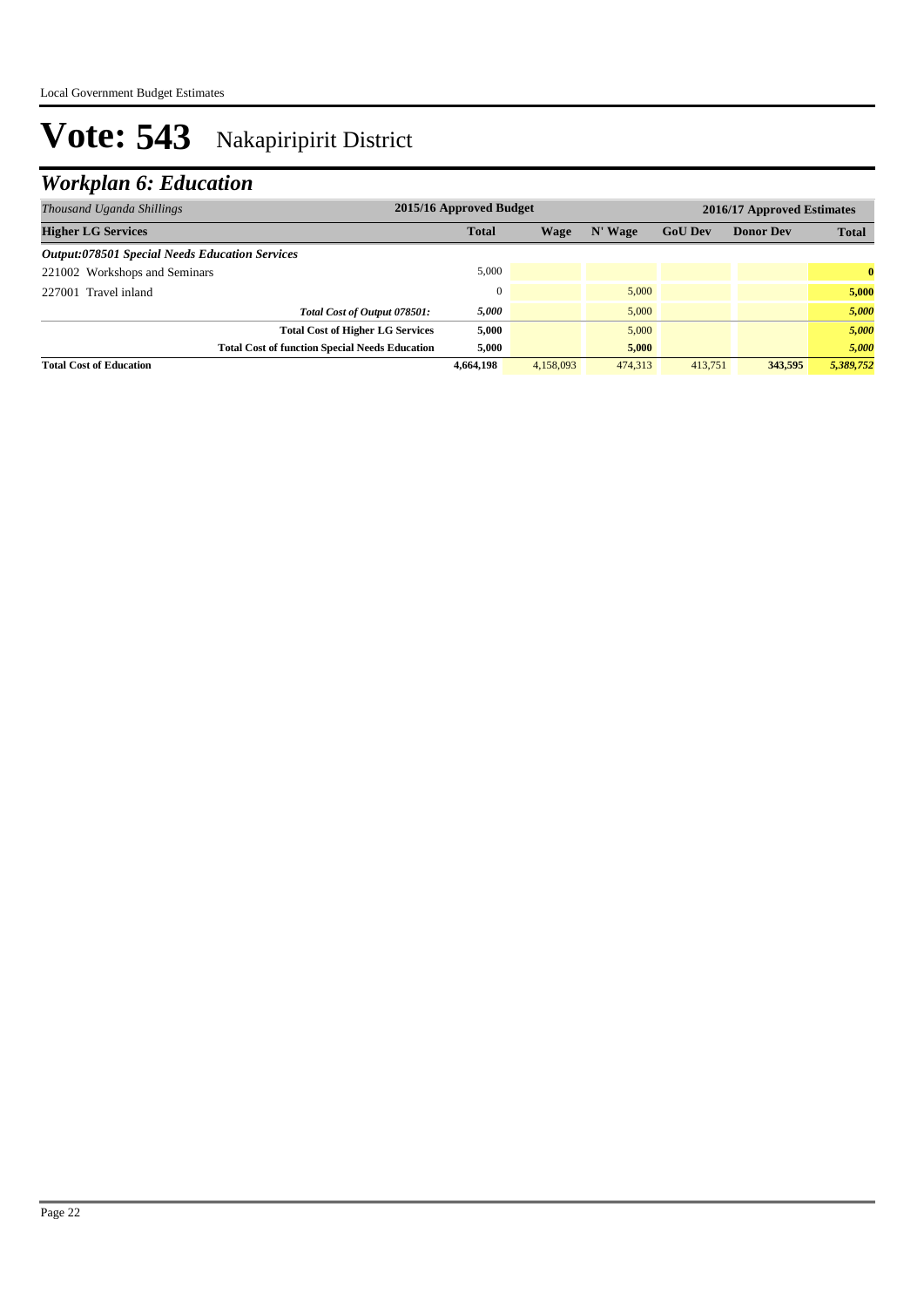## *Workplan 7a: Roads and Engineering*

#### **(i) Overview of Workplan Revenue and Expenditures**

| <b>UShs Thousand</b>                                 |                           | 2015/16                        | 2016/17                          |
|------------------------------------------------------|---------------------------|--------------------------------|----------------------------------|
|                                                      | Approved<br><b>Budget</b> | <b>Outturn by</b><br>end March | <b>Approved</b><br><b>Budget</b> |
| A: Breakdown of Workplan Revenues:                   |                           |                                |                                  |
| <b>Recurrent Revenues</b>                            | 116.642                   | 74.977                         | 738,844                          |
| District Unconditional Grant (Non-Wage)              | 20.000                    | $\theta$                       |                                  |
| District Unconditional Grant (Wage)                  | 86.642                    | 74,977                         | 86,642                           |
| <b>Locally Raised Revenues</b>                       | 10.000                    | $\Omega$                       |                                  |
| Sector Conditional Grant (Non-Wage)                  |                           | $\overline{0}$                 | 652,202                          |
| <b>Development Revenues</b>                          | 1.749.659                 | 980,663                        | 300,000                          |
| Development Grant                                    | 634.255                   | 634,255                        |                                  |
| District Discretionary Development Equalization Gran | 42,000                    | $\Omega$                       | 300,000                          |
| Other Transfers from Central Government              | 1,073,404                 | 346,407                        |                                  |
| <b>Total Revenues</b>                                | 1,866,301                 | 1,055,640                      | 1,038,844                        |
| <b>B: Breakdown of Workplan Expenditures:</b>        |                           |                                |                                  |
| Recurrent Expenditure                                | 116,642                   | 80.876                         | 738,844                          |
| Wage                                                 | 86.642                    | 80,876                         | 86,642                           |
| Non Wage                                             | 30,000                    | $\Omega$                       | 652,202                          |
| Development Expenditure                              | 1,749,659                 | 878,160                        | 300,000                          |
| Domestic Development                                 | 1,749,659                 | 878159.955                     | 300,000                          |
| Donor Development                                    |                           | $\theta$                       |                                  |
| <b>Total Expenditure</b>                             | 1,866,301                 | 959,036                        | 1,038,844                        |

**(ii) Details of Workplan Revenues and Expenditures**

### *Expenditure Details for Workplan 7a: Roads and Engineering*

#### **LG Function 0481 District, Urban and Community Access Roads**

| Thousand Uganda Shillings                                         |                    |                                                                                                   | 2015/16 Approved Budget |                |         | 2016/17 Approved Estimates |                |                                          |              |
|-------------------------------------------------------------------|--------------------|---------------------------------------------------------------------------------------------------|-------------------------|----------------|---------|----------------------------|----------------|------------------------------------------|--------------|
| <b>Lower Local Services</b>                                       |                    |                                                                                                   | <b>Total</b>            | <b>Wage</b>    |         | N' Wage                    | <b>GoU Dev</b> | <b>Donor Dev</b>                         | <b>Total</b> |
| Output:048158 District Roads Maintainence (URF)                   |                    |                                                                                                   |                         |                |         |                            |                |                                          |              |
| 263206 Other Capital grants                                       |                    |                                                                                                   | $\mathbf{0}$            | $\overline{0}$ |         | 571,953                    |                | $\mathbf{0}$<br>$\overline{0}$           | 571,953      |
| <b>Total LCIII: Kakomongole</b>                                   |                    |                                                                                                   | LCIV: Chekwii           |                |         |                            |                |                                          | 26,536       |
| LCII: Tokora                                                      | LCI: Not Specified | <b>Routine maintenace of Kakomongole Junction - Natu</b> Source: Other Transfers from Central Gov |                         |                |         |                            |                |                                          | 26,536       |
| <b>Total LCIII: Loregae</b>                                       |                    |                                                                                                   | LCIV: Chekwii           |                |         |                            |                |                                          | 227,868      |
| LCII: Loreng                                                      | LCI: Not Specified | Routine maintenance of Namalu-Loreng Road 18 km                                                   |                         |                |         |                            |                | Source: Other Transfers from Central Gov | 27,868       |
| LCII: Loreng                                                      | LCI: Not Specified | Periodic maintenace of Namalu _ Loreng Road                                                       |                         |                |         |                            |                | Source: Other Transfers from Central Gov | 200,000      |
| LCIV: Chekwii<br><b>Total LCIII: Nakapiripirit Town Council</b>   |                    |                                                                                                   |                         |                | 213,902 |                            |                |                                          |              |
| LCII: Katanga/Nangoromit                                          | LCI: Not Specified | <b>District Road Committee Operation</b>                                                          |                         |                |         |                            |                | Source: Other Transfers from Central Gov | 10,000       |
| LCII: Katanga/Nangoromit                                          | LCI: Not Specified | <b>Training of Gangs</b>                                                                          |                         |                |         |                            |                | Source: Other Transfers from Central Gov | 5,000        |
| LCII: Katanga/Nangoromit                                          | LCI: Not Specified | <b>Equipment Repairs</b>                                                                          |                         |                |         |                            |                | Source: Other Transfers from Central Gov | 198,902      |
| <b>Total LCIII: Namalu</b>                                        |                    |                                                                                                   | LCIV: Chekwii           |                |         |                            |                |                                          | 103,647      |
| LCII: Kaiku                                                       | LCI: Not Specified | Routine maintenace of Namalu-Kaiku Road 6 km                                                      |                         |                |         |                            |                | Source: Other Transfers from Central Gov | 6,439        |
| LCII: Lokatapan                                                   | LCI: Not Specified | Routine maintenace of Namalu-Nabulenger Road 6 k                                                  |                         |                |         |                            |                | Source: Other Transfers from Central Gov | 8,768        |
| LCII: Loperot                                                     | LCI: Not Specified | Routine maintenace of Nakapiripirit-Tokora Road 11                                                |                         |                |         |                            |                | Source: Other Transfers from Central Gov | 12,137       |
| LCII: Loperot                                                     | LCI: Not Specified | Periodic Maintenance of Namalu-Nabulenger Road                                                    |                         |                |         |                            |                | Source: Other Transfers from Central Gov | 76,303       |
|                                                                   |                    | Total Cost of Output 048158:                                                                      | 0                       | $\overline{0}$ |         | 571,953                    |                | 0<br>0                                   | 571,953      |
| Output:048160 PRDP-District and Community Access Road Maintenance |                    |                                                                                                   |                         |                |         |                            |                |                                          |              |
| 263203 District Discretionary Development Equalization Grants     |                    |                                                                                                   | $\mathbf{0}$            | $\mathbf{0}$   |         | $\mathbf{0}$               | 300,000        | $\overline{0}$                           | 300,000      |
| <b>Total LCIII: Namalu</b>                                        |                    |                                                                                                   | LCIV: Chekwii           |                |         |                            |                |                                          | 300,000      |
| LCII: Loperot                                                     | LCI: Not Specified | Periodic maintenance of Nabilatuk - Nabwal Road 15 Source: District Discretionary Developme       |                         |                |         |                            |                |                                          | 300,000      |
|                                                                   |                    | Total Cost of Output 048160:                                                                      | 0                       | $\mathbf{0}$   |         | $\mathbf{0}$               | 300,000        | $\boldsymbol{\theta}$                    | 300,000      |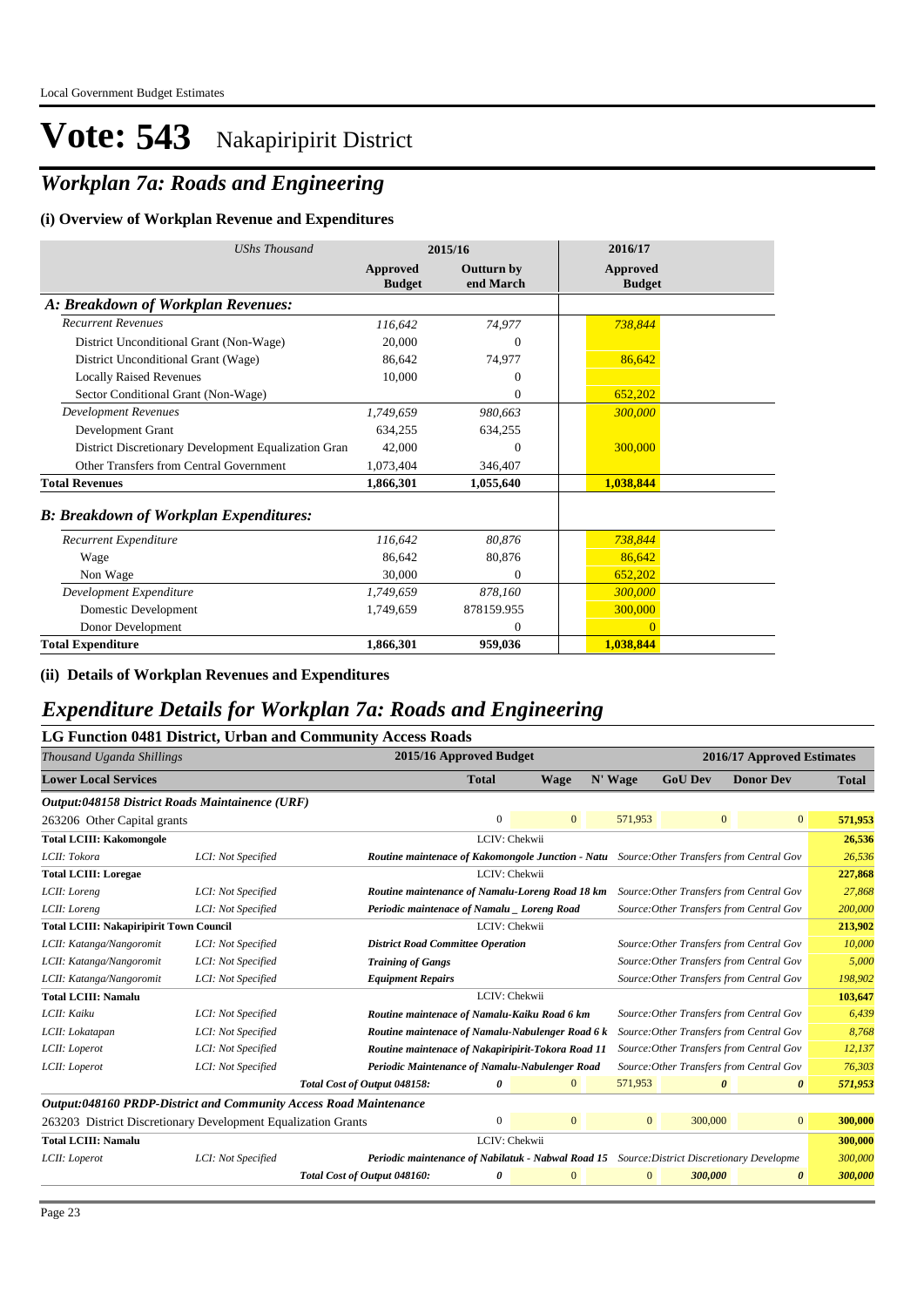## *Workplan 7a: Roads and Engineering*

| 2015/16 Approved Budget<br>Thousand Uganda Shillings                     |                  |          |         |                | 2016/17 Approved Estimates |              |  |  |
|--------------------------------------------------------------------------|------------------|----------|---------|----------------|----------------------------|--------------|--|--|
| <b>Lower Local Services</b>                                              | <b>Total</b>     | Wage     | N' Wage | <b>GoU Dev</b> | <b>Donor Dev</b>           | <b>Total</b> |  |  |
| <b>Total Cost of Lower Local Services</b>                                | $\bf{0}$         | $\Omega$ | 571,953 | 300,000        | $\mathbf{0}$               | 871,953      |  |  |
| <b>Higher LG Services</b>                                                | <b>Total</b>     | Wage     | N' Wage | <b>GoU Dev</b> | <b>Donor Dev</b>           | <b>Total</b> |  |  |
| <b>Output:048101 Operation of District Roads Office</b>                  |                  |          |         |                |                            |              |  |  |
| 211101 General Staff Salaries                                            | 86,642           | 86,642   |         |                |                            | 86,642       |  |  |
| 221002 Workshops and Seminars                                            | $\mathbf{0}$     |          | 10,000  |                |                            | 10,000       |  |  |
| 221008 Computer supplies and Information Technology (IT)                 | $\mathbf{0}$     |          | 1,500   |                |                            | 1,500        |  |  |
| 221011 Printing, Stationery, Photocopying and Binding                    | $\boldsymbol{0}$ |          | 2,000   |                |                            | 2,000        |  |  |
| 221012 Small Office Equipment                                            | $\mathbf{0}$     |          | 140     |                |                            | 140          |  |  |
| 221014 Bank Charges and other Bank related costs                         | $\mathbf{0}$     |          | 1.800   |                |                            | 1,800        |  |  |
| 223005 Electricity                                                       | $\mathbf{0}$     |          | 800     |                |                            | 800          |  |  |
| 224004 Cleaning and Sanitation                                           | $\overline{0}$   |          | 400     |                |                            | 400          |  |  |
| 227001 Travel inland                                                     | 30,000           |          | 10,000  |                |                            | 10,000       |  |  |
| 227004 Fuel, Lubricants and Oils                                         | $\mathbf{0}$     |          | 15,000  |                |                            | 15,000       |  |  |
| 228002 Maintenance - Vehicles                                            | $\mathbf{0}$     |          | 20,000  |                |                            | 20,000       |  |  |
| 228003 Maintenance – Machinery, Equipment & Furniture                    | $\mathbf{0}$     |          | 18,609  |                |                            | 18,609       |  |  |
| Total Cost of Output 048101:                                             | 116,642          | 86,642   | 80,249  |                |                            | 166,891      |  |  |
| <b>Total Cost of Higher LG Services</b>                                  | 116,642          | 86,642   | 80,249  |                |                            | 166,891      |  |  |
| <b>Total Cost of function District, Urban and Community Access Roads</b> | 116,642          | 86,642   | 652,202 | 300,000        | $\bf{0}$                   | 1,038,844    |  |  |
| <b>Total Cost of Roads and Engineering</b>                               | 116,642          | 86,642   | 652,202 | 300,000        | $\bf{0}$                   | 1,038,844    |  |  |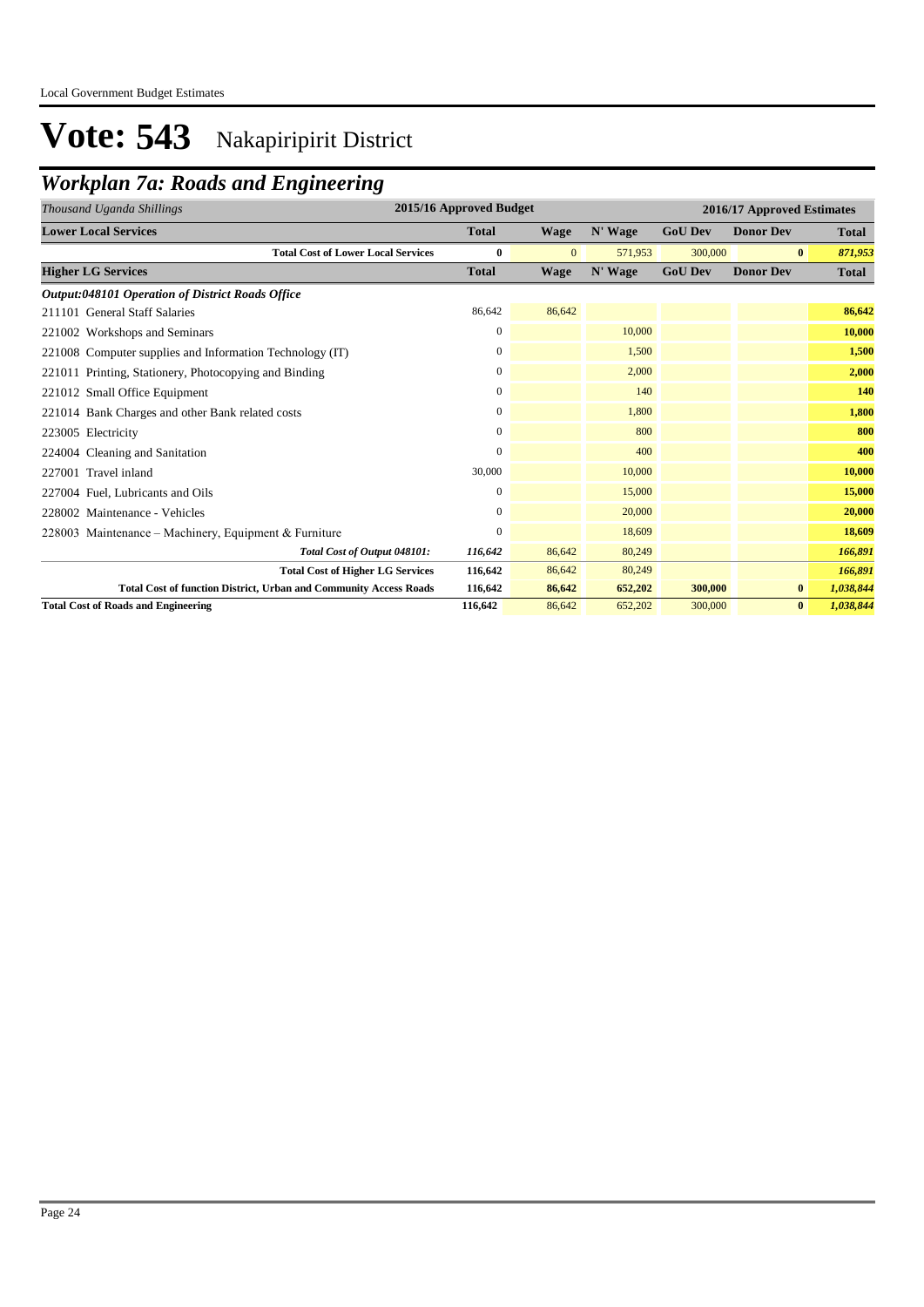### *Workplan 7b: Water*

#### **(i) Overview of Workplan Revenue and Expenditures**

| <b>UShs Thousand</b>                          |                                  | 2015/16                        | 2016/17                          |
|-----------------------------------------------|----------------------------------|--------------------------------|----------------------------------|
|                                               | <b>Approved</b><br><b>Budget</b> | <b>Outturn by</b><br>end March | <b>Approved</b><br><b>Budget</b> |
| A: Breakdown of Workplan Revenues:            |                                  |                                |                                  |
| <b>Recurrent Revenues</b>                     | 44,881                           | 27,292                         | 83,853                           |
| District Unconditional Grant (Wage)           | 34,881                           | 27,292                         | 34,881                           |
| <b>Locally Raised Revenues</b>                | 10,000                           | $\theta$                       |                                  |
| Sector Conditional Grant (Non-Wage)           | $\theta$                         | $\Omega$                       | 48,972                           |
| <b>Development Revenues</b>                   | 964.556                          | 1,015,732                      | 1,087,883                        |
| Development Grant                             | 825,709                          | 825,709                        | 561,883                          |
| Donor Funding                                 | 116,847                          | 8,608                          | 504,000                          |
| <b>Transitional Development Grant</b>         | 22,000                           | 16,500                         | 22,000                           |
| Unspent balances - Other Government Transfers |                                  | 164,914                        |                                  |
| <b>Total Revenues</b>                         | 1,009,437                        | 1,043,024                      | 1,171,736                        |
| <b>B: Breakdown of Workplan Expenditures:</b> |                                  |                                |                                  |
| Recurrent Expenditure                         | 66,881                           | 41,913                         | 83,853                           |
| Wage                                          | 34.881                           | 27,292                         | 34,881                           |
| Non Wage                                      | 32,000                           | 14,621                         | 48.972                           |
| Development Expenditure                       | 942,556                          | 270,164                        | 1,087,883                        |
| Domestic Development                          | 825,709                          | 261556.346                     | 583,883                          |
| Donor Development                             | 116,847                          | 8,608                          | 504,000                          |
| <b>Total Expenditure</b>                      | 1,009,437                        | 312,078                        | 1,171,736                        |

#### **(ii) Details of Workplan Revenues and Expenditures**

### *Expenditure Details for Workplan 7b: Water*

| LG Function 0981 Rural Water Supply and Sanitation        |                         |                            |         |                |                  |              |  |  |  |
|-----------------------------------------------------------|-------------------------|----------------------------|---------|----------------|------------------|--------------|--|--|--|
| Thousand Uganda Shillings                                 | 2015/16 Approved Budget | 2016/17 Approved Estimates |         |                |                  |              |  |  |  |
| <b>Higher LG Services</b>                                 | <b>Total</b>            | <b>Wage</b>                | N' Wage | <b>GoU Dev</b> | <b>Donor Dev</b> | <b>Total</b> |  |  |  |
| Output:098101 Operation of the District Water Office      |                         |                            |         |                |                  |              |  |  |  |
| 211101 General Staff Salaries                             | 34,881                  | 34,881                     |         |                |                  | 34,881       |  |  |  |
| 211102 Contract Staff Salaries (Incl. Casuals, Temporary) | 24,960                  |                            |         | 8,160          |                  | 8,160        |  |  |  |
| 221001 Advertising and Public Relations                   | 5,000                   |                            |         | 5,946          |                  | 5,946        |  |  |  |
| 221002 Workshops and Seminars                             | 2,280                   |                            | 9,650   |                |                  | 9,650        |  |  |  |
| 221003 Staff Training                                     | $\mathbf{0}$            |                            |         | 3,343          |                  | 3,343        |  |  |  |
| 221008 Computer supplies and Information Technology (IT)  | 3,500                   |                            | 1,700   |                |                  | 1,700        |  |  |  |
| 221009 Welfare and Entertainment                          | 3,920                   |                            | 1,000   |                |                  | 1,000        |  |  |  |
| 221014 Bank Charges and other Bank related costs          | 1,200                   |                            | 1,200   |                |                  | 1,200        |  |  |  |
| 224004 Cleaning and Sanitation                            | $\overline{0}$          |                            | 1,520   |                |                  | 1,520        |  |  |  |
| 227001 Travel inland                                      | 17,960                  |                            | 4,240   |                |                  | 4,240        |  |  |  |
| 227004 Fuel, Lubricants and Oils                          | 7,897                   |                            | 7,808   |                |                  | 7,808        |  |  |  |
| 228001 Maintenance - Civil                                | $\overline{0}$          |                            |         | 40,858         |                  | 40,858       |  |  |  |
| 228002 Maintenance - Vehicles                             | 0                       |                            | 5,808   |                |                  | 5,808        |  |  |  |
| 228003 Maintenance – Machinery, Equipment & Furniture     | 1,600                   |                            |         |                |                  | $\bf{0}$     |  |  |  |
| 273102 Incapacity, death benefits and funeral expenses    | $\mathbf{0}$            |                            | 500     |                |                  | 500          |  |  |  |
| Total Cost of Output 098101:                              | 103,198                 | 34,881                     | 33,426  | 58,307         |                  | 126,614      |  |  |  |
| Output:098102 Supervision, monitoring and coordination    |                         |                            |         |                |                  |              |  |  |  |
| 221001 Advertising and Public Relations                   | 5,000                   |                            |         |                |                  | $\bf{0}$     |  |  |  |
| 221002 Workshops and Seminars                             | 4,056                   |                            |         |                |                  | $\bf{0}$     |  |  |  |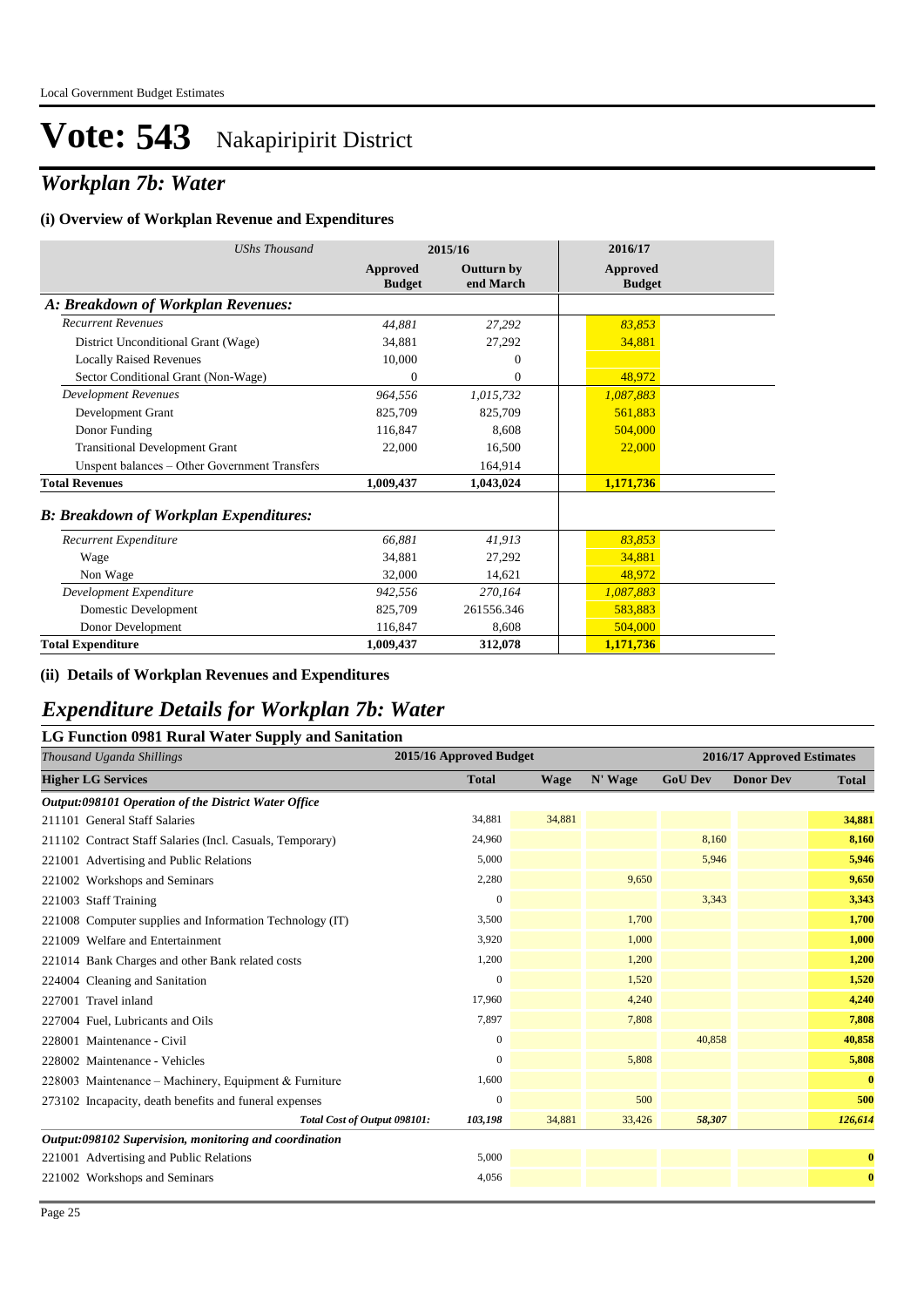## *Workplan 7b: Water*

| <b>Higher LG Services</b><br>N' Wage<br><b>Total</b><br><b>Wage</b><br><b>GoU</b> Dev<br><b>Donor Dev</b><br>Total<br>13,380<br>227001 Travel inland<br>4,324<br>13,380<br>13,380<br>13,380<br>13,380<br>Total Cost of Output 098102:<br>Output:098103 Support for O&M of district water and sanitation<br>$\boldsymbol{0}$<br>27,100<br>27,100<br>228003 Maintenance - Machinery, Equipment & Furniture<br>27,100<br>228004 Maintenance – Other<br>27,100<br>27,100<br>27,100<br>Total Cost of Output 098103:<br>Output:098104 Promotion of Community Based Management<br>4,540<br>0<br>4,540<br>211102 Contract Staff Salaries (Incl. Casuals, Temporary)<br>1,332<br>10,675<br>10,675<br>221001 Advertising and Public Relations<br>504,000<br>221002 Workshops and Seminars<br>130,731<br>504,000 |
|-------------------------------------------------------------------------------------------------------------------------------------------------------------------------------------------------------------------------------------------------------------------------------------------------------------------------------------------------------------------------------------------------------------------------------------------------------------------------------------------------------------------------------------------------------------------------------------------------------------------------------------------------------------------------------------------------------------------------------------------------------------------------------------------------------|
|                                                                                                                                                                                                                                                                                                                                                                                                                                                                                                                                                                                                                                                                                                                                                                                                       |
|                                                                                                                                                                                                                                                                                                                                                                                                                                                                                                                                                                                                                                                                                                                                                                                                       |
|                                                                                                                                                                                                                                                                                                                                                                                                                                                                                                                                                                                                                                                                                                                                                                                                       |
|                                                                                                                                                                                                                                                                                                                                                                                                                                                                                                                                                                                                                                                                                                                                                                                                       |
|                                                                                                                                                                                                                                                                                                                                                                                                                                                                                                                                                                                                                                                                                                                                                                                                       |
|                                                                                                                                                                                                                                                                                                                                                                                                                                                                                                                                                                                                                                                                                                                                                                                                       |
|                                                                                                                                                                                                                                                                                                                                                                                                                                                                                                                                                                                                                                                                                                                                                                                                       |
|                                                                                                                                                                                                                                                                                                                                                                                                                                                                                                                                                                                                                                                                                                                                                                                                       |
|                                                                                                                                                                                                                                                                                                                                                                                                                                                                                                                                                                                                                                                                                                                                                                                                       |
|                                                                                                                                                                                                                                                                                                                                                                                                                                                                                                                                                                                                                                                                                                                                                                                                       |
|                                                                                                                                                                                                                                                                                                                                                                                                                                                                                                                                                                                                                                                                                                                                                                                                       |
| 504,000<br>519,216<br>Total Cost of Output 098104:<br>132,063<br>15,216                                                                                                                                                                                                                                                                                                                                                                                                                                                                                                                                                                                                                                                                                                                               |
| Output:098105 Promotion of Sanitation and Hygiene                                                                                                                                                                                                                                                                                                                                                                                                                                                                                                                                                                                                                                                                                                                                                     |
| 22,000<br>15,546<br>15,546<br>221002 Workshops and Seminars                                                                                                                                                                                                                                                                                                                                                                                                                                                                                                                                                                                                                                                                                                                                           |
| Total Cost of Output 098105:<br>22,000<br>15,546<br>15,546                                                                                                                                                                                                                                                                                                                                                                                                                                                                                                                                                                                                                                                                                                                                            |
| 48,972<br><b>Total Cost of Higher LG Services</b><br>34,881<br>114,003<br>504,000<br>701,855<br>297,740                                                                                                                                                                                                                                                                                                                                                                                                                                                                                                                                                                                                                                                                                               |
| N' Wage<br><b>Total</b><br><b>GoU Dev</b><br><b>Donor Dev</b><br><b>Capital Purchases</b><br><b>Wage</b><br><b>Total</b>                                                                                                                                                                                                                                                                                                                                                                                                                                                                                                                                                                                                                                                                              |
| Output:098180 Construction of public latrines in RGCs                                                                                                                                                                                                                                                                                                                                                                                                                                                                                                                                                                                                                                                                                                                                                 |
| 38,313<br>$\mathbf{0}$<br>76,626<br>$\mathbf{0}$<br>76,626<br>312104 Other Structures<br>$\mathbf{0}$                                                                                                                                                                                                                                                                                                                                                                                                                                                                                                                                                                                                                                                                                                 |
| 38,313<br><b>Total LCIII: Kakomongole</b><br>LCIV: Chekwii                                                                                                                                                                                                                                                                                                                                                                                                                                                                                                                                                                                                                                                                                                                                            |
| LCII: Not Specified<br>Construction of Pit latrine in Kakomongole Sub count Source: Development Grant<br>38,313<br>LCI: Not Specified                                                                                                                                                                                                                                                                                                                                                                                                                                                                                                                                                                                                                                                                 |
| <b>Total LCIII: Namalu</b><br>LCIV: Chekwii<br>38,313                                                                                                                                                                                                                                                                                                                                                                                                                                                                                                                                                                                                                                                                                                                                                 |
| Pit latrine construction in Namalu Subcounty<br>38,313<br>LCII: Not Specified<br>LCI: Not Specified<br>Source: Development Grant                                                                                                                                                                                                                                                                                                                                                                                                                                                                                                                                                                                                                                                                      |
| Total Cost of Output 098180:<br>$\mathbf{0}$<br>76,626<br>38,313<br>$\mathbf{0}$<br>76,626<br>0                                                                                                                                                                                                                                                                                                                                                                                                                                                                                                                                                                                                                                                                                                       |
| Output:098183 Borehole drilling and rehabilitation                                                                                                                                                                                                                                                                                                                                                                                                                                                                                                                                                                                                                                                                                                                                                    |
| 49,000<br>$\boldsymbol{0}$<br>312104 Other Structures<br>$\mathbf{0}$<br>$\bf{0}$<br>88,068<br>88,068                                                                                                                                                                                                                                                                                                                                                                                                                                                                                                                                                                                                                                                                                                 |
| <b>Total LCIII: Not Specified</b><br>LCIV: Not Specified<br>88,068                                                                                                                                                                                                                                                                                                                                                                                                                                                                                                                                                                                                                                                                                                                                    |
| 88,068<br>LCII: Not Specified<br>LCI: Not Specified<br>16 Boreholes rehabilitated across the district<br>Source:Not Specified                                                                                                                                                                                                                                                                                                                                                                                                                                                                                                                                                                                                                                                                         |
| Total Cost of Output 098183:<br>$\overline{0}$<br>0<br>88,068<br>49,000<br>$\mathbf{0}$<br>88,068                                                                                                                                                                                                                                                                                                                                                                                                                                                                                                                                                                                                                                                                                                     |
| Output:098183p PRDP-Borehole drilling and rehabilitation                                                                                                                                                                                                                                                                                                                                                                                                                                                                                                                                                                                                                                                                                                                                              |
| 157,884<br>312104 Other Structures                                                                                                                                                                                                                                                                                                                                                                                                                                                                                                                                                                                                                                                                                                                                                                    |
| 157,884<br>Total Cost of Output 098183p:                                                                                                                                                                                                                                                                                                                                                                                                                                                                                                                                                                                                                                                                                                                                                              |
| Output:098184 Construction of piped water supply system                                                                                                                                                                                                                                                                                                                                                                                                                                                                                                                                                                                                                                                                                                                                               |
| 466,500<br>$\mathbf{0}$<br>$\boldsymbol{0}$<br>305,186<br>$\mathbf{0}$<br>312104 Other Structures<br>305,186                                                                                                                                                                                                                                                                                                                                                                                                                                                                                                                                                                                                                                                                                          |
| LCIV: Chekwii<br>203,457<br><b>Total LCIII: Moruita</b>                                                                                                                                                                                                                                                                                                                                                                                                                                                                                                                                                                                                                                                                                                                                               |
| LCII: Moruita<br>LCI: Not Specified<br>Rahabilitation of piped water systems in Karinga<br>Source: Development Grant<br>101,729                                                                                                                                                                                                                                                                                                                                                                                                                                                                                                                                                                                                                                                                       |
| 101,729<br>LCII: Moruita<br>LCI: Not Specified<br>Source: Development Grant<br>Rahabilitation of piped water systems in Moruita TC                                                                                                                                                                                                                                                                                                                                                                                                                                                                                                                                                                                                                                                                    |
| LCIV: Pian<br><b>Total LCIII: Lorengedwat</b><br>101,729                                                                                                                                                                                                                                                                                                                                                                                                                                                                                                                                                                                                                                                                                                                                              |
| LCI: Not Specified<br>Rahabilitation of piped water systems in Lorengedwat Source: Development Grant<br>101,729<br>LCII: Narisae                                                                                                                                                                                                                                                                                                                                                                                                                                                                                                                                                                                                                                                                      |
| 466,500<br>$\mathbf{0}$<br>$\mathbf{0}$<br>Total Cost of Output 098184:<br>305,186<br>0<br>305,186<br>$\mathbf{0}$                                                                                                                                                                                                                                                                                                                                                                                                                                                                                                                                                                                                                                                                                    |
| $\mathbf{0}$<br>469,880<br><b>Total Cost of Capital Purchases</b><br>711,697<br>$\bf{0}$<br>469,880<br><b>Total Cost of function Rural Water Supply and Sanitation</b><br>1,009,437<br>34,881<br>48,972<br>583,883<br>1,171,736<br>504,000                                                                                                                                                                                                                                                                                                                                                                                                                                                                                                                                                            |
| <b>Total Cost of Water</b><br>1,009,437<br>34,881<br>48,972<br>583,883<br>504,000<br>1,171,736                                                                                                                                                                                                                                                                                                                                                                                                                                                                                                                                                                                                                                                                                                        |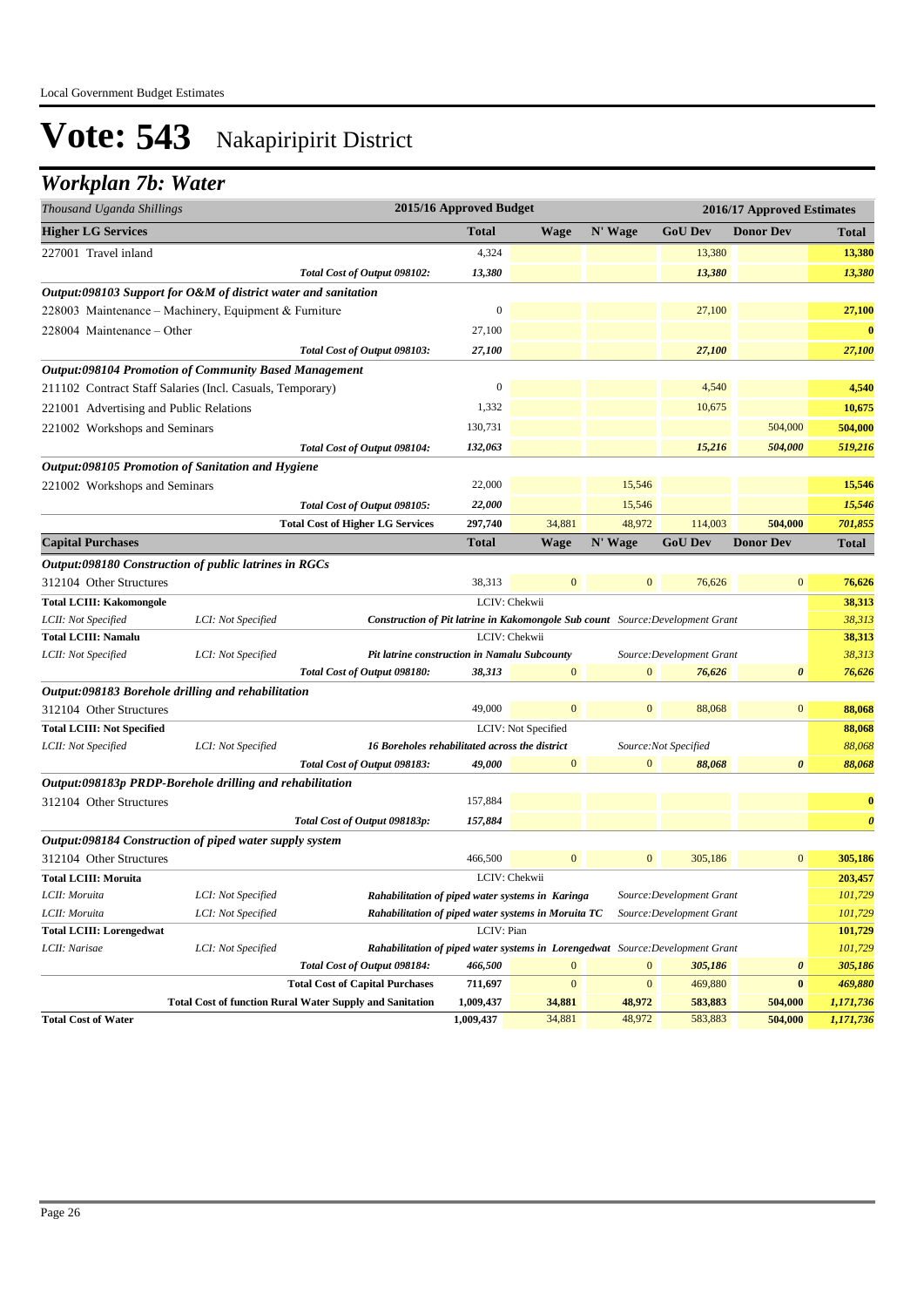## *Workplan 8: Natural Resources*

#### **(i) Overview of Workplan Revenue and Expenditures**

| <b>UShs Thousand</b>                                 |                           | 2015/16                        | 2016/17                          |  |
|------------------------------------------------------|---------------------------|--------------------------------|----------------------------------|--|
|                                                      | Approved<br><b>Budget</b> | <b>Outturn by</b><br>end March | <b>Approved</b><br><b>Budget</b> |  |
| A: Breakdown of Workplan Revenues:                   |                           |                                |                                  |  |
| <b>Recurrent Revenues</b>                            | 112,919                   | 35,022                         | 57,109                           |  |
| District Unconditional Grant (Non-Wage)              | 5,000                     | $\Omega$                       | 5,176                            |  |
| District Unconditional Grant (Wage)                  | 30,329                    | 10,004                         | 30,329                           |  |
| <b>Locally Raised Revenues</b>                       | 44,233                    | $\theta$                       | 15,000                           |  |
| Sector Conditional Grant (Non-Wage)                  | 33,357                    | 25,018                         | 6,604                            |  |
| <b>Development Revenues</b>                          | 120,750                   | 10,305                         | 169,066                          |  |
| District Discretionary Development Equalization Gran |                           | $\overline{0}$                 | 48,316                           |  |
| Donor Funding                                        | 120,750                   | 10,305                         | 120,750                          |  |
| <b>Total Revenues</b>                                | 233,669                   | 45,327                         | 226,175                          |  |
| <b>B: Breakdown of Workplan Expenditures:</b>        |                           |                                |                                  |  |
| Recurrent Expenditure                                | 112,919                   | 35,304                         | 57,109                           |  |
| Wage                                                 | 30,329                    | 17,504                         | 30,329                           |  |
| Non Wage                                             | 82,590                    | 17,800                         | 26,780                           |  |
| Development Expenditure                              | 120,750                   | 890                            | 169,066                          |  |
| Domestic Development                                 |                           | $\Omega$                       | 48,316                           |  |
| Donor Development                                    | 120,750                   | 890                            | 120,750                          |  |
| <b>Total Expenditure</b>                             | 233,669                   | 36,194                         | 226,175                          |  |

#### **(ii) Details of Workplan Revenues and Expenditures**

### *Expenditure Details for Workplan 8: Natural Resources*

#### **LG Function 0983 Natural Resources Management**

| o<br>Thousand Uganda Shillings                                                                | 2015/16 Approved Budget |             | 2016/17 Approved Estimates |                |                  |              |
|-----------------------------------------------------------------------------------------------|-------------------------|-------------|----------------------------|----------------|------------------|--------------|
| <b>Higher LG Services</b>                                                                     | <b>Total</b>            | <b>Wage</b> | N' Wage                    | <b>GoU</b> Dev | <b>Donor Dev</b> | <b>Total</b> |
| Output:098301 District Natural Resource Management                                            |                         |             |                            |                |                  |              |
| 211101 General Staff Salaries                                                                 | 30,329                  | 30,329      |                            |                |                  | 30,329       |
| 221002 Workshops and Seminars                                                                 | 0                       |             | 2,000                      |                |                  | 2,000        |
| 221008 Computer supplies and Information Technology (IT)                                      | $\Omega$                |             | 1,000                      |                |                  | 1,000        |
| 221011 Printing, Stationery, Photocopying and Binding                                         | 2,000                   |             | 1,500                      |                |                  | 1,500        |
| 227001 Travel inland                                                                          | 6,000                   |             | 4,780                      |                |                  | 4,780        |
| 227004 Fuel, Lubricants and Oils                                                              | 2,259                   |             |                            |                |                  | $\bf{0}$     |
| Total Cost of Output 098301:                                                                  | 40,588                  | 30,329      | 9,280                      |                |                  | 39,609       |
| Output:098303 Tree Planting and Afforestation                                                 |                         |             |                            |                |                  |              |
| 221002 Workshops and Seminars                                                                 | 20,000                  |             |                            | 12,000         | 25,000           | 37,000       |
| 224006 Agricultural Supplies                                                                  | 30,000                  |             |                            |                |                  | $\bf{0}$     |
| 227001 Travel inland                                                                          | $\overline{0}$          |             |                            | 8,786          | 25,000           | 33,786       |
| Total Cost of Output 098303:                                                                  | 50,000                  |             |                            | 20,786         | 50,000           | 70,786       |
| Output:098304 Training in forestry management (Fuel Saving Technology, Water Shed Management) |                         |             |                            |                |                  |              |
| 221002 Workshops and Seminars                                                                 | 36,800                  |             |                            |                | 36,800           | 36,800       |
| Total Cost of Output 098304:                                                                  | 36,800                  |             |                            |                | 36,800           | 36,800       |
| Output:098305 Forestry Regulation and Inspection                                              |                         |             |                            |                |                  |              |
| 221002 Workshops and Seminars                                                                 | 23,400                  |             |                            |                |                  | $\bf{0}$     |
| 224006 Agricultural Supplies                                                                  | $\overline{0}$          |             |                            |                | 10,150           | 10,150       |
| 227001 Travel inland                                                                          | 0                       |             | 6,750                      |                |                  | 6,750        |
| Total Cost of Output 098305:                                                                  | 23,400                  |             | 6,750                      |                | 10,150           | 16,900       |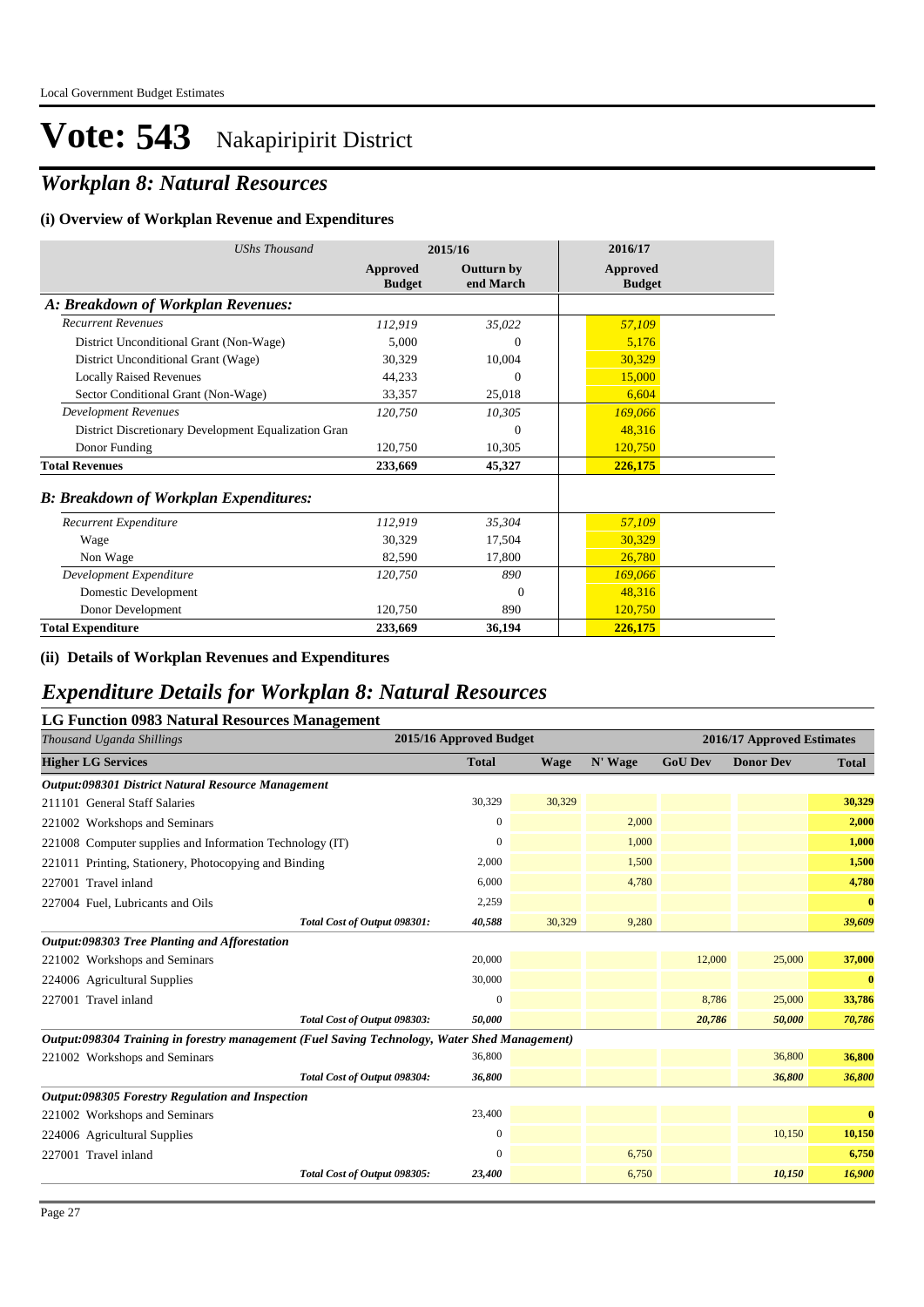## *Workplan 8: Natural Resources*

| Thousand Uganda Shillings                                                                     | 2015/16 Approved Budget |             |         |                | 2016/17 Approved Estimates |                       |
|-----------------------------------------------------------------------------------------------|-------------------------|-------------|---------|----------------|----------------------------|-----------------------|
| <b>Higher LG Services</b>                                                                     | <b>Total</b>            | <b>Wage</b> | N' Wage | <b>GoU Dev</b> | <b>Donor Dev</b>           | <b>Total</b>          |
| Output:098306 Community Training in Wetland management                                        |                         |             |         |                |                            |                       |
| 221002 Workshops and Seminars                                                                 | 19,000                  |             | 4,500   |                | 11,000                     | 15,500                |
| 227001 Travel inland                                                                          | 4,000                   |             | 2,250   |                |                            | 2,250                 |
| Total Cost of Output 098306:                                                                  | 23,000                  |             | 6,750   |                | 11,000                     | 17,750                |
| Output:098307 River Bank and Wetland Restoration                                              |                         |             |         |                |                            |                       |
| 221001 Advertising and Public Relations                                                       | 12,800                  |             |         |                |                            | $\bf{0}$              |
| 221002 Workshops and Seminars                                                                 | $\Omega$                |             |         |                | 10,800                     | 10,800                |
| 227001 Travel inland                                                                          | 2,000                   |             | 4,000   |                |                            | 4,000                 |
| Total Cost of Output 098307:                                                                  | 14,800                  |             | 4,000   |                | 10,800                     | 14,800                |
| Output:098308p PRDP-Stakeholder Environmental Training and Sensitisation                      |                         |             |         |                |                            |                       |
| 221002 Workshops and Seminars                                                                 | 13,000                  |             |         |                |                            | $\bf{0}$              |
| Total Cost of Output 098308p:                                                                 | 13,000                  |             |         |                |                            | $\boldsymbol{\theta}$ |
| Output:098309 Monitoring and Evaluation of Environmental Compliance                           |                         |             |         |                |                            |                       |
| 227001 Travel inland                                                                          | 2,000                   |             |         |                | 2,000                      | 2,000                 |
| Total Cost of Output 098309:                                                                  | 2,000                   |             |         |                | 2,000                      | 2,000                 |
| Output:098309p PRDP-Environmental Enforcement                                                 |                         |             |         |                |                            |                       |
| 227001 Travel inland                                                                          | 10,677                  |             |         |                |                            | $\bf{0}$              |
| Total Cost of Output 098309p:                                                                 | 10,677                  |             |         |                |                            | $\boldsymbol{\theta}$ |
| Output:098310 Land Management Services (Surveying, Valuations, Tittling and lease management) |                         |             |         |                |                            |                       |
| 221002 Workshops and Seminars                                                                 | 10,405                  |             |         | 10,000         |                            | 10,000                |
| 225001 Consultancy Services- Short term                                                       | $\overline{0}$          |             |         | 17,530         |                            | 17,530                |
| Total Cost of Output 098310:                                                                  | 10,405                  |             |         | 27,530         |                            | 27,530                |
| Output:098311 Infrastruture Planning                                                          |                         |             |         |                |                            |                       |
| 221002 Workshops and Seminars                                                                 | 4,000                   |             |         |                |                            | $\bf{0}$              |
| 227001 Travel inland                                                                          | 5,000                   |             |         |                |                            | $\bf{0}$              |
| Total Cost of Output 098311:                                                                  | 9,000                   |             |         |                |                            | $\boldsymbol{\theta}$ |
| <b>Total Cost of Higher LG Services</b>                                                       | 233,669                 | 30,329      | 26,780  | 48,316         | 120,750                    | 226,175               |
| <b>Total Cost of function Natural Resources Management</b>                                    | 233,669                 | 30,329      | 26,780  | 48,316         | 120,750                    | 226,175               |
| <b>Total Cost of Natural Resources</b>                                                        | 233,669                 | 30,329      | 26,780  | 48,316         | 120,750                    | 226,175               |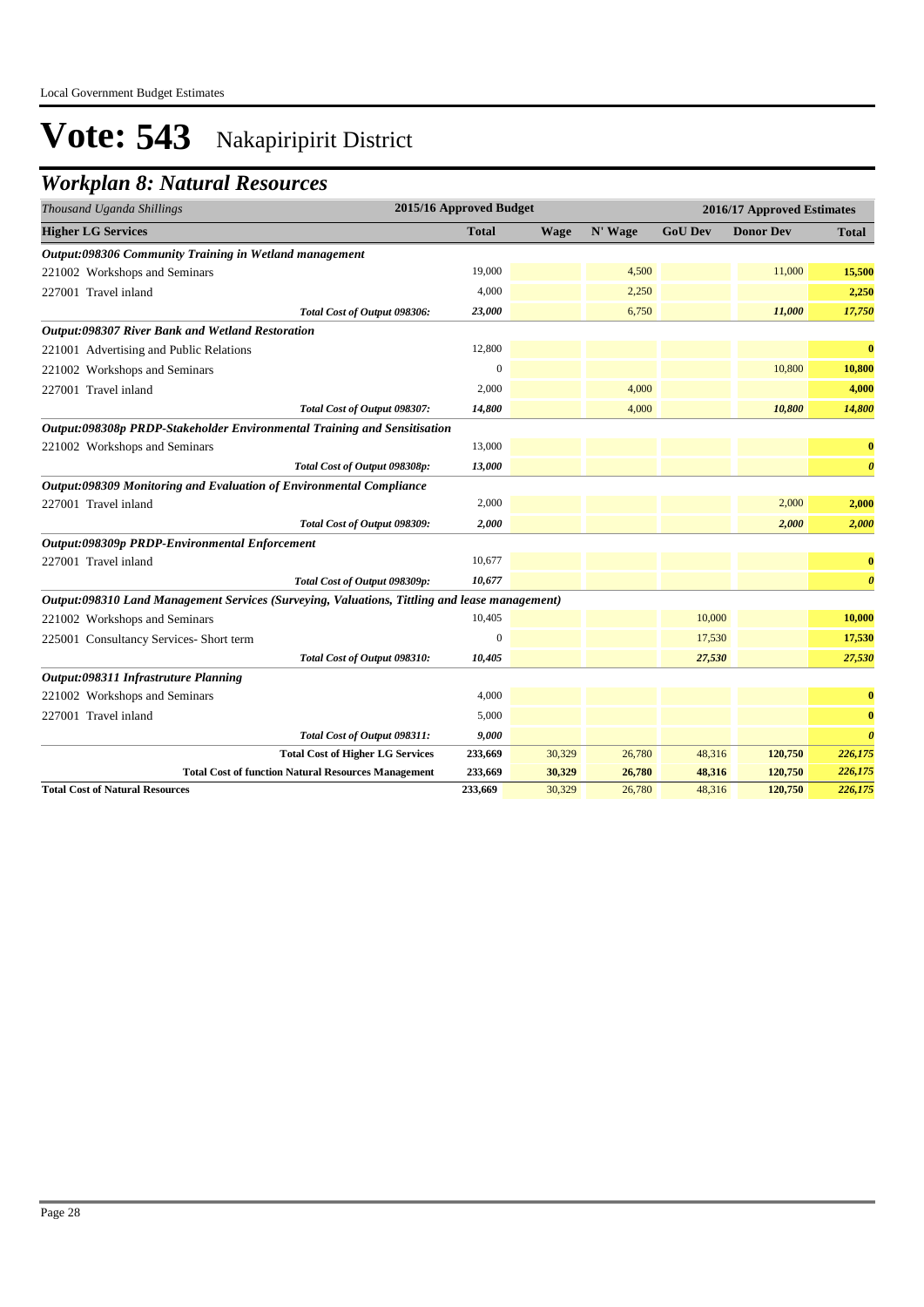## *Workplan 9: Community Based Services*

#### **(i) Overview of Workplan Revenue and Expenditures**

| <b>UShs Thousand</b>                                 |                           | 2015/16                        | 2016/17                          |  |
|------------------------------------------------------|---------------------------|--------------------------------|----------------------------------|--|
|                                                      | Approved<br><b>Budget</b> | <b>Outturn by</b><br>end March | <b>Approved</b><br><b>Budget</b> |  |
| A: Breakdown of Workplan Revenues:                   |                           |                                |                                  |  |
| <b>Recurrent Revenues</b>                            | 197.594                   | 175,298                        | 209,274                          |  |
| District Unconditional Grant (Non-Wage)              | 4.000                     | $\Omega$                       | 5,351                            |  |
| District Unconditional Grant (Wage)                  | 152,890                   | 90,057                         | 152,890                          |  |
| <b>Locally Raised Revenues</b>                       |                           | $\Omega$                       | 9,665                            |  |
| Other Transfers from Central Government              |                           | 54,714                         |                                  |  |
| Sector Conditional Grant (Non-Wage)                  | 40.703                    | 30,527                         | 41,367                           |  |
| <b>Development Revenues</b>                          | 199,578                   | 78,626                         | 666,355                          |  |
| District Discretionary Development Equalization Gran | 79.578                    | 50,340                         | 79.578                           |  |
| Donor Funding                                        | 120,000                   | 28,286                         | 196,429                          |  |
| Other Transfers from Central Government              |                           | $\Omega$                       | 386,000                          |  |
| <b>Transitional Development Grant</b>                |                           | $\Omega$                       | 4,348                            |  |
| <b>Total Revenues</b>                                | 397,171                   | 253,924                        | 875.629                          |  |
| <b>B: Breakdown of Workplan Expenditures:</b>        |                           |                                |                                  |  |
| Recurrent Expenditure                                | 197,594                   | 180,981                        | 209,274                          |  |
| Wage                                                 | 152,890                   | 97,241                         | 152,890                          |  |
| Non Wage                                             | 44,703                    | 83,741                         | 56,383                           |  |
| Development Expenditure                              | 199,578                   | 30,031                         | 666,355                          |  |
| Domestic Development                                 | 79,578                    | 9745                           | 469,926                          |  |
| Donor Development                                    | 120,000                   | 20,286                         | 196,429                          |  |
| <b>Total Expenditure</b>                             | 397,171                   | 211,012                        | 875,629                          |  |

#### **(ii) Details of Workplan Revenues and Expenditures**

#### *Expenditure Details for Workplan 9: Community Based Services*

#### **LG Function 1081 Community Mobilisation and Empowerment**

| Thousand Uganda Shillings                                         | 2015/16 Approved Budget |             |         |                |                  | 2016/17 Approved Estimates |  |
|-------------------------------------------------------------------|-------------------------|-------------|---------|----------------|------------------|----------------------------|--|
| <b>Higher LG Services</b>                                         | <b>Total</b>            | <b>Wage</b> | N' Wage | <b>GoU Dev</b> | <b>Donor Dev</b> | <b>Total</b>               |  |
| Output:108101 Operation of the Community Based Sevices Department |                         |             |         |                |                  |                            |  |
| 211101 General Staff Salaries                                     | 152,890                 | 152,890     |         |                |                  | 152,890                    |  |
| 221002 Workshops and Seminars                                     | 100,000                 |             | 4,078   |                | 161,429          | 165,507                    |  |
| 221008 Computer supplies and Information Technology (IT)          | $\mathbf{0}$            |             | 1,000   |                |                  | 1,000                      |  |
| 221009 Welfare and Entertainment                                  | 1,000                   |             | 1,000   |                |                  | 1,000                      |  |
| 221011 Printing, Stationery, Photocopying and Binding             | $\mathbf{0}$            |             | 1,700   |                |                  | 1,700                      |  |
| 221014 Bank Charges and other Bank related costs                  | 1,200                   |             | 1,000   |                |                  | 1,000                      |  |
| 227001 Travel inland                                              | $\mathbf{0}$            |             | 2,000   |                |                  | 2,000                      |  |
| 227004 Fuel, Lubricants and Oils                                  | 339                     |             |         |                |                  | $\bf{0}$                   |  |
| 282101 Donations                                                  | 79,578                  |             |         | 79,578         |                  | 79,578                     |  |
| Total Cost of Output 108101:                                      | 335,007                 | 152,890     | 10,778  | 79,578         | 161,429          | 404,676                    |  |
| <b>Output:108102 Probation and Welfare Support</b>                |                         |             |         |                |                  |                            |  |
| 227001 Travel inland                                              | 2,994                   |             | 6,000   |                |                  | 6,000                      |  |
| Total Cost of Output 108102:                                      | 2,994                   |             | 6,000   |                |                  | 6,000                      |  |
| <b>Output:108104 Community Development Services (HLG)</b>         |                         |             |         |                |                  |                            |  |
| 227001 Travel inland                                              | 1,000                   |             | 2,532   |                |                  | 2,532                      |  |
| Total Cost of Output 108104:                                      | 1,000                   |             | 2,532   |                |                  | 2,532                      |  |
| Output:108105 Adult Learning                                      |                         |             |         |                |                  |                            |  |
| 211103 Allowances                                                 | 5,000                   |             |         |                |                  | $\bf{0}$                   |  |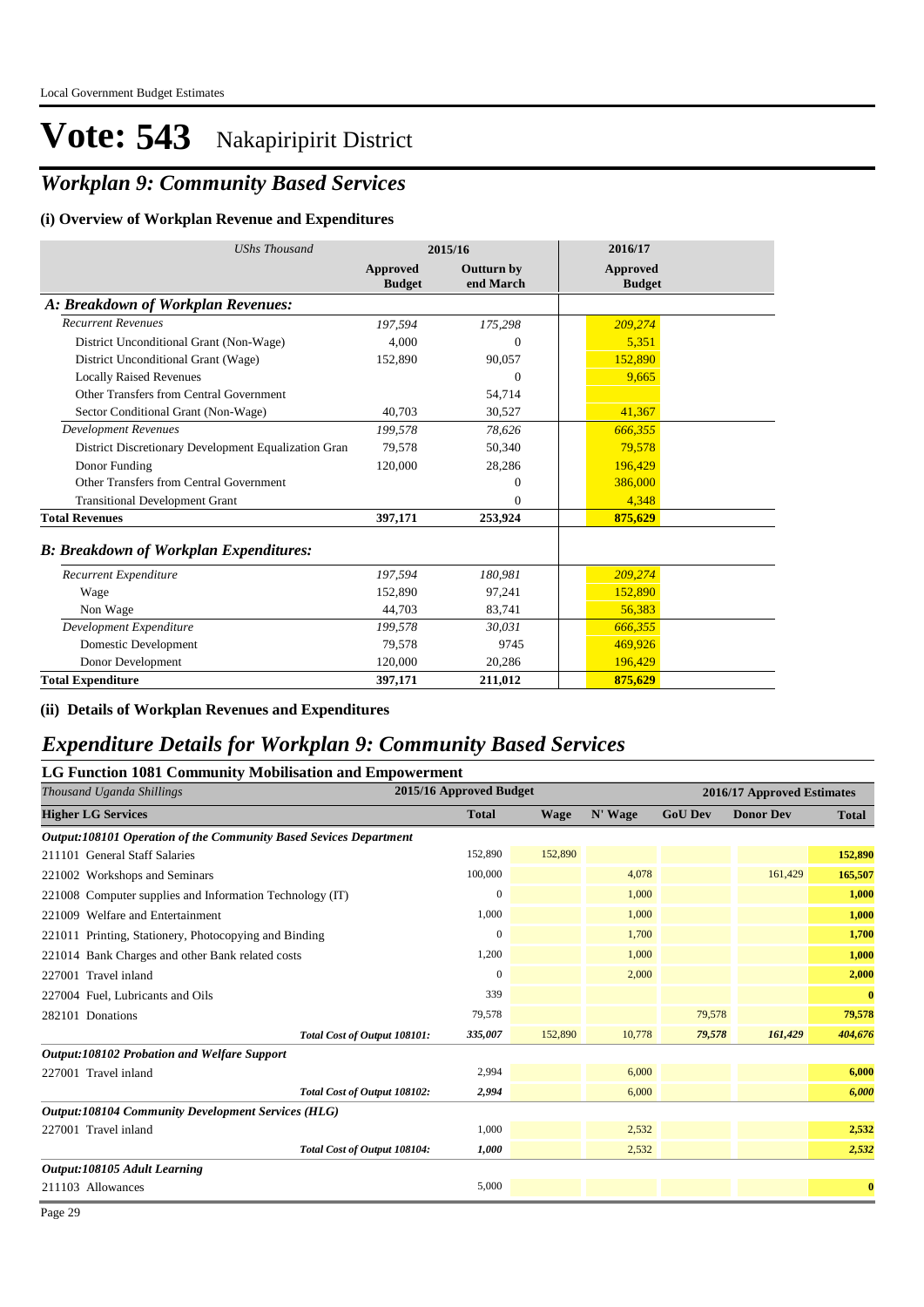## *Workplan 9: Community Based Services*

| Thousand Uganda Shillings                                            | 2015/16 Approved Budget |             | 2016/17 Approved Estimates |                |                  |              |  |
|----------------------------------------------------------------------|-------------------------|-------------|----------------------------|----------------|------------------|--------------|--|
| <b>Higher LG Services</b>                                            | <b>Total</b>            | <b>Wage</b> | N' Wage                    | <b>GoU Dev</b> | <b>Donor Dev</b> | <b>Total</b> |  |
| 221002 Workshops and Seminars                                        | 2,000                   |             | 8,000                      |                |                  | 8,000        |  |
| 221011 Printing, Stationery, Photocopying and Binding                | 1,001                   |             |                            |                |                  | $\bf{0}$     |  |
| 227001 Travel inland                                                 | 2,000                   |             | 2,000                      |                |                  | 2,000        |  |
| Total Cost of Output 108105:                                         | 10,001                  |             | 10,000                     |                |                  | 10,000       |  |
| <b>Output:108107 Gender Mainstreaming</b>                            |                         |             |                            |                |                  |              |  |
| 221002 Workshops and Seminars                                        | $\boldsymbol{0}$        |             |                            |                | 35,000           | 35,000       |  |
| Total Cost of Output 108107:                                         | 0                       |             |                            |                | 35,000           | 35,000       |  |
| <b>Output:108108 Children and Youth Services</b>                     |                         |             |                            |                |                  |              |  |
| 221002 Workshops and Seminars                                        | 20,000                  |             |                            |                |                  | $\bf{0}$     |  |
| 227001 Travel inland                                                 | $\Omega$                |             |                            | 38,600         |                  | 38,600       |  |
| 282101 Donations                                                     | $\mathbf{0}$            |             |                            | 347,400        |                  | 347,400      |  |
| Total Cost of Output 108108:                                         | 20,000                  |             |                            | 386,000        |                  | 386,000      |  |
| <b>Output:108109 Support to Youth Councils</b>                       |                         |             |                            |                |                  |              |  |
| 221002 Workshops and Seminars                                        | 1,500                   |             | 3,650                      |                |                  | 3,650        |  |
| 227001 Travel inland                                                 | 2,149                   |             |                            |                |                  | $\bf{0}$     |  |
| Total Cost of Output 108109:                                         | 3,649                   |             | 3,650                      |                |                  | 3,650        |  |
| Output:108110 Support to Disabled and the Elderly                    |                         |             |                            |                |                  |              |  |
| 221002 Workshops and Seminars                                        | 1,500                   |             | 3,649                      | 4,348          |                  | 7,997        |  |
| 227001 Travel inland                                                 | 1,500                   |             | 1,221                      |                |                  | 1,221        |  |
| 282101 Donations                                                     | 17,871                  |             | 14,903                     |                |                  | 14,903       |  |
| Total Cost of Output 108110:                                         | 20,871                  |             | 19,774                     | 4,348          |                  | 24,122       |  |
| <b>Output:108114 Representation on Women's Councils</b>              |                         |             |                            |                |                  |              |  |
| 221002 Workshops and Seminars                                        | 1,500                   |             | 3,650                      |                |                  | 3,650        |  |
| 227001 Travel inland                                                 | 2,149                   |             |                            |                |                  | $\bf{0}$     |  |
| Total Cost of Output 108114:                                         | 3,649                   |             | 3,650                      |                |                  | 3,650        |  |
| <b>Total Cost of Higher LG Services</b>                              | 397,171                 | 152,890     | 56,383                     | 469,926        | 196,429          | 875,629      |  |
| <b>Total Cost of function Community Mobilisation and Empowerment</b> | 397,171                 | 152,890     | 56,383                     | 469,926        | 196,429          | 875,629      |  |
| <b>Total Cost of Community Based Services</b>                        | 397,171                 | 152,890     | 56,383                     | 469,926        | 196,429          | 875,629      |  |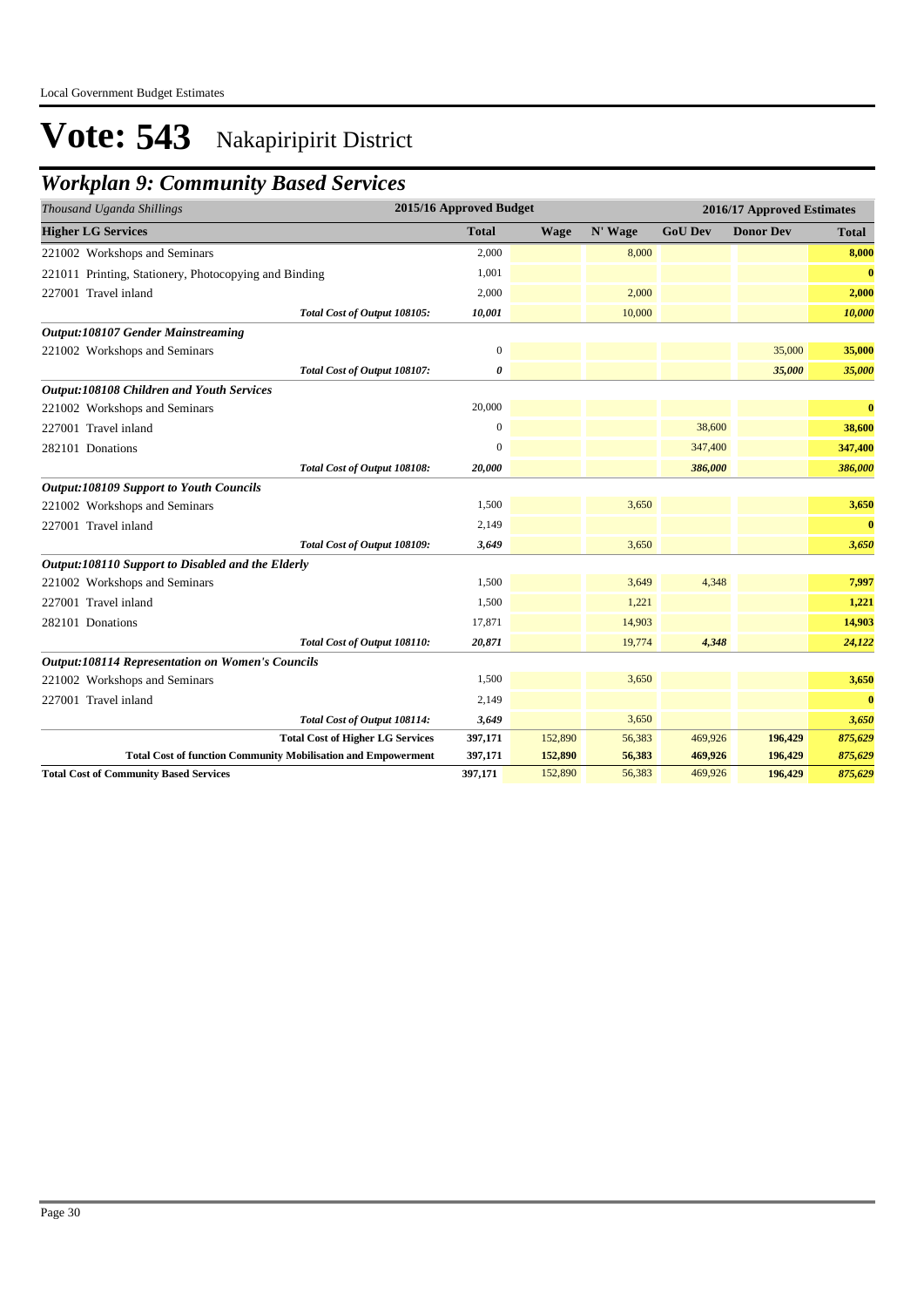## *Workplan 10: Planning*

#### **(i) Overview of Workplan Revenue and Expenditures**

| <b>UShs Thousand</b>                                 |                           | 2015/16                        | 2016/17                          |
|------------------------------------------------------|---------------------------|--------------------------------|----------------------------------|
|                                                      | Approved<br><b>Budget</b> | <b>Outturn by</b><br>end March | <b>Approved</b><br><b>Budget</b> |
| A: Breakdown of Workplan Revenues:                   |                           |                                |                                  |
| <b>Recurrent Revenues</b>                            | 123,863                   | 48.307                         | 68,297                           |
| District Unconditional Grant (Non-Wage)              | 25,115                    | 9.956                          | 35,320                           |
| District Unconditional Grant (Wage)                  | 33.091                    | 22.671                         | 23,759                           |
| <b>Locally Raised Revenues</b>                       | 9.665                     | $\theta$                       | 9,218                            |
| Other Transfers from Central Government              | 44,000                    | $\theta$                       |                                  |
| Support Services Conditional Grant (Non-Wage)        | 11,992                    | 15,680                         |                                  |
| <b>Development Revenues</b>                          | 102.001                   | 26.176                         | 120,053                          |
| District Discretionary Development Equalization Gran | 39.948                    | 26,176                         | 28,000                           |
| Donor Funding                                        | 62.053                    | $\theta$                       | 92.053                           |
| <b>Total Revenues</b>                                | 225,864                   | 74,483                         | 188,350                          |
| <b>B: Breakdown of Workplan Expenditures:</b>        |                           |                                |                                  |
| Recurrent Expenditure                                | 123,863                   | 48.307                         | 68,297                           |
| Wage                                                 | 23.759                    | 22,671                         | 23,759                           |
| Non Wage                                             | 100,104                   | 25,636                         | 44,538                           |
| Development Expenditure                              | 102,001                   | 26,176                         | 120,053                          |
| Domestic Development                                 | 39.948                    | 26176                          | 28,000                           |
| Donor Development                                    | 62,053                    | $\Omega$                       | 92,053                           |
| <b>Total Expenditure</b>                             | 225,864                   | 74,483                         | 188,350                          |

#### **(ii) Details of Workplan Revenues and Expenditures**

#### *Expenditure Details for Workplan 10: Planning*

| <b>LG Function 1383 Local Government Planning Services</b>       |                         |             |                            |                |                  |              |
|------------------------------------------------------------------|-------------------------|-------------|----------------------------|----------------|------------------|--------------|
| Thousand Uganda Shillings                                        | 2015/16 Approved Budget |             | 2016/17 Approved Estimates |                |                  |              |
| <b>Higher LG Services</b>                                        | <b>Total</b>            | <b>Wage</b> | N' Wage                    | <b>GoU Dev</b> | <b>Donor Dev</b> | <b>Total</b> |
| Output:138301 Management of the District Planning Office         |                         |             |                            |                |                  |              |
| 211101 General Staff Salaries                                    | 23,759                  | 23,759      |                            |                |                  | 23,759       |
| 211103 Allowances                                                | 9,332                   |             |                            |                |                  | $\bf{0}$     |
| 221002 Workshops and Seminars                                    | 62,053                  |             |                            |                | 62,053           | 62,053       |
| 221008 Computer supplies and Information Technology (IT)         | 2,000                   |             | 1,000                      |                |                  | 1,000        |
| 221011 Printing, Stationery, Photocopying and Binding            | $\mathbf{0}$            |             | 3,000                      |                |                  | 3,000        |
| 227001 Travel inland                                             | 35,126                  |             | 11,000                     | 28,000         |                  | 39,000       |
| 228002 Maintenance - Vehicles                                    | 8,000                   |             | 9,471                      |                |                  | 9,471        |
| Total Cost of Output 138301:                                     | 140,271                 | 23,759      | 24,471                     | 28,000         | 62,053           | 138,283      |
| Output:138302 District Planning                                  |                         |             |                            |                |                  |              |
| 221002 Workshops and Seminars                                    | 15,500                  |             | 14,977                     |                |                  | 14,977       |
| Total Cost of Output 138302:                                     | 15,500                  |             | 14,977                     |                |                  | 14,977       |
| Output:138303 Statistical data collection                        |                         |             |                            |                |                  |              |
| 227001 Travel inland                                             | 5,000                   |             | 5,091                      |                |                  | 5,091        |
| Total Cost of Output 138303:                                     | 5,000                   |             | 5,091                      |                |                  | 5,091        |
| Output:138304 Demographic data collection                        |                         |             |                            |                |                  |              |
| 221002 Workshops and Seminars                                    | 48,301                  |             |                            |                | 30,000           | 30,000       |
| Total Cost of Output 138304:                                     | 48,301                  |             |                            |                | 30,000           | 30,000       |
| <b>Total Cost of Higher LG Services</b>                          | 209,072                 | 23,759      | 44,538                     | 28,000         | 92,053           | 188,350      |
| <b>Total Cost of function Local Government Planning Services</b> | 209,072                 | 23,759      | 44,538                     | 28,000         | 92,053           | 188,350      |
| <b>Total Cost of Planning</b>                                    | 209,072                 | 23,759      | 44,538                     | 28,000         | 92,053           | 188,350      |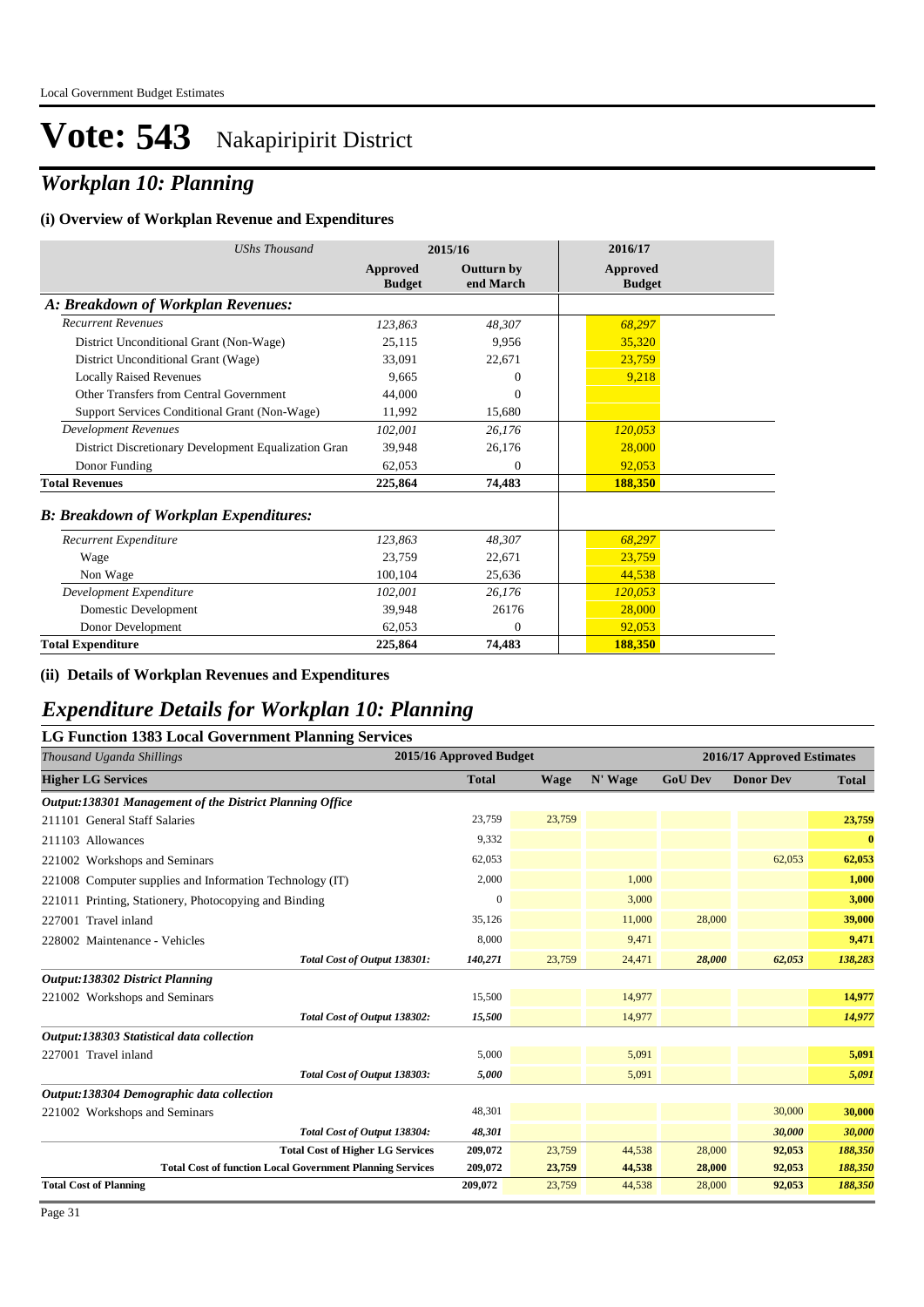## *Workplan 11: Internal Audit*

#### **(i) Overview of Workplan Revenue and Expenditures**

| <b>UShs Thousand</b>                                 |                           | 2015/16                        | 2016/17                   |
|------------------------------------------------------|---------------------------|--------------------------------|---------------------------|
|                                                      | Approved<br><b>Budget</b> | <b>Outturn by</b><br>end March | Approved<br><b>Budget</b> |
| A: Breakdown of Workplan Revenues:                   |                           |                                |                           |
| <b>Recurrent Revenues</b>                            | 39,608                    | 13,189                         | 30,363                    |
| District Unconditional Grant (Non-Wage)              | 16,000                    | 5,537                          | 16,573                    |
| District Unconditional Grant (Wage)                  | 13,790                    | 7,652                          | 13,790                    |
| <b>Locally Raised Revenues</b>                       | 3,818                     | $\Omega$                       | $\Omega$                  |
| Support Services Conditional Grant (Non-Wage)        | 6,000                     | $\Omega$                       |                           |
| <b>Development Revenues</b>                          |                           | 0                              | 4,500                     |
| District Discretionary Development Equalization Gran |                           | $\Omega$                       | 4,500                     |
| <b>Total Revenues</b>                                | 39,608                    | 13,189                         | 34,863                    |
| <b>B: Breakdown of Workplan Expenditures:</b>        |                           |                                |                           |
| Recurrent Expenditure                                | 39,608                    | 20,377                         | 30,363                    |
| Wage                                                 | 13,790                    | 14,840                         | 13,790                    |
| Non Wage                                             | 25,818                    | 5,537                          | 16,573                    |
| Development Expenditure                              | $\theta$                  | 0                              | 4,500                     |
| Domestic Development                                 |                           | $\Omega$                       | 4,500                     |
| Donor Development                                    |                           | $\Omega$                       | $\overline{0}$            |
| <b>Total Expenditure</b>                             | 39,608                    | 20,377                         | 34,863                    |

#### **(ii) Details of Workplan Revenues and Expenditures**

#### *Expenditure Details for Workplan 11: Internal Audit*

| <b>LG Function 1482 Internal Audit Services</b>          |                         |             |         |                |                            |              |  |
|----------------------------------------------------------|-------------------------|-------------|---------|----------------|----------------------------|--------------|--|
| Thousand Uganda Shillings                                | 2015/16 Approved Budget |             |         |                | 2016/17 Approved Estimates |              |  |
| <b>Higher LG Services</b>                                | <b>Total</b>            | <b>Wage</b> | N' Wage | <b>GoU Dev</b> | <b>Donor Dev</b>           | <b>Total</b> |  |
| Output:148201 Management of Internal Audit Office        |                         |             |         |                |                            |              |  |
| 211101 General Staff Salaries                            | 13,790                  | 13,790      |         |                |                            | 13,790       |  |
| 213002 Incapacity, death benefits and funeral expenses   | 325                     |             | 500     |                |                            | 500          |  |
| 221008 Computer supplies and Information Technology (IT) | $\mathbf{0}$            |             | 1,000   |                |                            | 1,000        |  |
| 221011 Printing, Stationery, Photocopying and Binding    | 2,000                   |             | 2,000   |                |                            | 2,000        |  |
| 222003 Information and communications technology (ICT)   | 2,000                   |             |         |                |                            | $\bf{0}$     |  |
| 227001 Travel inland                                     | 7,400                   |             | 6,000   | 4.500          |                            | 10,500       |  |
| 227004 Fuel, Lubricants and Oils                         | $\mathbf{0}$            |             | 1,000   |                |                            | 1,000        |  |
| 228003 Maintenance – Machinery, Equipment & Furniture    | $\Omega$                |             | 1,225   |                |                            | 1,225        |  |
| Total Cost of Output 148201:                             | 25,515                  | 13,790      | 11,725  | 4,500          |                            | 30,015       |  |
| Output:148202 Internal Audit                             |                         |             |         |                |                            |              |  |
| 227001 Travel inland                                     | 14,093                  |             | 4,848   |                |                            | 4,848        |  |
| Total Cost of Output 148202:                             | 14,093                  |             | 4,848   |                |                            | 4,848        |  |
| <b>Total Cost of Higher LG Services</b>                  | 39,608                  | 13,790      | 16,573  | 4,500          |                            | 34,863       |  |
| <b>Total Cost of function Internal Audit Services</b>    | 39,608                  | 13,790      | 16,573  | 4,500          |                            | 34,863       |  |
| <b>Total Cost of Internal Audit</b>                      | 39,608                  | 13,790      | 16,573  | 4,500          |                            | 34,863       |  |